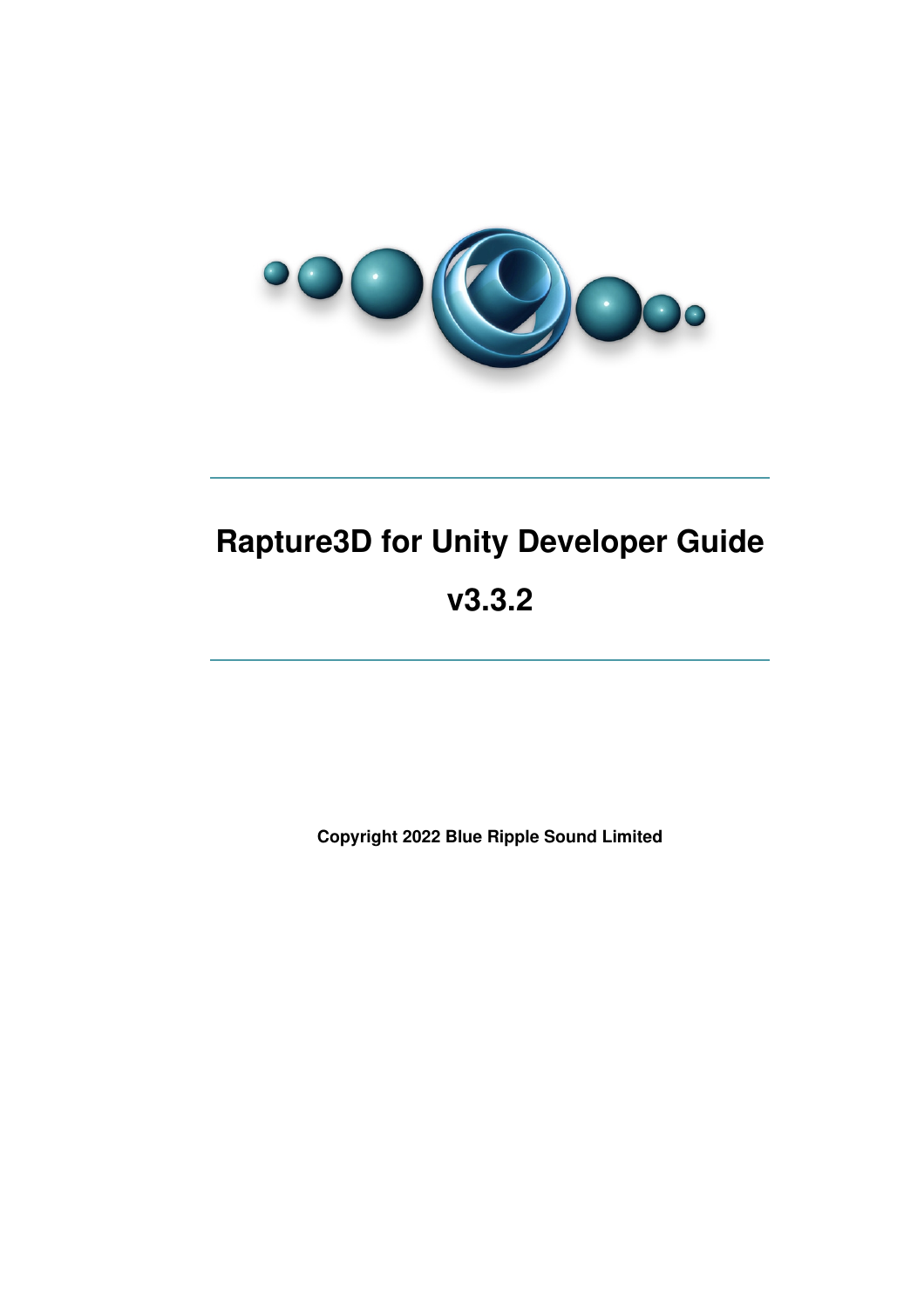# **Table of Contents**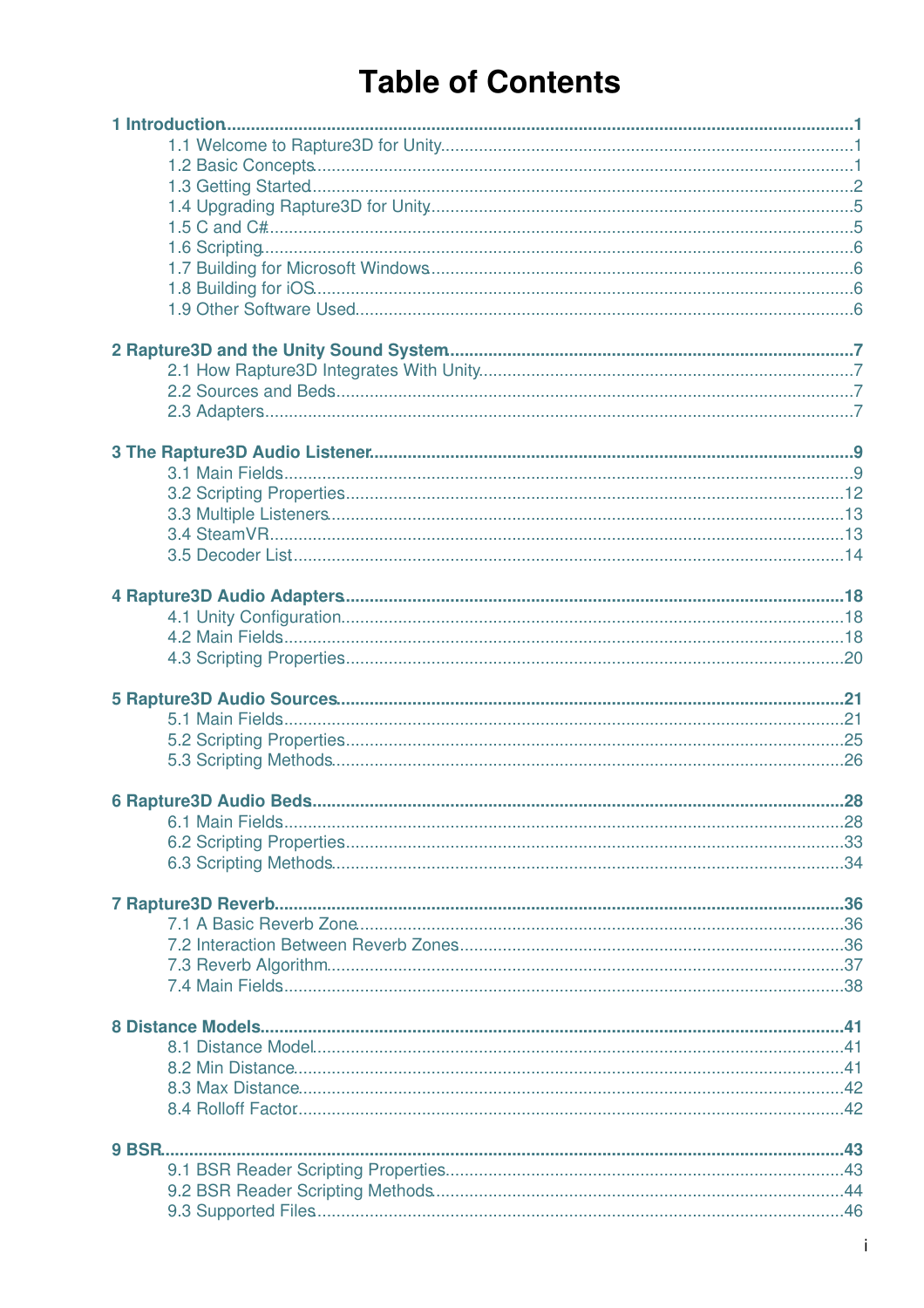# **Table of Contents**

| 9 BSR |  |
|-------|--|
|       |  |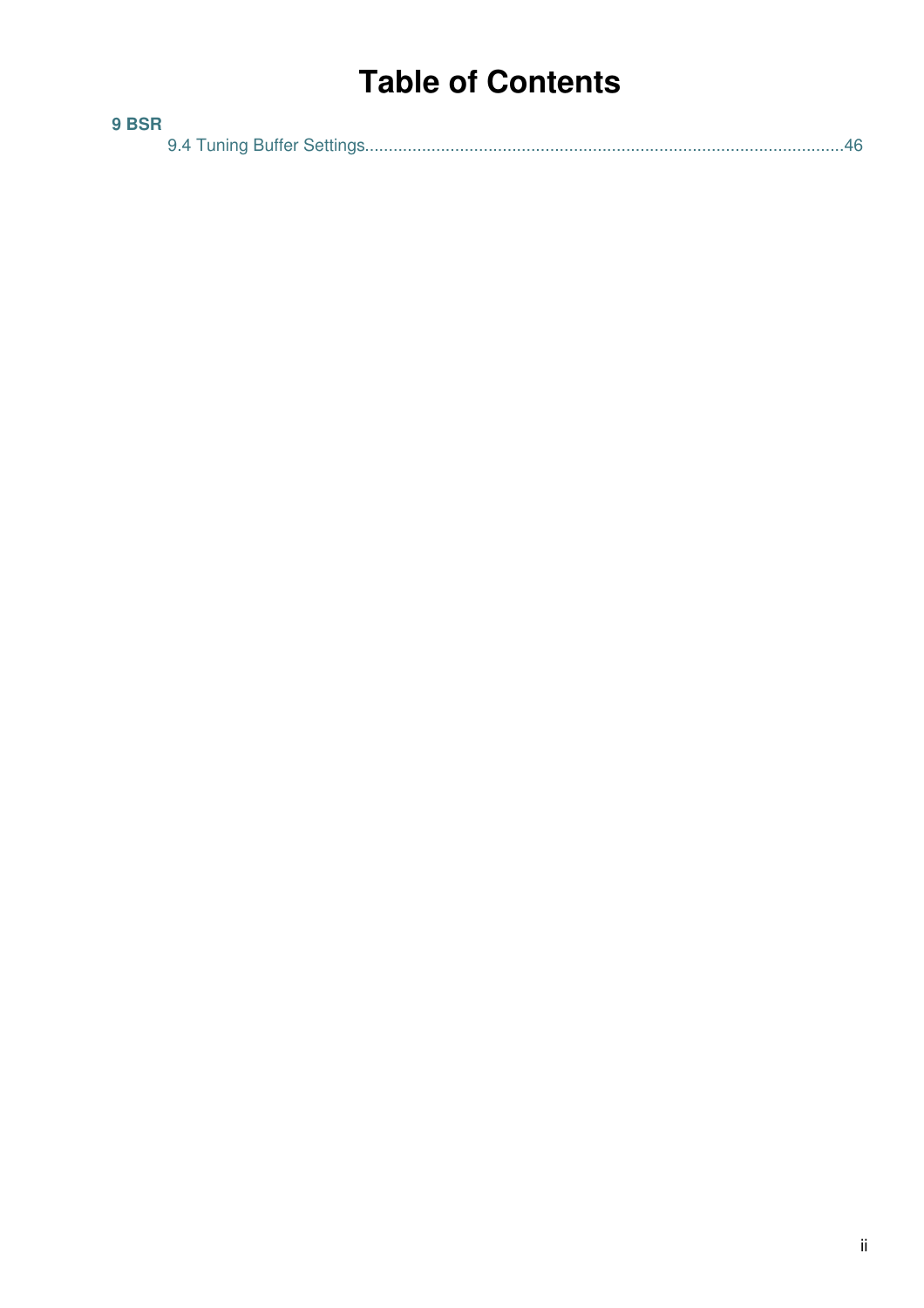# **1 Introduction**

## <span id="page-3-0"></span>**1.1 Welcome to Rapture3D for Unity**

Rapture3D for Unity is a set of native plugin libraries and a C# "wrapper" layer for use in Unity. This allows high quality 3D audio to be added to your Unity scene. Rapture3D for Unity is a part of Rapture3D Universal.

Rapture3D Universal is a substantial rewrite of the original OpenAL-based Rapture3D game engine, reusing the best bits. It has been reorganised to be more self-contained, to be simpler and more flexible to use, to run faster and to produce even better audio. New features have been added, particularly around the handling of pre-rendered multichannel audio "beds". Features include:

- Efficient placement of large numbers of sources (mono sounds) and beds (multichannel sounds) into a convincing 3D sound scene.
- High quality binaural stereo output for headphones, including a choice of HRTF.
- High quality 3D rendering for speakers, including stereo, 5.1 and 7.1.
- Support for beds using pre-rendered ambisonic material, including support for 3D material mastered with Blue Ripple Sound's O3A studio tools.
- Advanced passive upmixing for beds from multichannel sound in conventional formats (e.g. 5.1).
- Beds can be moved around and reoriented so the player can "walk into" a pre-rendered audio scene and turn their head, or be presented with "near" and "far" field elements with slightly different parallax depending on head location.
- Broad hardware support and scalable quality settings allowing use with a wide range of devices.
- Internal Higher Order Ambisonic (HOA) bus which can scale from first to fifth order.
- Extremely fast SSE/NEON-optimised floating-point signal path.
- Self-contained library which does not rely on external data files or software.
- High quality sample rate conversion (also used for Doppler simulation).
- 3D spatial reverb with directivity controls, and filters for distance and occlusion simulation.

This user guide assumes that you are familiar with Unity audio and basic Unity C# scripting.

The underlying signal processing is provided using a fast native plugin which also has a direct  $C/C++$  binding. If you wish to use Rapture3D Universal directly in  $C/C++$  (or other compatible languages), separate documentation is available.

Please note that this edition of Rapture3D is not the same as the older OpenAL driver used by the Rapture3D "Game", "User" and "Advanced" editions.

## <span id="page-3-1"></span>**1.2 Basic Concepts**

This version of Rapture3D uses a single [listener](#page-10-0) which renders audio based on the player's perspective in an audio scene. The audio output takes into account the location and orientation of the listener, so it is usually placed on the same rigid body as the Unity camera, along with the standard Unity AudioListener.

To place sounds in the audio scene there are three options. Generally, you'll want to use an [audio](#page-19-0) [adapter](#page-19-0), which takes audio from the main Unity audio system and feeds it into Rapture3D for 3D placement. There are also mono [sources](#page-22-1) and multichannel [beds](#page-29-0) available, which are simpler in some ways and have some special features. However, these are less well integrated into the standard Unity audio pipeline, so adapters are usually best.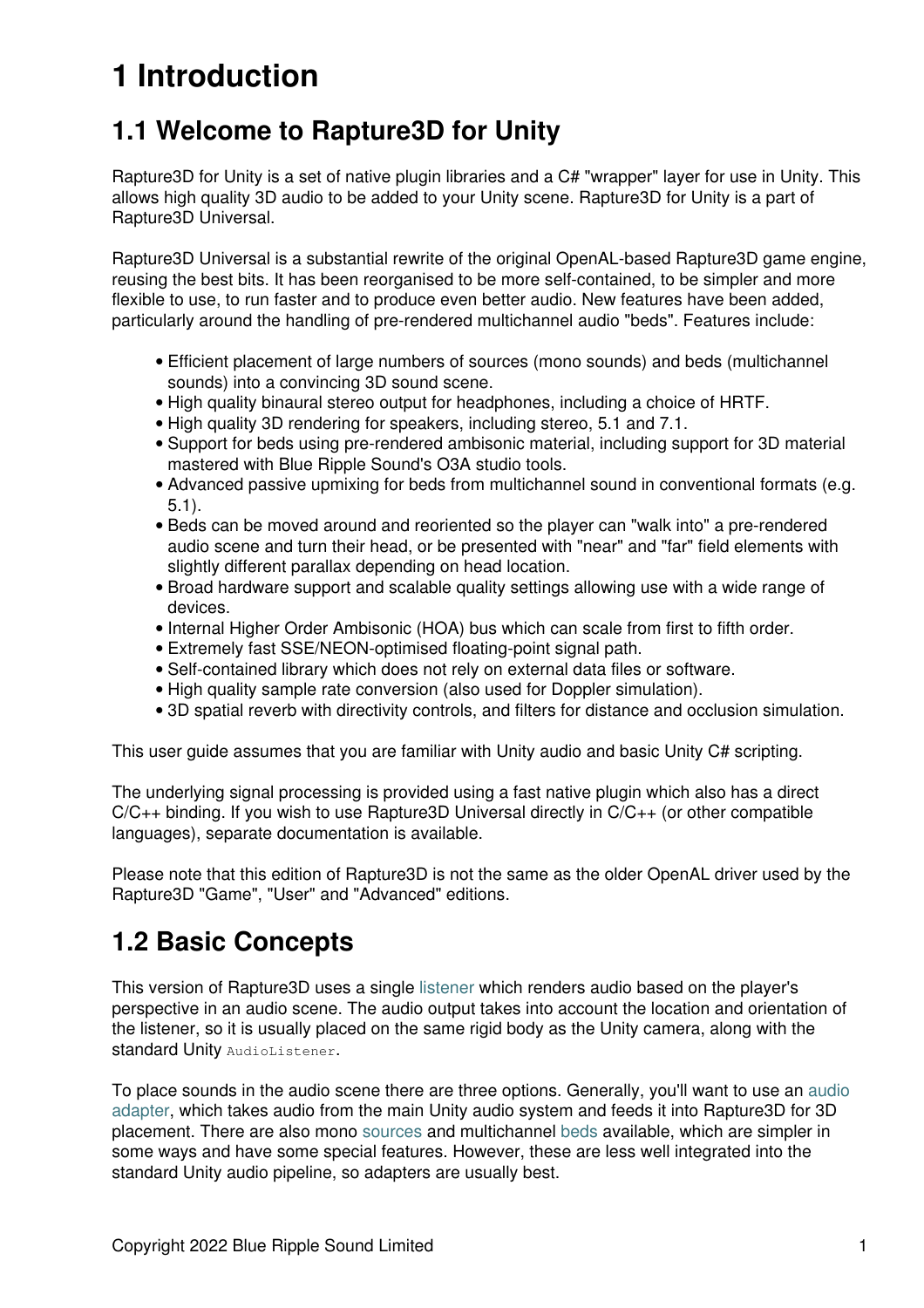Reverb is also available and can be controlled using [reverb zones](#page-38-0).

These features work as individual C# scripts which can be added to game objects as components:

| R3dAudioListener.cs   | The audio listener controls the player's perspective on the audio scene<br>and produces Rapture3D's final rendered output.              |
|-----------------------|-----------------------------------------------------------------------------------------------------------------------------------------|
| R3dAudioAdapter.cs    | Audio adapters place mono audio from Unity's normal audio pipeline into<br>the Rapture3D mix.                                           |
| R3dAudioSource.cs     | Audio sources place mono sound into the Rapture3D mix. Streaming<br>assets are supported.                                               |
| R3dAudioBed.cs        | Audio beds place multichannel sound into the Rapture3D mix, including<br>pre-rendered ambisonic assets. Streaming assets are supported. |
| R3dAudioReverbZone.cs | Reverb zones controls the Rapture3D reverb using settings that depend<br>on the audio and listener locations in the audio scene.        |

When Rapture3D for Unity reads audio files (rather than Unity itself doing it), this is done through a library called "BSR", which can stream audio from your Unity project's Assets/StreamingAssets/ directory. There is [more about this later](#page-44-2).

## <span id="page-4-0"></span>**1.3 Getting Started**

### **1.3.1 Import the R3DU Unity Package**

Rapture3D comes as a Unity "package" which will be in your installation directory, generally C:/Program Files/Rapture3D for Unity/ **ON Windows or** /Applications/Rapture3D for Unity/ **ON** macOS. The package itself is **R3DU.unitypackage**.

So, first of all, import this package into your Unity project. To do this, pull down the Unity "Assets" menu, select "Import Package" and then "Custom Package...". Find the Unity package above and click "Open".

Once imported, your project should contain a number of new scripts under Assets/Scripts/, and native plugins under Assets/Plugins/.

## <span id="page-4-1"></span>**1.3.2 Configure Script Ordering**

Your Unity project needs to be configured to ensure that when Rapture3D scripts are run, two in particular are run in the right order. Forgetting to do this can produce some strange results, so please try to remember!

To do this, pull down the Unity "Edit" menu, select "Project Settings" and then "Script Execution Order". This should bring up the "MonoManager" inspector.

Press the plus sign button and add the R3dAudioAdapter and R3dAudioListener scripts, in that order, so the audio adapter is before the audio listener. Click "Apply" to save your change.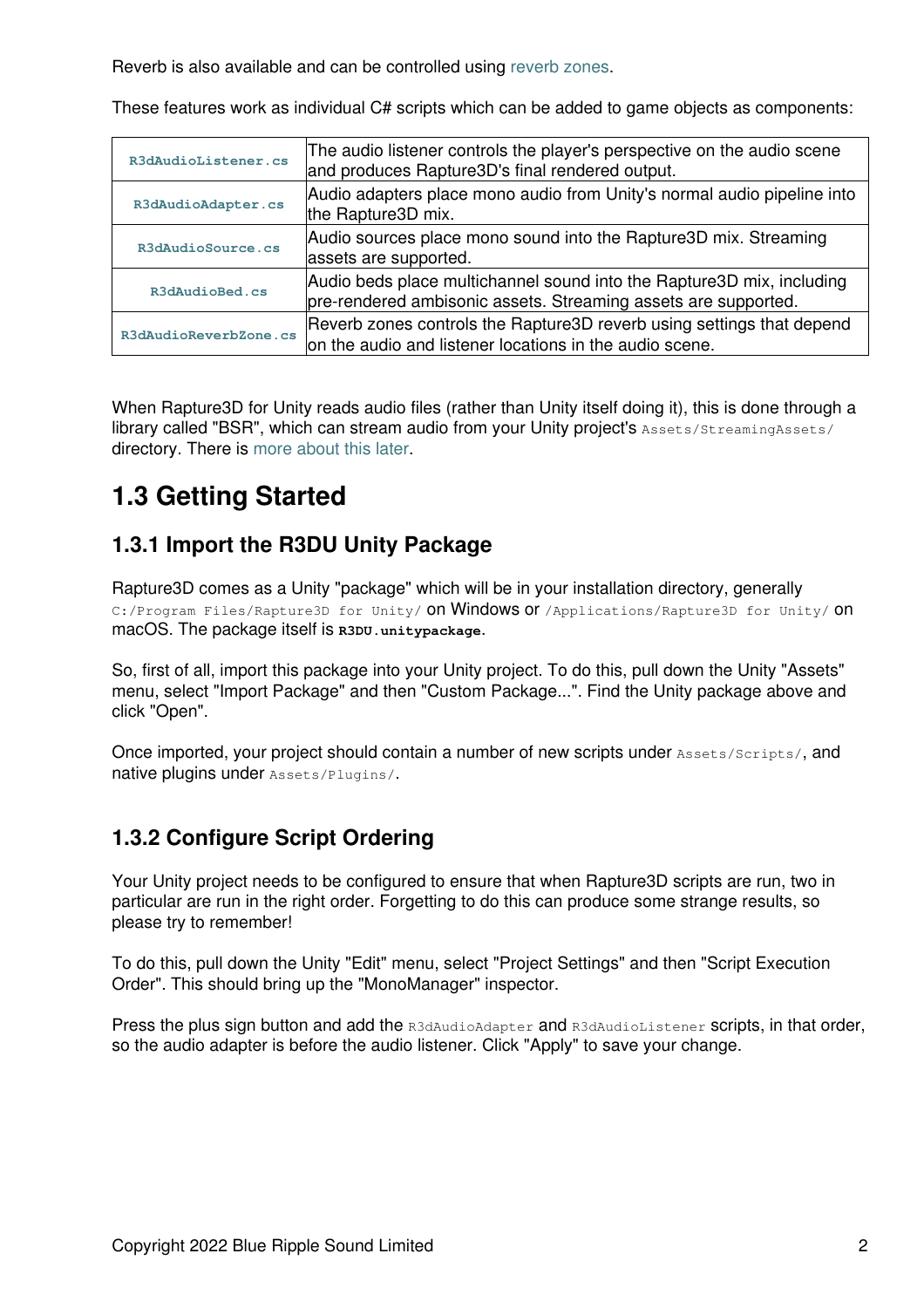| <b>O</b> Inspector                                                                                                                                                                                 |                 |  |  |
|----------------------------------------------------------------------------------------------------------------------------------------------------------------------------------------------------|-----------------|--|--|
| MonoManager                                                                                                                                                                                        |                 |  |  |
| Add scripts to the custom order and drag them to reorder.                                                                                                                                          |                 |  |  |
| Scripts in the custom order can execute before or after the<br>default time and are executed from top to bottom. All other<br>scripts execute at the default time in the order they are<br>loaded. |                 |  |  |
| (Changing the order of a script may modify the meta data<br>for more than one script.)                                                                                                             |                 |  |  |
| Default Time                                                                                                                                                                                       |                 |  |  |
| $=$ R3dAudioAdapter                                                                                                                                                                                | 100             |  |  |
| $=$ R3dAudioListener                                                                                                                                                                               | 200             |  |  |
|                                                                                                                                                                                                    |                 |  |  |
|                                                                                                                                                                                                    | Revert<br>Apply |  |  |

### **1.3.3 Preparing the Listener**

Here we need to start to make creative decisions. For now, let's assume you want the audio perspective to be the same as the main camera perspective, so sounds in front of the camera should also sound in front of the player (and so on). This is generally a sensible choice!

Find the main camera in your scene, and bring up its inspector. Then press the "Add Component" button, select "Scripts", and finally select ["R 3d Audio Listener"](#page-10-0).

The main Unity audio listener should *also* be present, and ordering matters. The Unity "Audio Listener" must appear *above* the Rapture3D "R 3d Audio Listener". This arranges for the audio output from Rapture3D to be fed into Unity's normal audio pipeline.

| idre Layer                      |                    |   |
|---------------------------------|--------------------|---|
| ● ZAudio Listener               |                    |   |
| G ∨R 3d Audio Listener (Script) |                    |   |
| Script                          | ■ R3dAudioListener | 0 |
| Hoa Order                       | з                  |   |
| Master Volume                   | 0.15               |   |
| Volume Reference                | Scaling            |   |
| Mute                            |                    |   |
| Sample Rate Conversi Linear     |                    |   |
| Use Limiter                     |                    |   |
| Speed Of Sound                  | 343.3              |   |
| Doppler Factor                  | 1                  |   |
| Distance Rolloff Factor 1       |                    |   |
| Frontal Emphasis Focu 1         |                    |   |
| Frontal Emphasis Strei 0        |                    |   |
|                                 |                    |   |
|                                 | Add Component      |   |
|                                 |                    |   |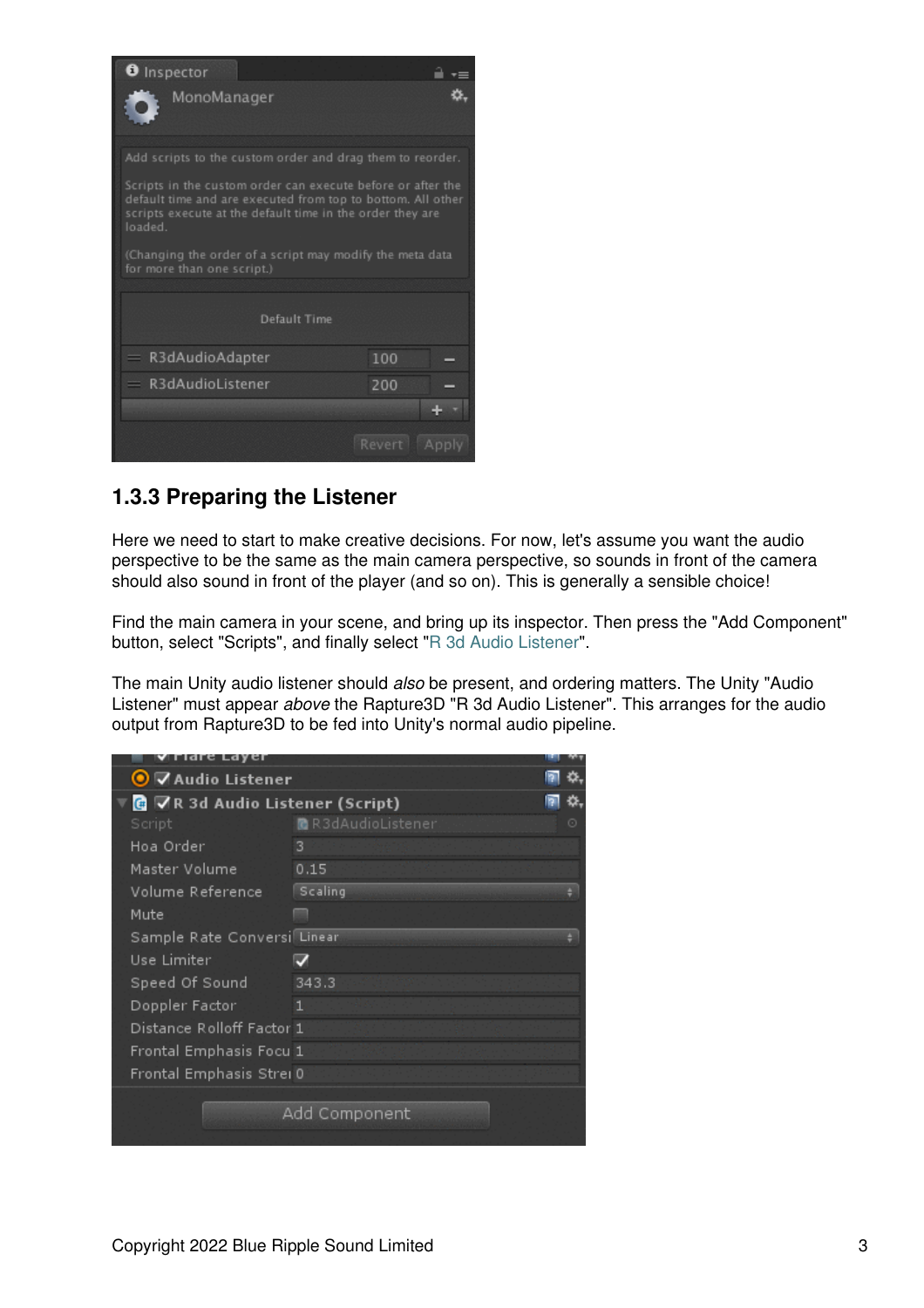## **1.3.4 Try a Test Sound**

Put a mono (single-channel) WAV or OGG file into Assets/StreamingAssets/inside your Unity project, for instance Assets/StreamingAssets/voice.ogg. If this directory does not exist, create it with exactly this name; Unity has special handling for this directory.

Choose (or put) a game object near the camera, and attach a ["R 3d Audio Source"](#page-22-1) script.

In the game object inspector, find the new component and set its "Streaming Assets Filename" to the file mentioned above, but without the full path (for instance "voice.ogg").

|        | G ∨R 3d Audio Source (Script)    |                          |   |
|--------|----------------------------------|--------------------------|---|
| Script |                                  | ■ R3dAudioSource         | O |
|        | Audio Clip                       | None (Audio Clip)        | O |
|        | Streaming Assets Filer voice.ogg |                          |   |
|        | Streaming Mode                   | Streaming                | ÷ |
| Loop   |                                  |                          |   |
|        | Play On Awake                    | $\overline{\mathcal{L}}$ |   |
| Volume |                                  | $\mathbf{1}$             |   |
| Mute   |                                  | <b>REGIS</b>             |   |
| Solo   |                                  |                          |   |
| Extent |                                  | $\Omega$                 |   |
| Pitch  |                                  | 1                        |   |
|        | Low Pass Filter Cutoff -1        |                          |   |
|        | Auto Low Pass Filter             | $\overline{\mathbf{v}}$  |   |
|        | Reverb Volume                    | $\mathbf{1}$             |   |
|        | Reverb LPF Cutoff                | $-1$                     |   |
|        | Doppler Factor                   | $\mathbf{1}$             |   |
|        | Distance Model                   | <b>Inverse Rolloff</b>   | ٠ |
|        | Min Distance                     | 1                        |   |
|        | Max Distance                     | $1e + 30$                |   |
|        | Rolloff Factor                   | 1                        |   |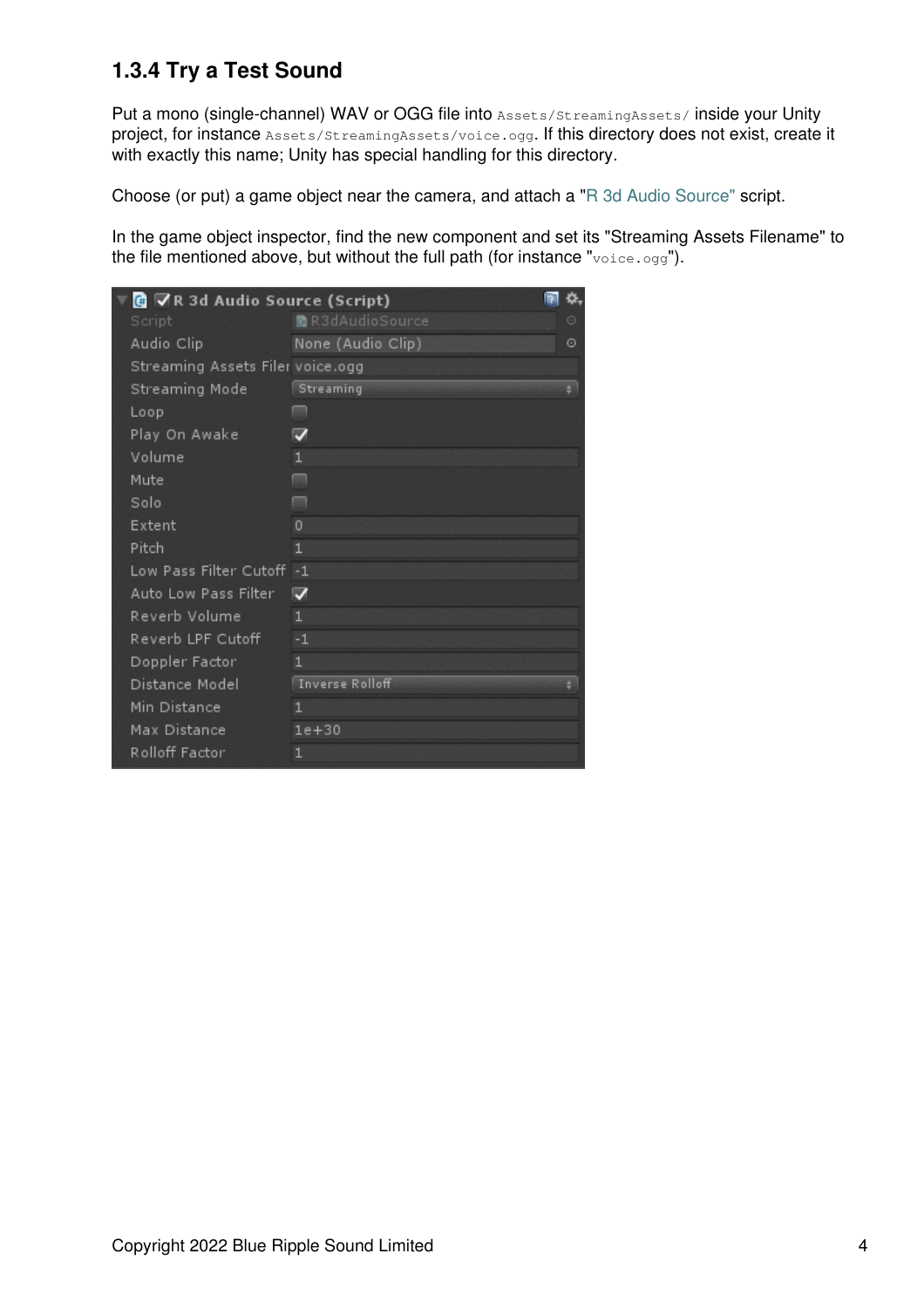## **1.3.5 Play!**

Set like this (with "Play on Awake" enabled) the sound will play automatically when the Unity scene is loaded, so hopefully all you need to do now is run your project.

## <span id="page-7-0"></span>**1.4 Upgrading Rapture3D for Unity**

If you have a previously imported Rapture3D assets into your Unity project, you may need to remove the following files to stop Unity from importing a new version as new assets. Please be careful doing this, to make sure you do not lose any of your own work. We recommend you back up your project before upgrading.

```
Assets/Gizmos/R3d*.png
Assets/Plugins/Android/libs/*/libBRS.so
Assets/Plugins/Android/libs/*/libR3DU.so
Assets/Plugins/iOS/libBRS.a
Assets/Plugins/iOS/libR3DU.a
Assets/Plugins/*BRS.bundle
Assets/Plugins/*R3DU.bundle
Assets/Plugins/*/*BSR.dll
Assets/Plugins/*/*R3DU.dll
Assets/Scripts/R3D/R3d*.cs
```
## <span id="page-7-1"></span>**1.5 C and C#**

Under the hood, you are using "Rapture3D Universal". This provides a high performance native C/C++ 3D rendering library with a control interface in C. But on top of this, we provide some C# scripts which define the components listed above, which make the library easy to use in Unity.

The library is "native", in the sense that it targets the low-level instruction set used by particular hardware directly. This is different from C#, where the same code is intended to run everywhere without modification. Native code allows access to hardware-specific features that can make things run very, very fast, but it also means that you need the right native libraries for the platforms you are currently targetting. On Windows, these native libraries are typically .dll files. On Android, .so files. And so on.

Rapture3D for Unity uses a second native library called ["BSR"](#page-44-2) to perform buffered stream reading of audio files from disk (or other storage).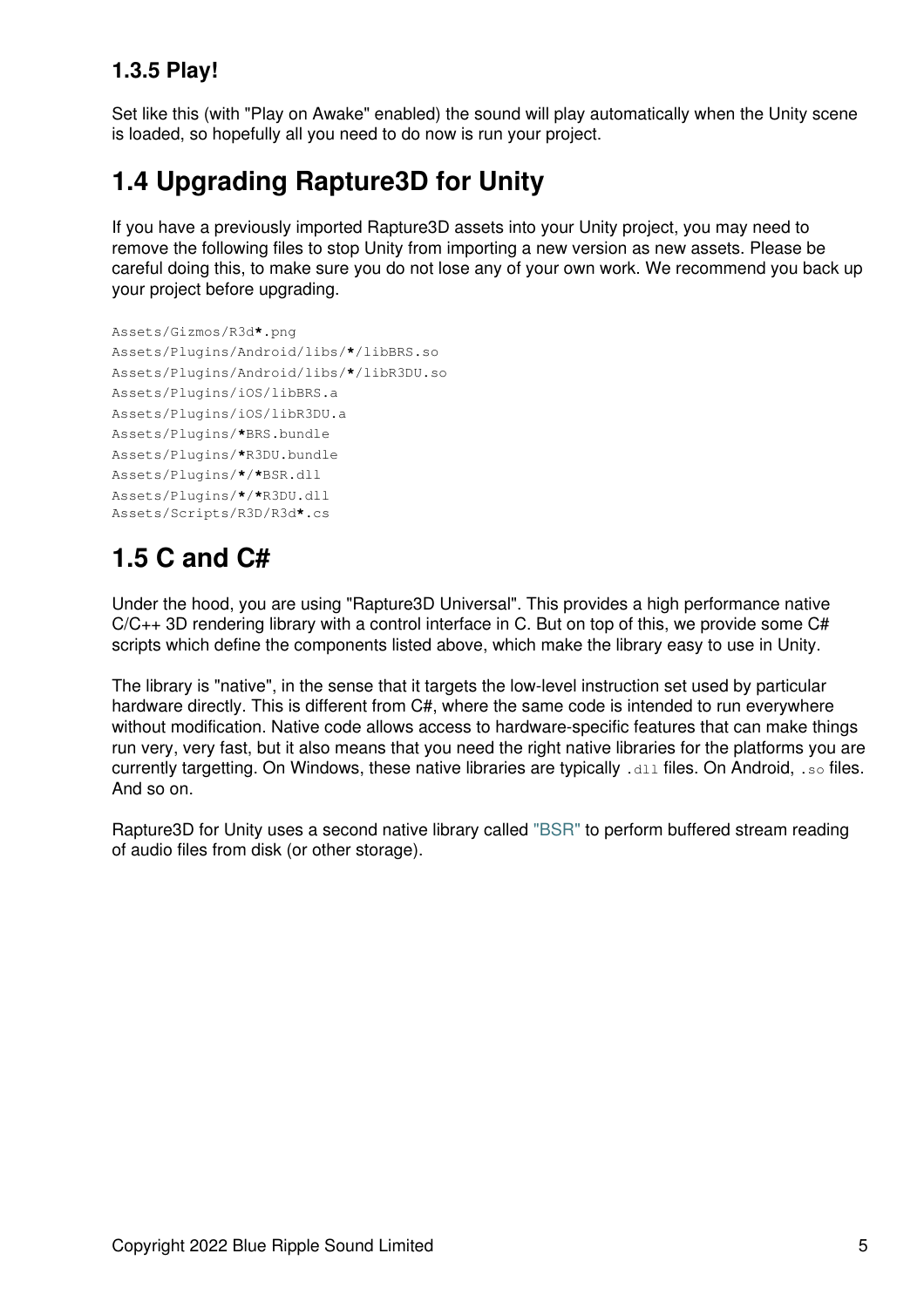By default, when the Unity package is imported into a project, native plugins are installed to the following paths:

| <b>Android ARM v7a</b> | Assets/Plugins/Android/libs/armeabi-v7a/libBSR.so<br>Assets/Plugins/Android/libs/armeabi-v7a/libR3DU.so |
|------------------------|---------------------------------------------------------------------------------------------------------|
|                        |                                                                                                         |
| <b>Android ARM x86</b> | Assets/Plugins/Android/libs/x86/libBSR.so                                                               |
|                        | Assets/Plugins/Android/libs/x86/libR3DU.so                                                              |
| Android ARM-64 v8a     | Assets/Plugins/Android/libs/arm64-v8a/libBSR.so                                                         |
|                        | Assets/Plugins/Android/libs/arm64-v8a/libR3DU.so                                                        |
| iOS (static library)   | Assets/Plugins/iOS/libBSR.a                                                                             |
|                        | Assets/Plugins/iOS/libR3DU.a                                                                            |
| macOS                  | Assets/Plugins/BSR.bundle                                                                               |
|                        | Assets/Plugins/R3DU.bundle                                                                              |
|                        | Assets/Plugins/x86/BSR.dll                                                                              |
| <b>Windows 32bit</b>   | Assets/Plugins/x86/R3DU.dll                                                                             |
|                        | Assets/Plugins/x86_64/BSR.dll                                                                           |
| <b>Windows 64bit</b>   | Assets/Plugins/x86_64/R3DU.dll                                                                          |

At the time of writing, the vast majority of support issues relating to Rapture3D turn out to be due to something changing around the location, naming or Unity settings for these plugins, so if something is not working you may wish to come back here. The plugins should have the names and locations as above and the Unity Inspector should show them targetting the correct platform and platform settings. For Windows and macOS, the platform settings should be "Editor" *and* "Standalone".

In Unity it is generally best to use the C# scripts, and leave it up to them to talk to the native code. You may modify the C# scripts, but modified scripts are not supported by Blue Ripple Sound.

## <span id="page-8-0"></span>**1.6 Scripting**

Using the game object inspector in Unity only takes you so far with audio for game design, because sounds are typically triggered when something happens in the game. For instance, when the trigger of a gun is pulled, a gunshot sound probably needs to start. In Unity, this sort of behaviour is normally managed through scripts.

As usual in Unity, the fields in the Rapture3D scripts that are shown in the inspector are available in scripts. In addition, some Rapture3D components have additional properties and methods that can be called from scripts. These are described later.

## <span id="page-8-1"></span>**1.7 Building for Microsoft Windows**

On Windows, Rapture3D Universal requires the Visual Studio C++ 2010 runtime libraries. You will probably need to install these with your product.

## <span id="page-8-2"></span>**1.8 Building for iOS**

The iOS version of the native library uses the Apple "Accelerate" framework, which may need to be added to the Xcode project during the Unity build process.

## <span id="page-8-3"></span>**1.9 Other Software Used**

<span id="page-8-4"></span>The BSR native library uses Ogg/Vorbis (see license provided).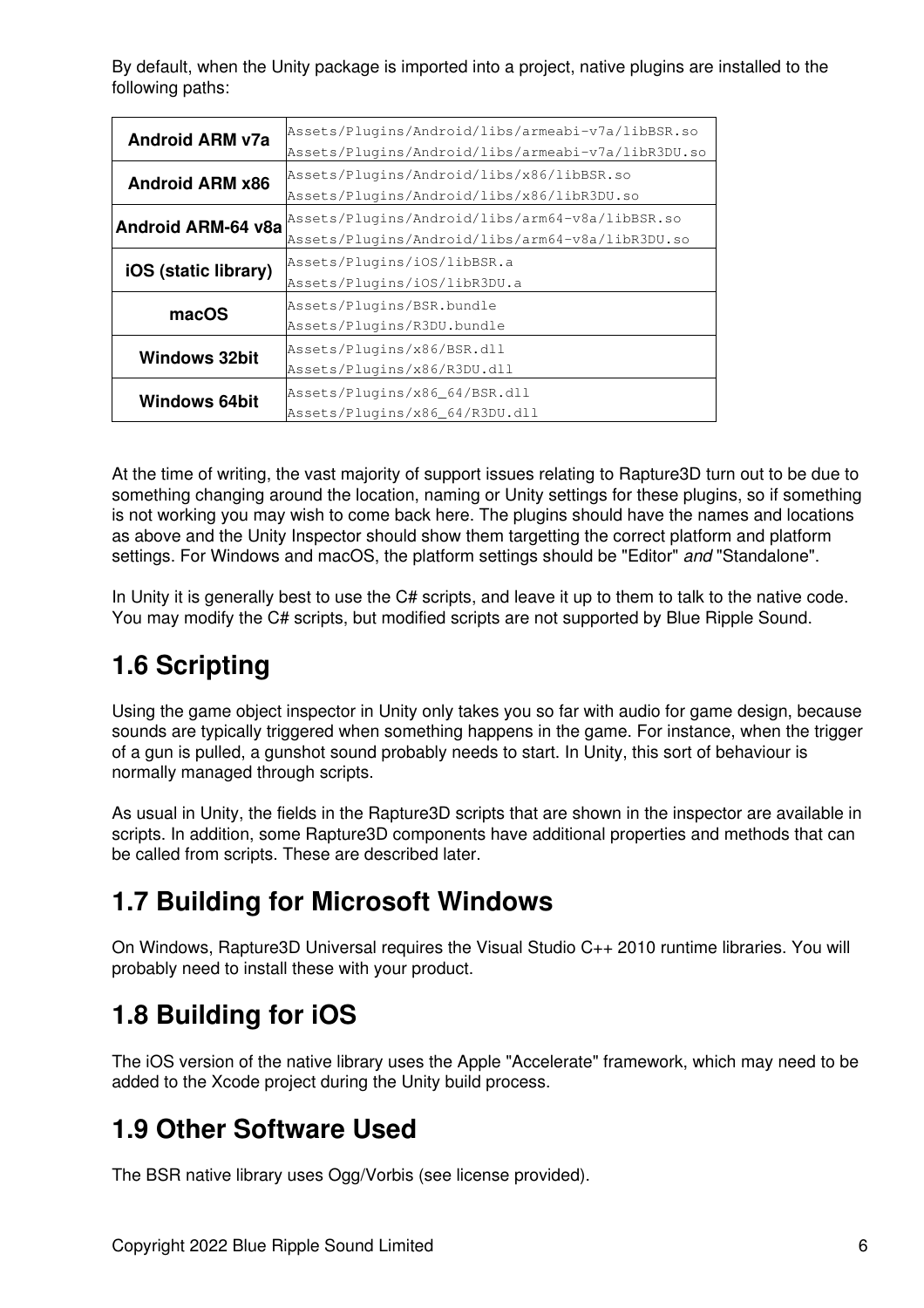# **2 Rapture3D and the Unity Sound System**

## <span id="page-9-0"></span>**2.1 How Rapture3D Integrates With Unity**

Rapture3D does sophisticated 3D rendering using Higher Order Ambisonics (HOA). The details of this are not visible in Unity; instead, audio for game sounds is fed into Rapture3D using sources, beds and adapters. The audio output resulting from the rendering is placed back into Unity's main audio pipeline by the [R3dAudioListener.cs](#page-10-0) script.

For ordinary mono sound sources in the game world, it is generally best to use a Unity AudioSource combined with a Rapture3D audio adapter. However, Rapture3D audio sources and beds have special uses, particular when handling pre-rendered beds.

## <span id="page-9-1"></span>**2.2 Sources and Beds**

Rapture3D [sources](#page-22-1) and [beds](#page-29-0) do not use Unity's main audio engine directly at all, so Unity audio filters cannot be used. Instead, sources and beds push sound directly into the Rapture3D audio pipeline.

Sources and beds can read or stream their audio from the Assets/StreamingAssets/ folder using [BSR,](#page-44-2) or from certain kinds of Unity AudioClip.

A typical use for BSR streaming is playback of an HOA asset from the Assets/StreamingAssets/ folder, for instance 3D audio scenes pre-rendered using Blue Ripple Sound's O3A studio tools. For mobile, it is usually best to compress such asset with Ogg/Vorbis.

## <span id="page-9-3"></span>**2.2.1 Limitations of AudioClips**

Sources and beds can use Unity's built-in  $\Delta_{\text{add}}\text{colis}$  class, however there are two important things to know:

- 1. Unity's AudioClip only allows access to its audio data if the clip's load type is set to "decompress on load", so this needs to be set. If this isn't done, Unity will feed silence to Rapture3D.
- 2. The audio in Unity's AudioClip cannot be accessed from the audio thread. To work around this, the entire audio is copied into another buffer, which uses memory.

For these reasons, it is generally better to use audio adapters instead of sources or beds where possible.

## <span id="page-9-2"></span>**2.3 Adapters**

Adapters provide a different way for game objects to send audio to Rapture3D. Adapters work as Unity audio filters, so they can be used with ordinary Unity AudioSource objects and filters chains.

This means that the audio path is only "outside" Unity between the adapter and the listener, while the Rapture3D spatial audio processing happens.

There is a section on adapters [below.](#page-19-0)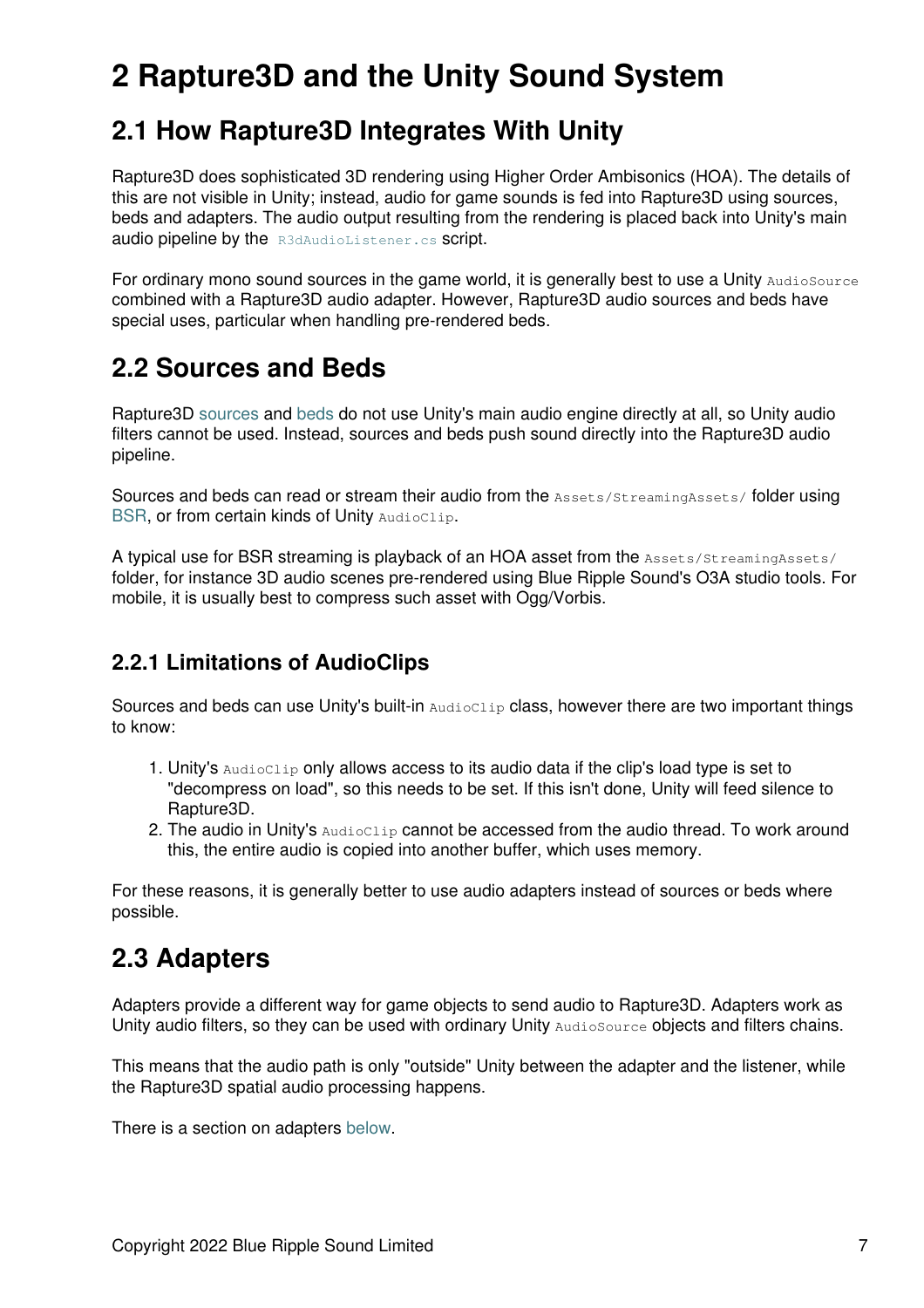## **2.3.1 Configuration**

<span id="page-10-0"></span>If you are using adapters, don't forget that you will need to set the Unity Script Execution order [as](#page-4-1) [above.](#page-4-1)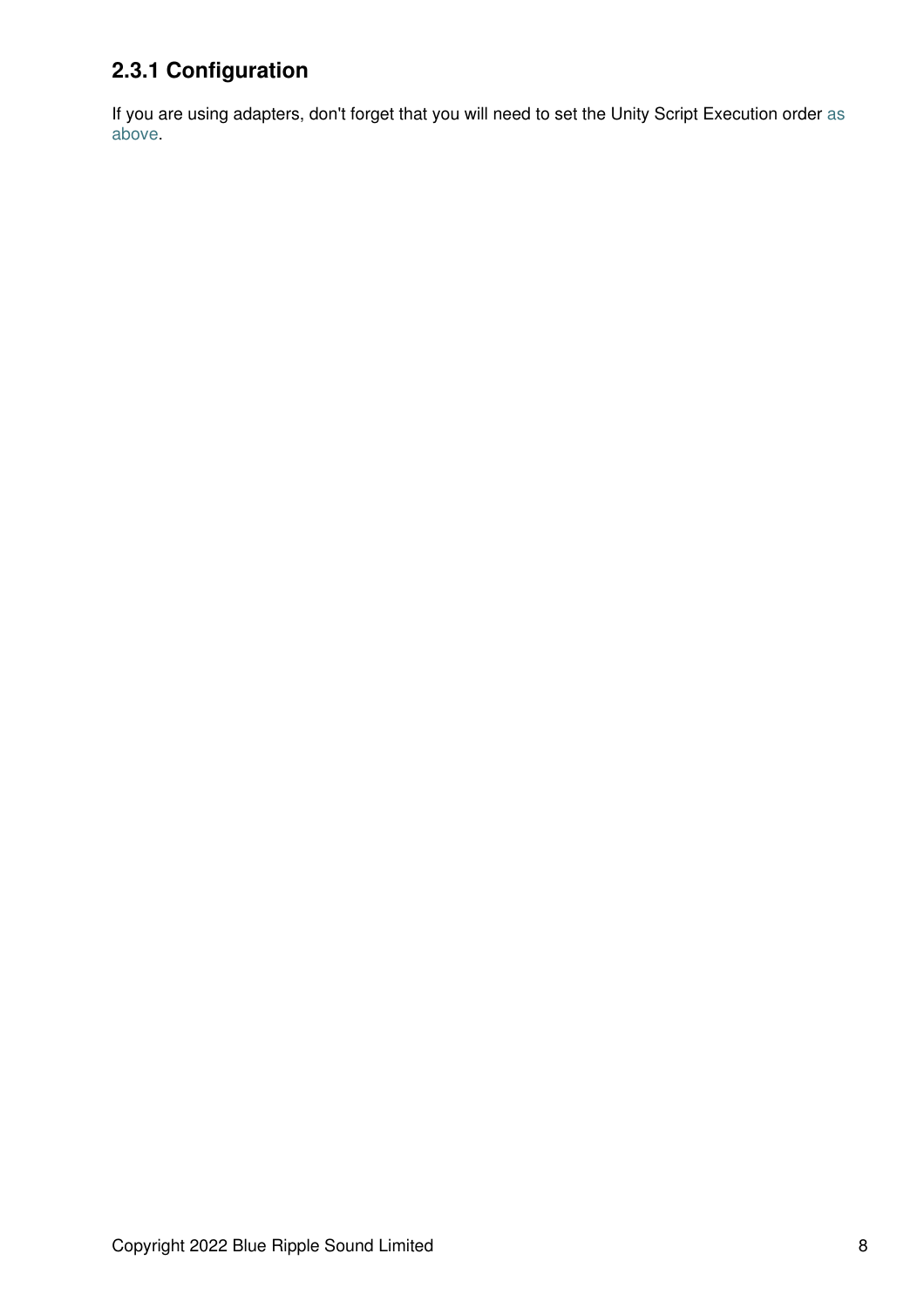# **3 The Rapture3D Audio Listener**

The Rapture3D Audio Listener outputs all audio for the game world. It can produce mono, stereo or multichannel audio, including synthetic binaural (using HRTFs). The component script for this is R3dAudioListener.cs.

The Rapture3D Audio Listener is a Unity audio filter. It produces the "rendered" output from Rapture3D and feeds this back into the standard Unity audio pipeline. Normally the listener will be placed just below a standard Unity AudioListener which will receive the audio and present it to the user.

Sounds are rendered to locations in 3D space in a way that takes the listener's location, velocity and orientation into account, so it is normal to attach the listener to the same rigid body, or other reliable source of geometry information, as the Unity camera.

## <span id="page-11-0"></span>**3.1 Main Fields**

| iare Layer                                     |                    |   |
|------------------------------------------------|--------------------|---|
| $\bullet$ $\triangledown$ Audio Listener       |                    |   |
| <b>G</b> $\nabla$ R 3d Audio Listener (Script) |                    |   |
| Script                                         | ■ R3dAudioListener | 0 |
| Hoa Order                                      | з                  |   |
| Master Volume                                  | 0.15               |   |
| Volume Reference                               | Scaling            |   |
| Mute                                           |                    |   |
| Sample Rate Conversi Linear                    |                    |   |
| Use Limiter.                                   |                    |   |
| Speed Of Sound                                 | 343.3              |   |
| Doppler Factor                                 | 1                  |   |
| Distance Rolloff Factor 1                      |                    |   |
| Frontal Emphasis Focu 1                        |                    |   |
| Frontal Emphasis Strei 0                       |                    |   |
|                                                |                    |   |
|                                                | Add Component      |   |
|                                                |                    |   |

### **3.1.1 HOA Order**

int hoaOrder

The HOA (Higher Order Ambisonic) order can be thought of as a spatial quality setting. Whole numbers from 1 to 5 are accepted and 3 ("high quality") is generally a good option.

Higher settings use more CPU cycles than lower ones. If you are only using Rapture3D for ambisonic bed playback and the bed only ever needs to be rotated the order typically need not be set higher than the ambisonic bed's order.

Changing this setting will restart the Rapture3D sound engine, so this is only advisable on startup or in configuration screens.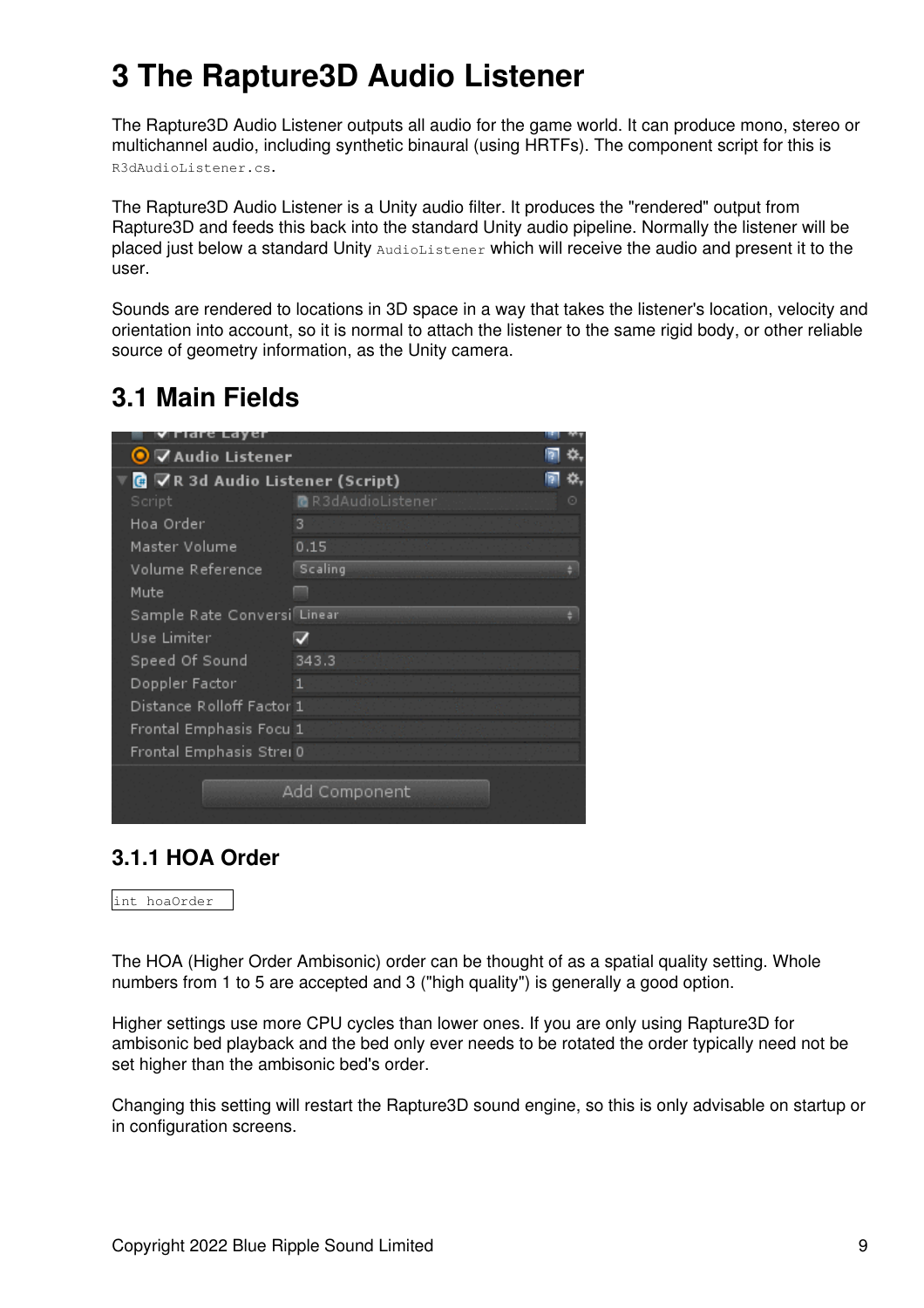### **3.1.2 Master Volume**

float masterVolume

This is a linear gain affecting the whole mix. It is 0.15 by default.

### **3.1.3 Volume Reference**

R3dGainReference volumeReference

The volume reference sets the reference level for the mix before master volume is applied. The options are:

| Scaling With this reference, overall gain increases with the number of speakers (as more Scaling the adroom is available). This (with a gain of 0.15) is the default.                                                                                                                                                                                                                                    |
|----------------------------------------------------------------------------------------------------------------------------------------------------------------------------------------------------------------------------------------------------------------------------------------------------------------------------------------------------------------------------------------------------------|
| With this reference, overall gain remains roughly consistent regardless of the number of<br>speakers used. Using this and a master volume of 1 will give similar decoder levels to<br>Studio those used by the Blue Ripple studio tools. This is particularly important if you are using<br>Blue Ripple metering in the studio (e.g. O3A Karma for LUFS estimation) and want<br>consistent results here. |

#### **3.1.4 Mute**

bool mute

This mutes the output from the listener, so all Rapture3D output stops. Anything else playing is bypassing Rapture3D.

#### **3.1.5 Sample Rate Conversion Mode**

R3dSRCMode sampleRateConversionMode

Sample rate conversion is used when audio rates in assets do not match the Unity sample rate (under "Project Settings" and then "Audio") or when Doppler Shift is in use. Like HOA Order, some options are higher quality but use more CPU cycles. The options are:

| Linear                       | Basic linear interpolation. Not great, but cheap on CPU.                                                                                                                |
|------------------------------|-------------------------------------------------------------------------------------------------------------------------------------------------------------------------|
|                              | <b>Sinc Low</b> Short length truncated sinc interpolation.                                                                                                              |
| <b>Sinc</b><br><b>Medium</b> | Medium length truncated sinc interpolation.                                                                                                                             |
|                              | Sinc High Long length truncated sinc interpolation. Note that this is not available in the iOS and Android versions of the R3D library and Sinc Medium is used instead. |

Increasing the quality setting has a significant cost in CPU use, so depending on your project, it is well worth having a careful listen when choosing.

For direct scripting, the relevant enumeration is defined in script R3dSRCMode.cs.

Changing this setting will restart the Rapture3D sound engine.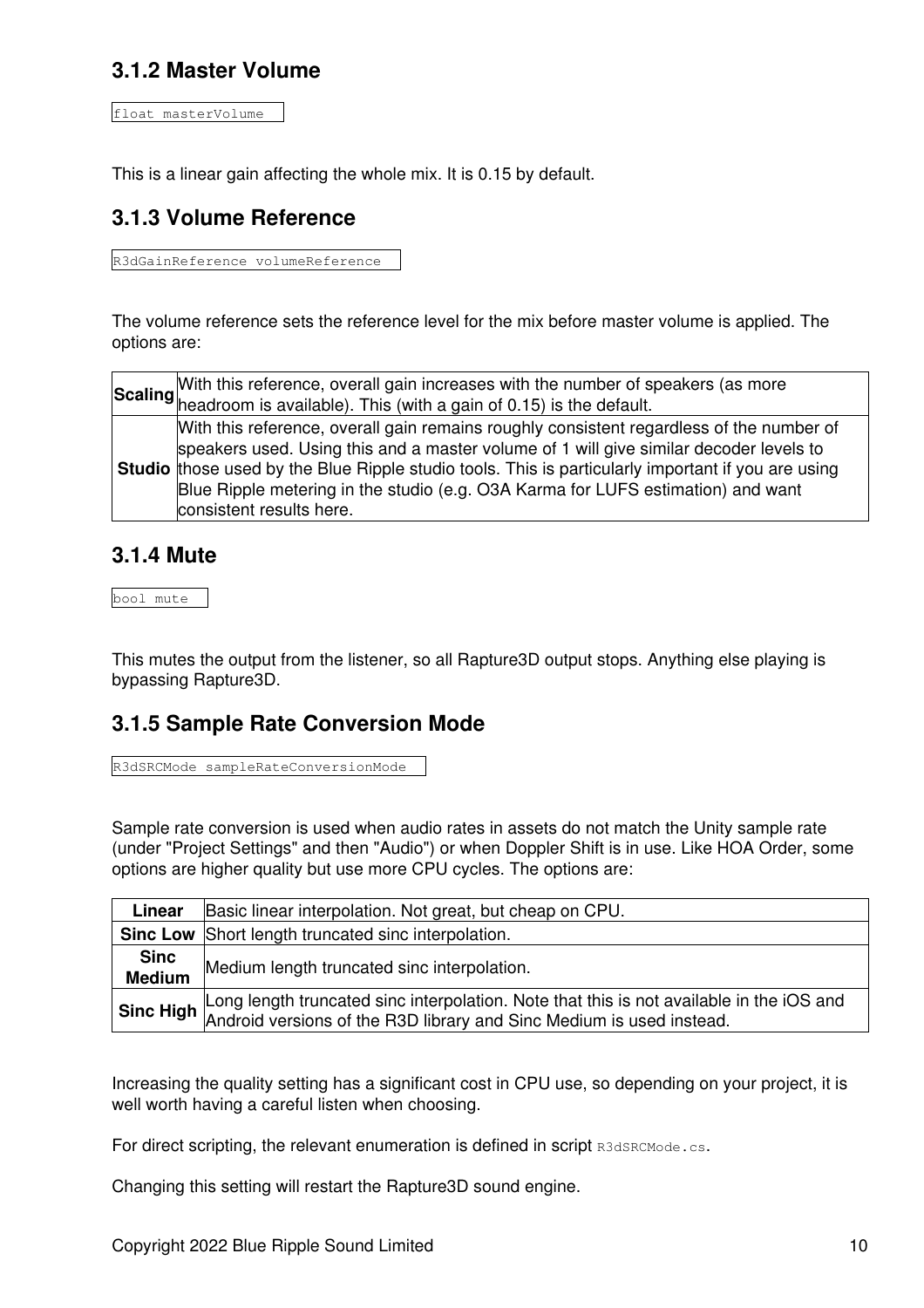### **3.1.6 Use Limiter**

bool useLimiter

When this is enabled, loud audio will be automatically reduced in level to attempt to avoid clipping. This is always recommended, except when tuning the audio levels themselves.

Changing this setting will restart the Rapture3D sound engine.

### **3.1.7 Speed of Sound**

float speedOfSound

The speed of sound is used in Doppler calculations and the default value (343.3) assumes that units in the game world are metres. If other units are in use, this setting should be changed to correspond. For instance, if the units are centimetres then a value of 34330 might be suitable.

#### **3.1.8 Doppler Factor**

float dopplerFactor

The Doppler Factor can be used to reduce or increase the strength of the Doppler simulation throughout the game world. A value of zero effectively disables Doppler.

Doppler calculations need a listener velocity, as calculated by Unity. The C# scripts attempt to find this by looking for Rigidbody, CharacterController or Camera component (in that order). See R3dAudioListener.cs.

#### **3.1.9 Distance Rolloff Factor**

```
float distanceRolloffFactor
```
The Distance Rolloff Factor can be used to reduce or increase the strength of distance rolloff through the game world.

#### **3.1.10 Frontal Emphasis Focus**

```
float frontalEmphasisFocus
```
Sounds in front of the listener can be emphasised by lowering the level of sounds in other directions. Focus determines the shape of the emphasis, with higher values using a more focussed (narrow) region. Values are between 0 and 5. The HOA Order also limits how focussed the emphasis can be, so if you chose an HOA Order of 3, the focus effectively will be limited at a value of 3.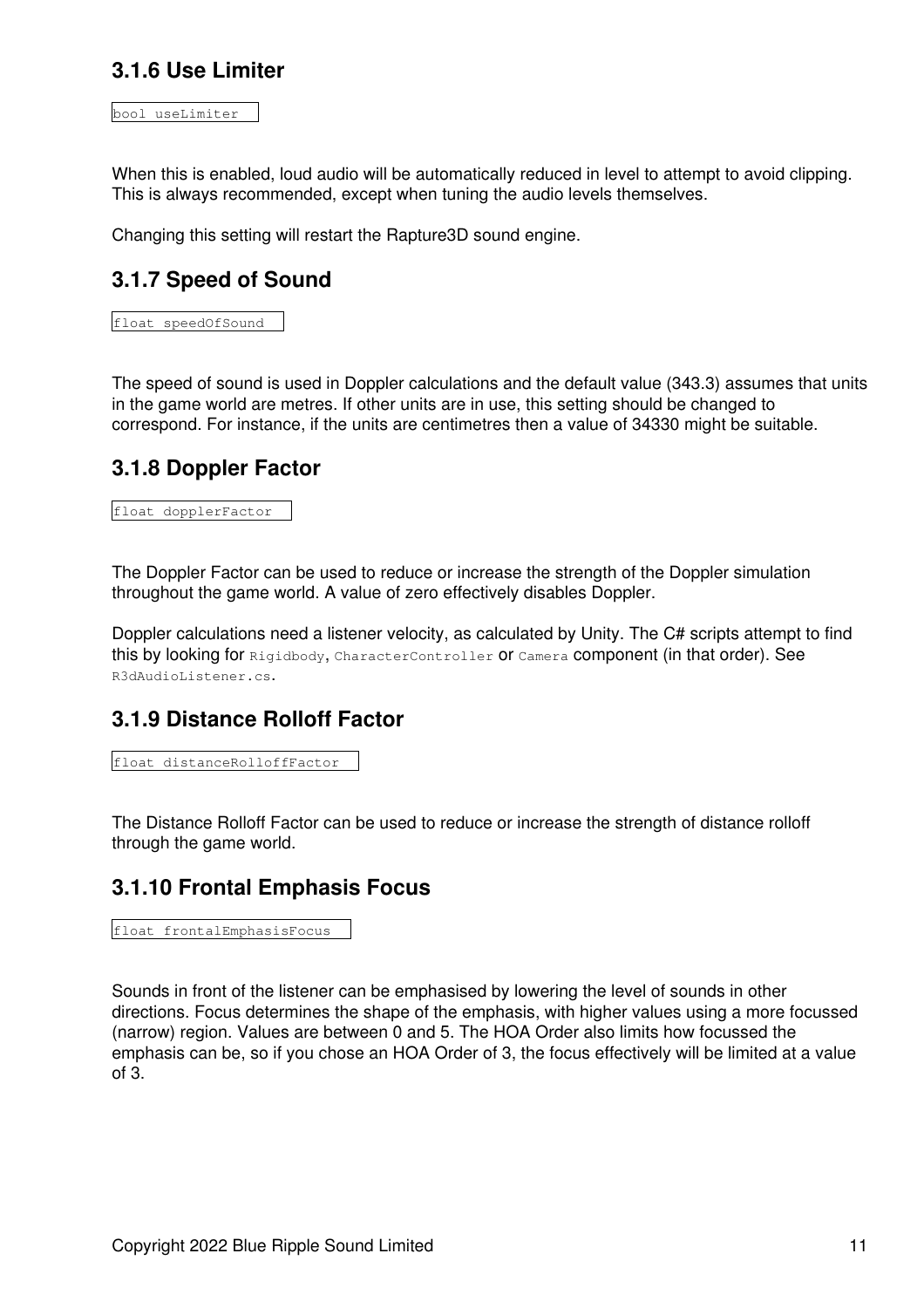### **3.1.11 Frontal Emphasis Strength**

float frontalEmphasisStrength

Sounds in front of the listener can be emphasised by lowering the level of sounds in other directions (see Frontal Emphasis Focus above). The Frontal Emphasis Strength determines how aggressively sounds not in the focussed region are reduced in level. Values are between 0 (off) and 1 (full).

Frontal emphasis is off by default (by setting this to 0). **We recommend it be left off during normal operation.** It is intended for use sparingly as an effect.

## <span id="page-14-0"></span>**3.2 Scripting Properties**

### **3.2.1 Decoder**

R3dDecoder decoder

This property allows the active decoder to be checked or changed.

The decoder controls the final output rendering produced by Rapture3D. There are a number of Rapture3D decoders available, depending on the version and installation of Rapture3D in use. They can be enumerated using R3dDecoder. GetDecoders(). Decoders have the following public properties:

|                                                                                                                                                                    | The number of output channels in the layout in use, for instance two for stereo, or six |
|--------------------------------------------------------------------------------------------------------------------------------------------------------------------|-----------------------------------------------------------------------------------------|
|                                                                                                                                                                    | structure of the active Unity setting for the decoder to work.                          |
| The English name of the layout, for instance "Headphone Stereo", "Stereo" or<br>layoutName<br>"Surround 5.1".                                                      |                                                                                         |
| The English name of the method used to produce output for this layout. For instance,<br>methodName<br>there are a number of different HRTF methods for headphones. |                                                                                         |
| uri                                                                                                                                                                | A resource identifier for the decoder.                                                  |

You may wish to localise some or all of this data and offer it to the user in an audio options screen.

If no decoder is selected then a default is chosen using the current Unity channel count and AudioSpeakerMode. However, a number of decoders are typically available for a particular speaker mode.

Setting the R3dAudioListener.decoder property to one of these decoders will switch the Rapture3D renderer to the new decoder, assuming the channel count is compatible. This will restart the Rapture3D sound engine.

### **3.2.2 Group Delay Samples**

int groupDelaySamples [read-only]

This property is read-only and provides the nominal group delay of the current Rapture3D decoder. In some ways this can be thought of as a processing latency and is typically only needed for tight A/V sync. It is measured in samples, so you can divide it by the Unity sample rate to find the group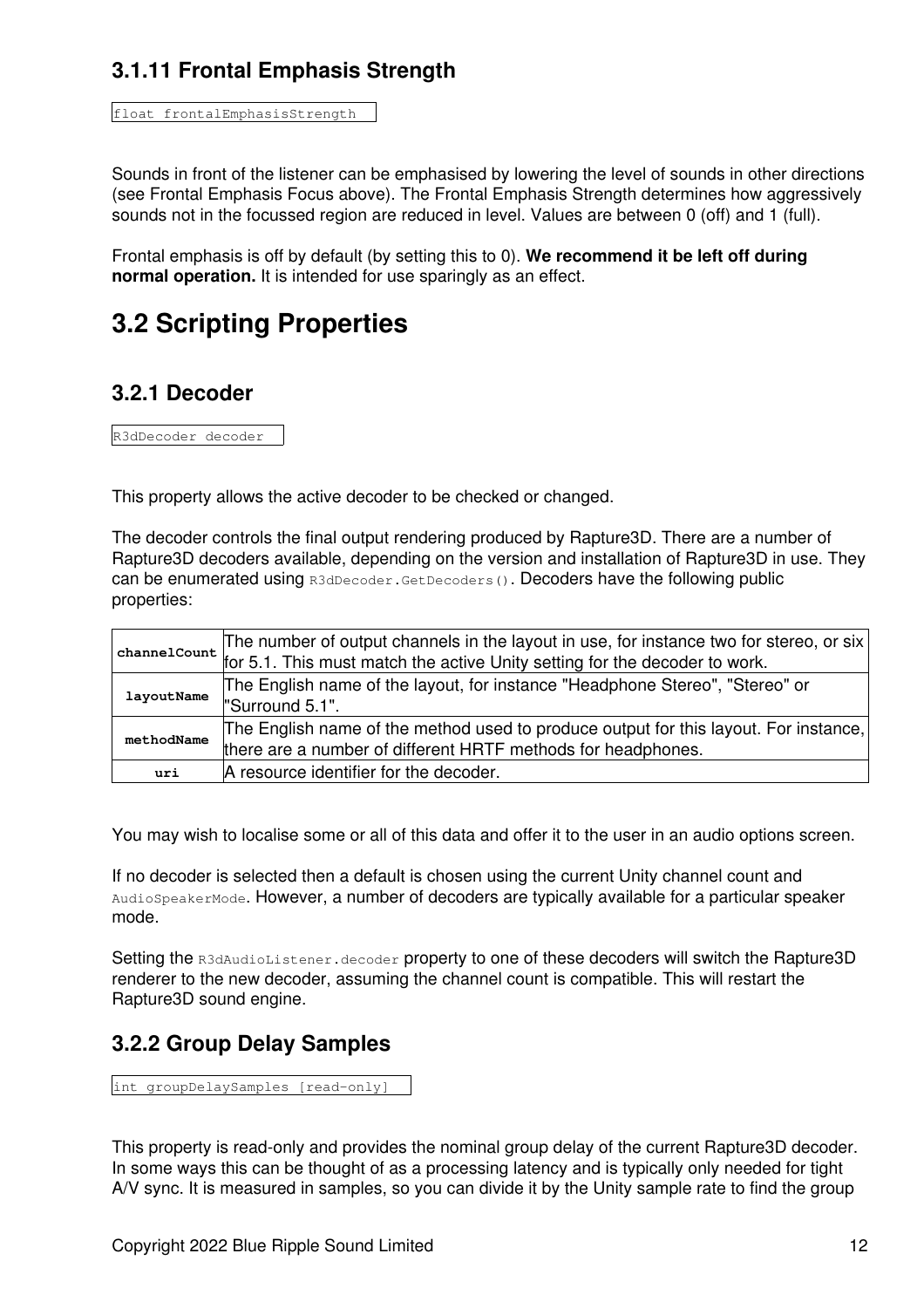delay in seconds.

### **3.2.3 Tail Samples**

int tailSamples [read-only]

This property is also read-only and estimates the time (in samples) between audio input to Rapture3D stopping and audio output stopping. This is typically only relevant in specialised shutdown scenarios.

#### **3.2.4 Pause**

bool pause

This provides a simple way to pause or un-pause sounds in the Rapture3D audio engine.

Note that it is possible for sources and beds to exclude themselves from this by setting their ignoreListenerPause property. This, for instance, can allow background music to continue while the main game is paused to bring up a configuration screen.

Pause does **not** affect apapters, which are receiving audio from Unity's audio pipeline. Instead, Unity's audio pipeline needs to be paused.

The outputs of reverbs are also not paused.

#### **3.2.5 Listener Position**

Vector3 listenerPosition [read-only]

This is a short-cut to find the listener's current location.

## <span id="page-15-0"></span>**3.3 Multiple Listeners**

In principle, the underlying Rapture3D native library can support multiple listeners (for instance for split-screen play on platforms with multiple audio outputs). However, in practice this is relatively difficult to set up in Unity so use of just one listener is generally recommended.

Multiple listeners require all adapters, sources, beds and reverbs to be configured with the relevant listener *before* any use, using the respective scripts' audioListener property.

After this, it is up to the game to decide where to route the rendered *output* of the relevant listeners.

## <span id="page-15-1"></span>**3.4 SteamVR**

When using Rapture3D with the SteamVR Unity plugin, note that the camera "Expand" button moves the main Unity AudioListener to the ears, but not the R3dAudioListener, which may even be moved to the eyes. If you use this button, move the R3dAudioListener to the ears too.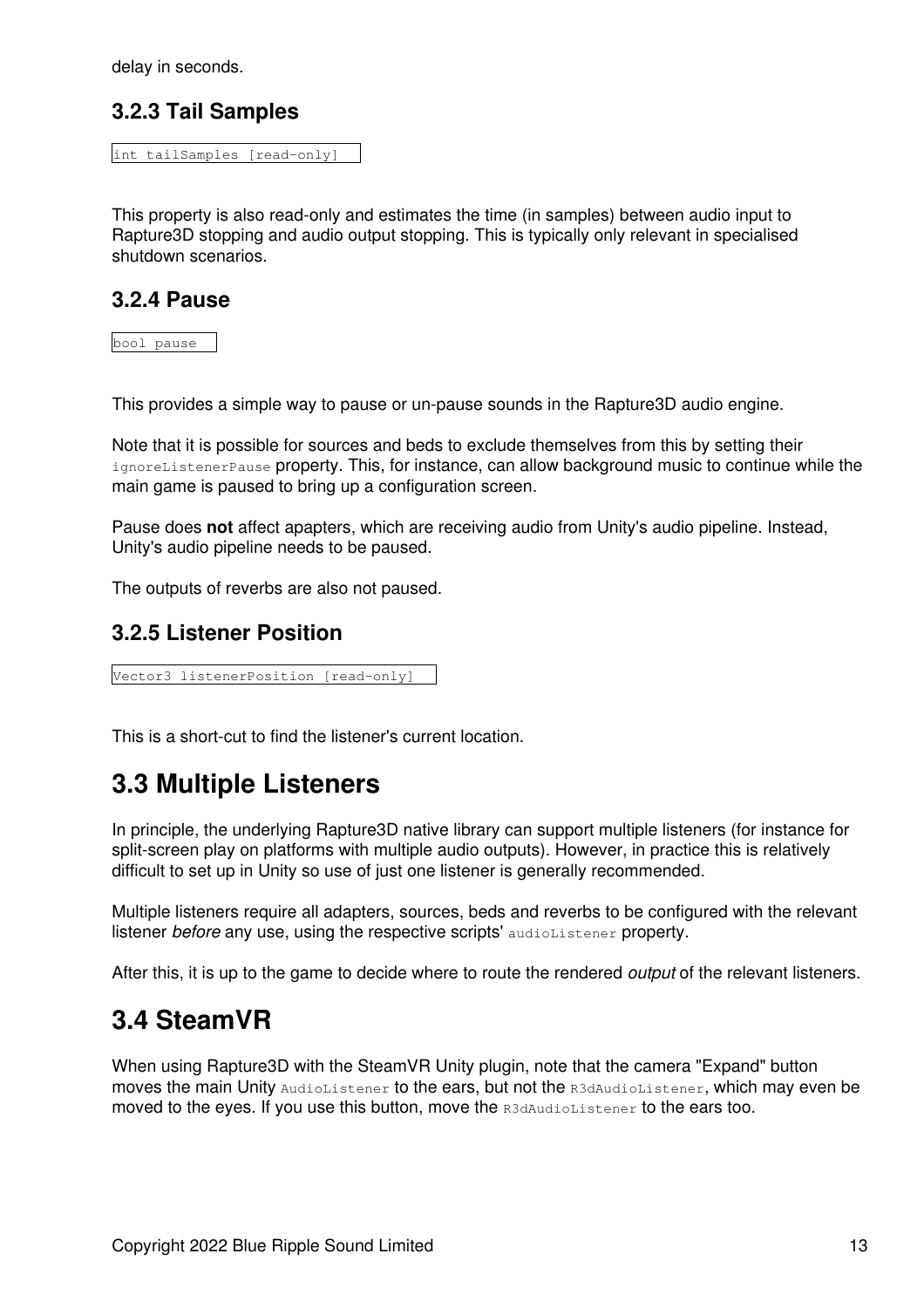## <span id="page-16-0"></span>**3.5 Decoder List**

This version of the underlying Rapture3D Universal native library contains the following decoders. This list may change between releases. A definitive list can be found at runtime using R3dDecoder.GetDecoders(), See above.

Please note that typically not all decoders can actually be used, depending on the host. In particular, in Unity, the host application needs to be persuaded to run using the required channel count and **currently eight channels is the limit** (configured as "7.1").

| Layout                                  | Ch              | <b>Method</b>             | <b>URI</b>                                | <b>Unity</b><br>Output? |
|-----------------------------------------|-----------------|---------------------------|-------------------------------------------|-------------------------|
| B-Format 1                              | 4               | <b>Base</b>               | r3dlocal:bformat1, base                   | Yes                     |
| $B$ -Format 2 $ 9$                      |                 | <b>Base</b>               | r3dlocal:bformat2, base                   | No                      |
| $B$ -Format 3  16                       |                 | <b>Base</b>               | r3dlocal:bformat3, base                   | No                      |
| Cube                                    | 8               | <b>Basic</b>              | r3dlocal:cube, basic                      | Yes                     |
| Cube                                    | 8               | Reconstruction            | r3dlocal: cube, reconstruction            | Yes                     |
| Cube                                    | 8               | Tinted<br>Reconstruction  | r3dlocal: cube, tintedreconstruction      | Yes                     |
| Headphone <sub>2</sub><br><b>Stereo</b> |                 | <b>HRTF Amber</b>         | r3dlocal: headphonestereo, hrtfamber      | Yes                     |
| Headphone <sub>2</sub><br><b>Stereo</b> |                 | <b>HRTF Blue</b>          | r3dlocal: headphonestereo, hrtfblue       | Yes                     |
| Headphone <sub>2</sub><br>Stereo        |                 | <b>HRTF Green</b>         | r3dlocal: headphonestereo, hrtfgreen      | Yes                     |
| Headphone <sub>2</sub><br><b>Stereo</b> |                 | <b>HRTF Orange</b>        | r3dlocal: headphonestereo, hrtforange     | Yes                     |
| Headphone <sub>2</sub><br><b>Stereo</b> |                 | <b>HRTF Purple</b>        | r3dlocal: headphonestereo, hrtfpurple     | Yes                     |
| Headphone <sub>2</sub><br><b>Stereo</b> |                 | <b>HRTF Red</b>           | r3dlocal: headphonestereo, hrtfred        | Yes                     |
| Headphone <sub>2</sub><br><b>Stereo</b> |                 | <b>HRTF</b><br>Simplified | r3dlocal: headphonestereo, hrtfsimplified | Yes                     |
| Headphone <sub>2</sub><br><b>Stereo</b> |                 | <b>HRTF Yellow</b>        | r3dlocal: headphonestereo, hrtfyellow     | Yes                     |
| Hexagon 1                               | $6\overline{6}$ | <b>Basic</b>              | r3dlocal: hexagon1, basic                 | Yes                     |
| Hexagon 1                               | 6               | Reconstruction            | r3dlocal: hexagon1, reconstruction        | Yes                     |
| Hexagon 1                               | 6               | Tinted<br>Reconstruction  | r3dlocal: hexagon1, tintedreconstruction  | Yes                     |
| Mono                                    |                 | Base                      | r3dlocal: mono, base                      | Yes                     |
| N3D 01                                  | 4               | <b>Base</b>               | r3dlocal:n3d01, base                      | Yes                     |
| N3D 02                                  | 9               | Base                      | r3dlocal:n3d02,base                       | No                      |
| N3D 03                                  | 16              | <b>Base</b>               | r3dlocal:n3d03, base                      | <b>No</b>               |
| N3D 04                                  | 25              | <b>Base</b>               | r3dlocal:n3d04,base                       | No                      |
| N3D 05                                  | 36              | <b>Base</b>               | r3dlocal:n3d05, base                      | No                      |
| Octagon 1                               | 8               | <b>Basic</b>              | r3dlocal: octagon1, basic                 | Yes                     |
| Octagon 1                               | 8               | Reconstruction            | r3dlocal: octagon1, reconstruction        | Yes                     |
| Octagon 1                               | 8               | Tinted<br>Reconstruction  | r3dlocal: octagon1, tintedreconstruction  | Yes                     |
| Quad                                    | 4               | <b>Basic</b>              | r3dlocal:quad, basic                      | Yes                     |
| Quad                                    | 4               | Reconstruction            | r3dlocal: quad, reconstruction            | Yes                     |
| Quad                                    | 4               |                           | r3dlocal: quad, tintedreconstruction      | Yes                     |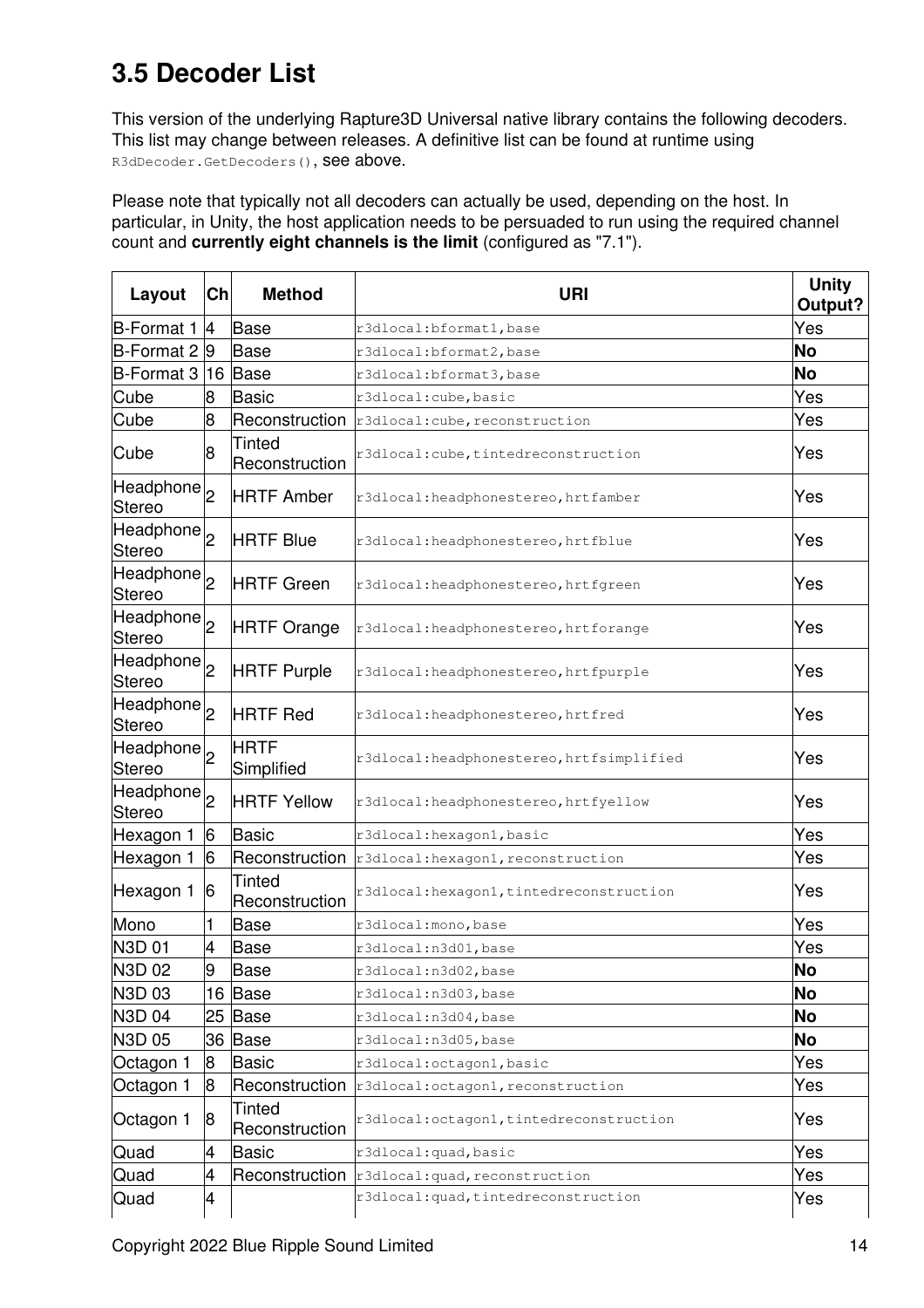| Layout                       | Ch | <b>Method</b>            | <b>URI</b>                                                 | <b>Unity</b><br>Output? |
|------------------------------|----|--------------------------|------------------------------------------------------------|-------------------------|
|                              |    | Tinted<br>Reconstruction |                                                            |                         |
| <b>SN3D 01</b>               | 4  | Base                     | r3dlocal:sn3d01,base                                       | Yes                     |
| <b>SN3D 02</b>               | 9  | Base                     | r3dlocal:sn3d02,base                                       | <b>No</b>               |
| SN3D 03                      | 16 | Base                     | r3dlocal:sn3d03,base                                       | <b>No</b>               |
| SN3D <sub>04</sub>           | 25 | <b>Base</b>              | r3dlocal:sn3d04,base                                       | <b>No</b>               |
| <b>SN3D 05</b>               | 36 | Base                     | r3dlocal:sn3d05,base                                       | <b>No</b>               |
| Stereo                       | 2  | Panner                   | r3dlocal: stereo, panner                                   | Yes                     |
| Surround<br>3D7.1 (FC)       | 8  | Basic                    | r3dlocal: surround3d71fc, basic                            | Yes                     |
| Surround<br>3D7.1 (FC)       | 8  |                          | Reconstruction r3dlocal: surround3d71fc, reconstruction    | Yes                     |
| Surround<br>3D7.1 (FC)       | 8  | Tinted<br>Reconstruction | r3dlocal: surround3d71fc, tintedreconstruction             | Yes                     |
| Surround<br>$5.0$ (FC)       | 5  | Basic                    | r3dlocal: surround50fc, basic                              | <b>No</b>               |
| Surround<br>$5.0$ (FC)       | 5  |                          | Reconstruction r3dlocal: surround50fc, reconstruction      | <b>No</b>               |
| Surround<br>$5.0$ (FC)       | 5  | Tinted<br>Reconstruction | r3dlocal: surround50fc, tintedreconstruction               | <b>No</b>               |
| Surround<br>5.0 (ITU,<br>FC) | 5  | Basic                    | r3dlocal: surround50itufc, basic                           | <b>No</b>               |
| Surround<br>5.0 (ITU,<br>FC) | 5  |                          | Reconstruction   r3dlocal: surround50itufc, reconstruction | No                      |
| Surround<br>5.0 (ITU,<br>FC) | 5  | Tinted<br>Reconstruction | r3dlocal: surround50itufc, tintedreconstruction            | No                      |
| Surround<br>$5.1$ (FC)       | 6  | <b>Basic</b>             | r3dlocal: surround51fc, basic                              | Yes                     |
| Surround<br>$5.1$ (FC)       | 6  | Pro Logic IIz            | r3dlocal: surround51fc, prologiciiz                        | Yes                     |
| Surround<br>$5.1$ (FC)       | 6  |                          | Reconstruction r3dlocal: surround51fc, reconstruction      | Yes                     |
| Surround<br>$5.1$ (FC)       | 6  | Tinted<br>Reconstruction | r3dlocal: surround51fc, tintedreconstruction               | Yes                     |
| Surround<br>5.1 (ITU,<br>FC) | 6  | <b>Basic</b>             | r3dlocal: surround51itufc, basic                           | Yes                     |
| Surround<br>5.1 (ITU,<br>FC) | 6  | Pro Logic IIz            | r3dlocal: surround51itufc, prologiciiz                     | Yes                     |
| Surround<br>5.1 (ITU,<br>FC) | 6  |                          | Reconstruction r3dlocal: surround51itufc, reconstruction   | Yes                     |
| Surround<br>5.1 (ITU,<br>FC) | 6  | Tinted<br>Reconstruction | r3dlocal: surround51itufc, tintedreconstruction            | Yes                     |
| Surround<br>$5.1.2$ (FC)     | 8  | Basic                    | r3dlocal:surround512fc,basic                               | Yes                     |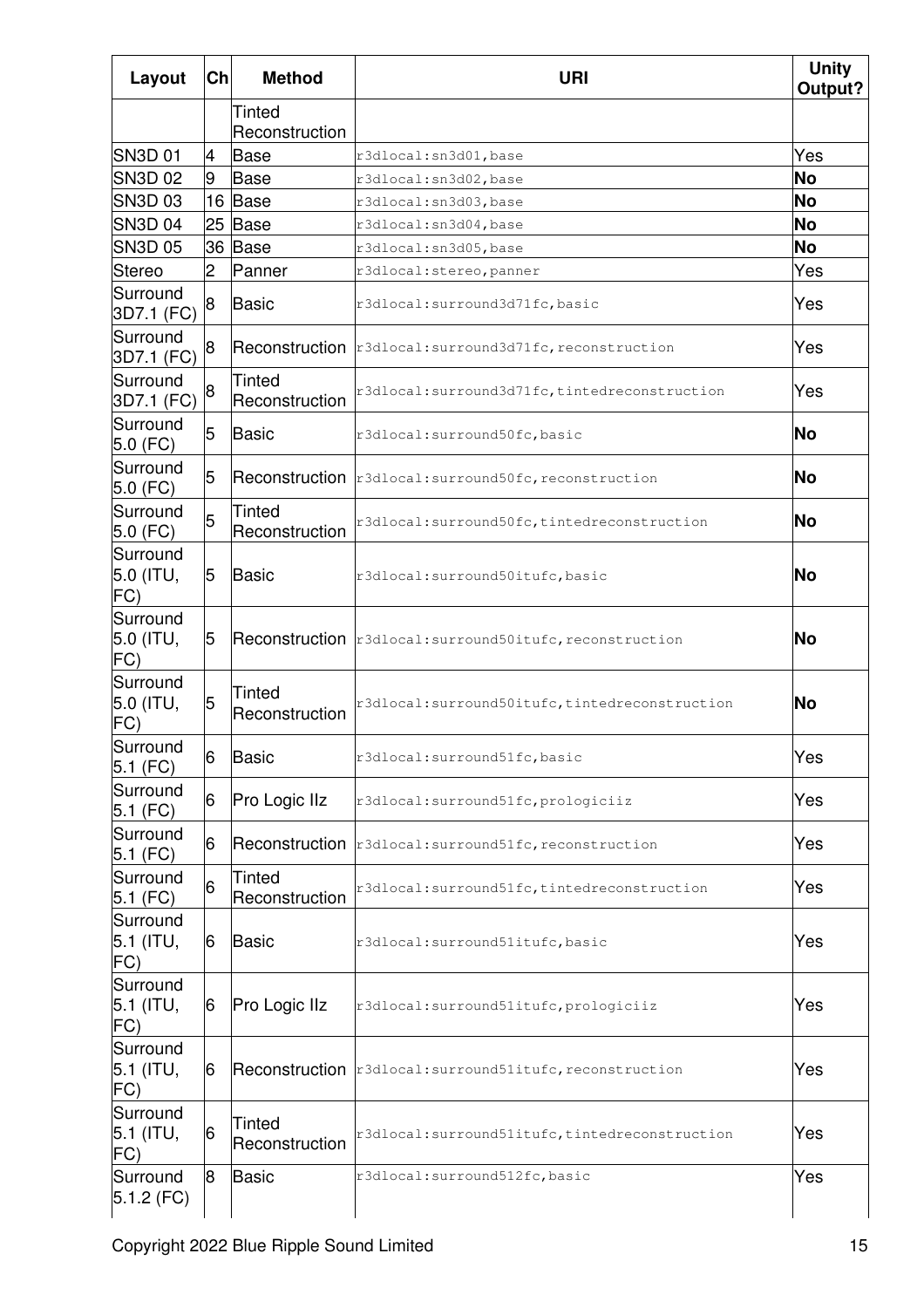| Layout                                | Ch             | <b>Method</b>                   | <b>URI</b>                                                        | <b>Unity</b><br>Output? |
|---------------------------------------|----------------|---------------------------------|-------------------------------------------------------------------|-------------------------|
| Surround<br>$5.1.2$ (FC)              | 8              |                                 | Reconstruction r3dlocal: surround512fc, reconstruction            | Yes                     |
| Surround<br>$5.1.2$ (FC)              | 8              | Tinted<br>Reconstruction        | r3dlocal: surround512fc, tintedreconstruction                     | Yes                     |
| Surround<br>$5.1.2$ (ITU, 8<br>FC)    |                | Basic                           | r3dlocal: surround512itufc, basic                                 | Yes                     |
| Surround<br>$5.1.2$ (ITU,<br>(FC      | 8              |                                 | <b>Reconstruction</b> r3dlocal: surround512itufc, reconstruction  | Yes                     |
| Surround<br>$5.1.2$ (ITU,<br>FC)      | 8              | Tinted<br>Reconstruction        | r3dlocal: surround512itufc, tintedreconstruction                  | Yes                     |
| Surround<br>7.1 (FC)                  | 8              | Basic                           | r3dlocal: surround71fc, basic                                     | Yes                     |
| Surround<br>7.1 (FC)                  | 8              | Pro Logic IIz                   | r3dlocal: surround71fc, prologiciiz                               | Yes                     |
| Surround<br>$7.1$ (FC)                | 8              |                                 | Reconstruction r3dlocal: surround71fc, reconstruction             | Yes                     |
| Surround<br>7.1 (FC)                  | 8              | <b>Tinted</b><br>Reconstruction | r3dlocal: surround71fc, tintedreconstruction                      | Yes                     |
| Surround<br>7.1.2<br>(Dolby<br>Atmos) |                | 10 Basic                        | r3dlocal: surround712dolbyatmos, basic                            | <b>No</b>               |
| Surround<br>7.1.2<br>(Dolby<br>Atmos) |                |                                 | 10 Reconstruction r3dlocal: surround712dolbyatmos, reconstruction | No                      |
| Surround<br>7.1.2<br>(Dolby<br>Atmos) | 10             | Tinted<br>Reconstruction        | r3dlocal:surround712dolbyatmos, tintedreconstruction No           |                         |
| Surround<br>Stereo                    | $\overline{2}$ | Pro Logic                       | r3dlocal: surroundstereo, prologic                                | Yes                     |
| Twisted<br>Cube                       | 8              | Basic                           | r3dlocal:twistedcube, basic                                       | Yes                     |
| Twisted<br>Cube                       | 8              | Reconstruction                  | r3dlocal:twistedcube, reconstruction                              | Yes                     |
| <b>Twisted</b><br>Cube                | 8              | Tinted<br>Reconstruction        | r3dlocal:twistedcube, tintedreconstruction                        | Yes                     |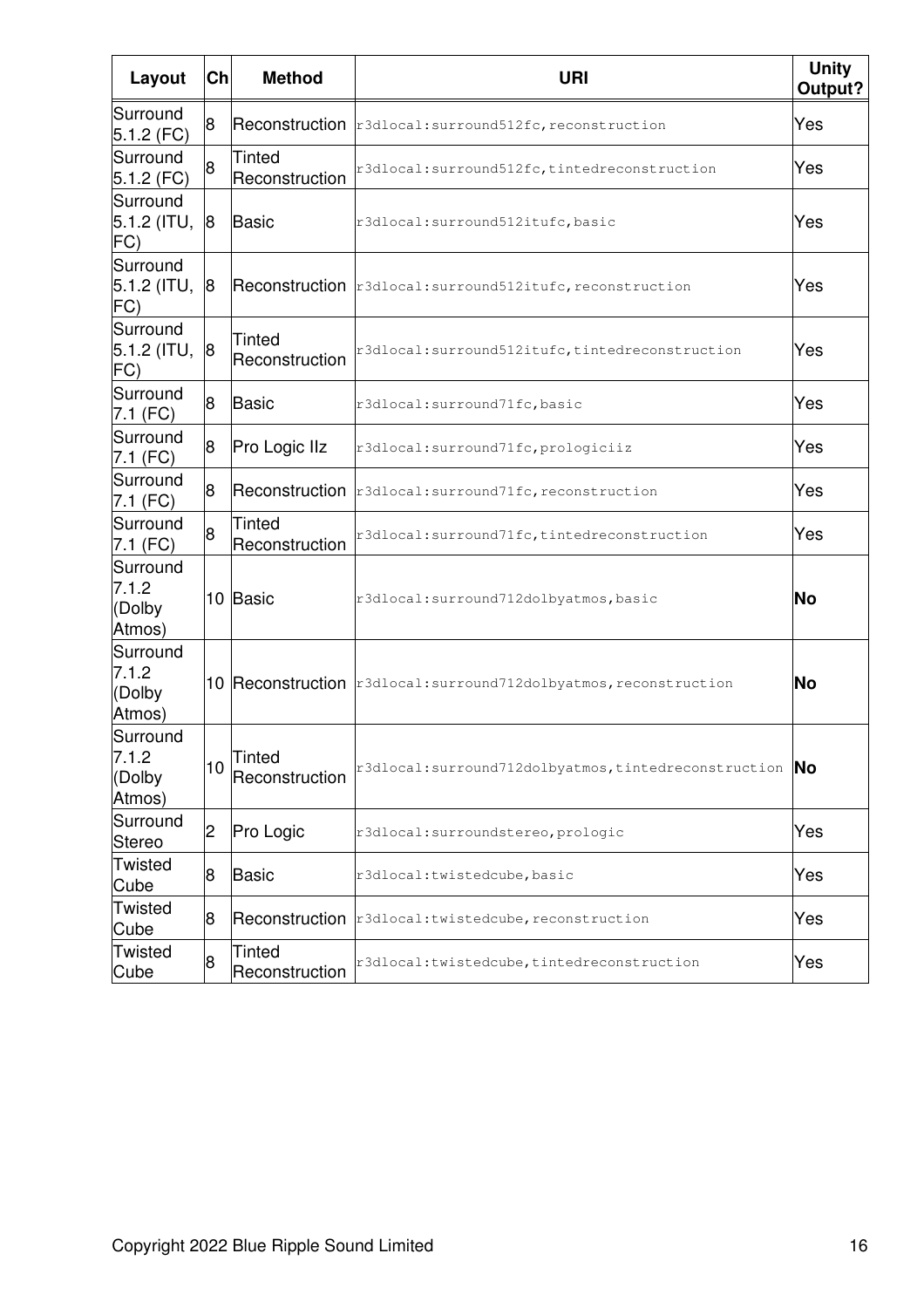## **3.5.1 HRTF Decoder Colours**

The HRTF-based decoders above are labelled with "colours". Amber is generally recommended.

<span id="page-19-0"></span>

| <b>Colour</b> | <b>Notes</b>                                                                                                                                                                                                                                         |  |
|---------------|------------------------------------------------------------------------------------------------------------------------------------------------------------------------------------------------------------------------------------------------------|--|
| Amber         | The underlying data used for this is a processed form of the IRCAM LISTEN HRTF data<br>set, available at http://recherche.ircam.fr/equipes/salles/listen/index.html.                                                                                 |  |
| <b>Blue</b>   | The underlying data used for this is a processed form of the CIAIR HRTF data set by<br>Takanori Nishino, Shoji Kajita, Kazuya Takeda and Fumitada Itakura, available at<br>http://www.sp.m.is.nagoya-u.ac.jp/HRTF/database.html.                     |  |
| Green         | The underlying data used for this is a processed form of the CIAIR HRTF data set by<br>Takanori Nishino, Shoji Kajita, Kazuya Takeda and Fumitada Itakura, available at<br>http://www.sp.m.is.nagoya-u.ac.jp/HRTF/database.html.                     |  |
| Orange        | The underlying data used for this is a processed form of the IRCAM LISTEN HRTF data<br>set, available at http://recherche.ircam.fr/equipes/salles/listen/index.html.                                                                                 |  |
| Purple        | The underlying data used for this is a set of measurements of a KU100 dummy head. This<br>is from the SADIE II data set (v1.1), produced by the University of York. The data set is<br>available at https://www.york.ac.uk/sadie-project/index.html. |  |
| Red           | The underlying data used for this is a processed form of the MIT KEMAR data set by Bill<br>Gardner and Keith Martin, available at http://sound.media.mit.edu/KEMAR.html.                                                                             |  |
| Yellow        | The underlying data used for this is a processed form of the MIT KEMAR data set by Bill<br>Gardner and Keith Martin, available at http://sound.media.mit.edu/KEMAR.html.                                                                             |  |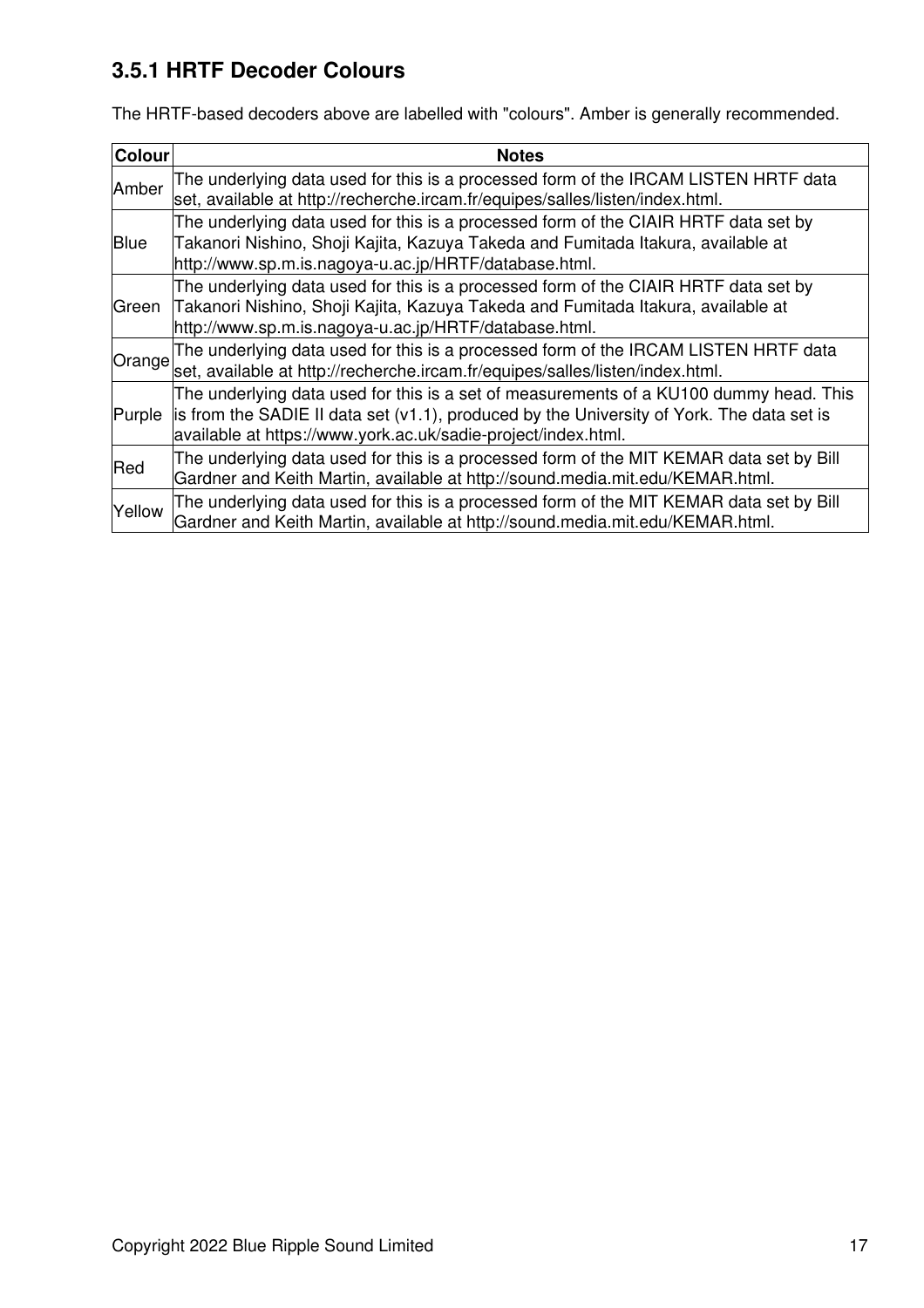# **4 Rapture3D Audio Adapters**

Audio adapters can be added to game objects and act as Unity filters. They take the main Unity audio on the object and send it to Rapture3D for rendering in 3D. The component script for audio adapters is R3dAudioAdapter.cs.

The adapter needs to be placed *above* any Unity AudioSource and other filters (in the Inspector). The audio fed to the adapter leaves the Unity audio pipeline as mono and is sent to Rapture3D directly.

The Rapture3D Audio Adapter does not support Doppler as it cannot control the speed of the audio played to it from the Unity audio pipeline. However, if you are using a Unity AudioSource Doppler can be introduced there. Also, both the adapter and Unity's **AudioSource** provide distance models, so the adapter's one is off by default.

Other than Unity's Doppler and distance models, Unity AudioSource spatialisation parameters should not be used. In particular we recommend not using "Stereo Pan", "Spatial Blend", "Spread" or "Reverb Zone Mix". Instead, you might consider Rapture3D Audio Adapter's "Extent" and "Reverb Volume".

## <span id="page-20-0"></span>**4.1 Unity Configuration**

If you are using Rapture3D Audio Adapters, you must configure Unity's script order [\(see above](#page-4-1)).

## **4.2 Main Fields**

<span id="page-20-1"></span>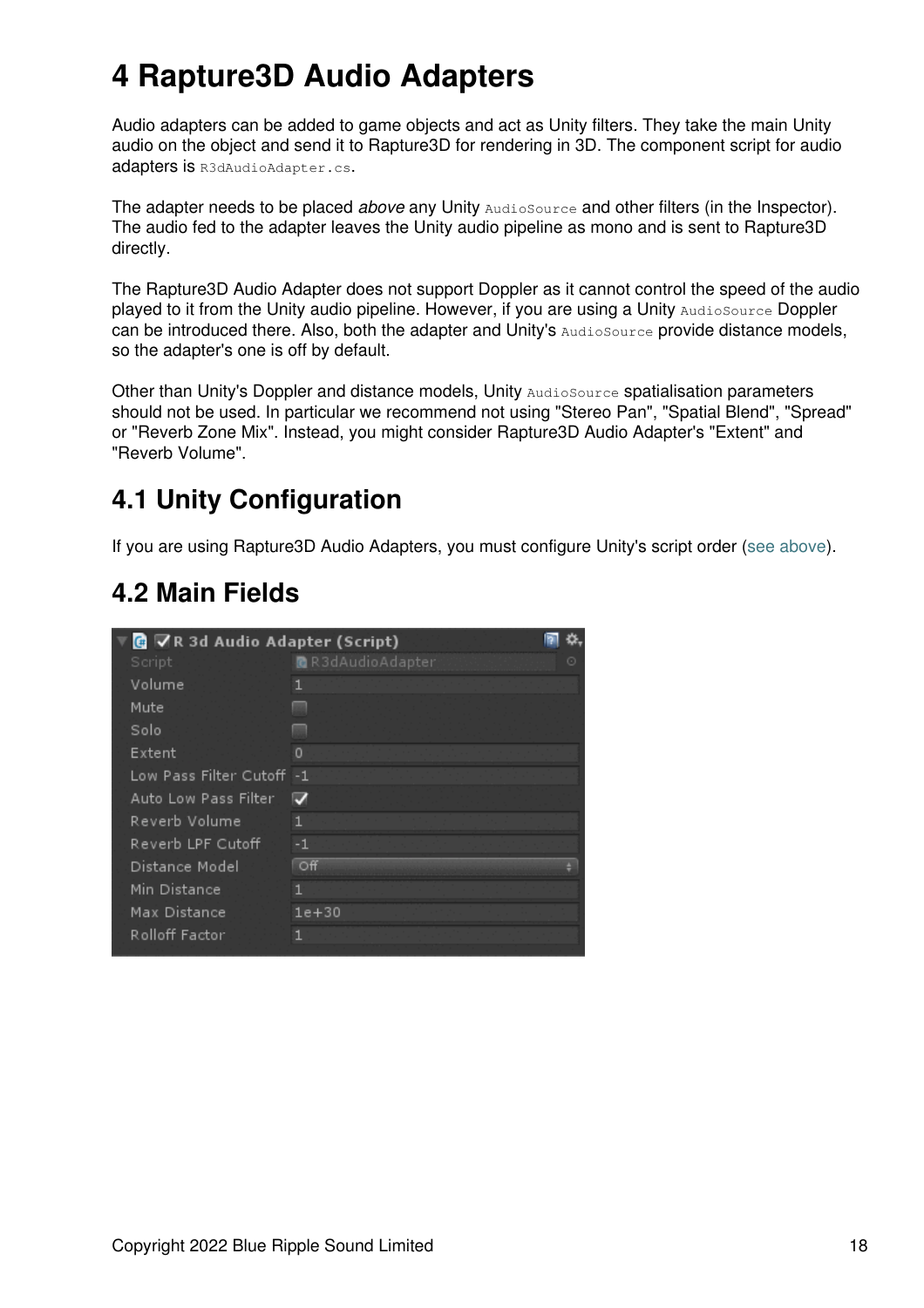#### **4.2.1 Volume**

float volume

This is a linear gain affecting the audio passing through the adapter.

#### **4.2.2 Mute**

bool mute

Enabling this silences the audio passing through the adapter.

#### **4.2.3 Solo**

bool solo

Enabling this silences all other Rapture3D audio except audio passing through the adapter (or other soloed objects).

#### **4.2.4 Extent**

float extent

This is the apparent size of the audio source, in game distance units. The default value is zero, indicating a narrow point source. Using larger sizes result in the impression of a larger object, particularly when up close or within the object.

If a [distance model](#page-42-0) is in use, extent can increase the effective minimum distance in use.

#### **4.2.5 Low Pass Filter Cutoff**

float lowPassFilterCutoff

This is the -3dB filter cutoff of a -6dB/octave filter that is applied to audio passing through the adapter. This has various purposes, but is typically used to help simulate distance or occlusion. The filter is *not* applied to any reverb send (see "Reverb LPF Cutoff" below).

Negative values disable the low pass filter.

Note that if "auto low pass filter" is enabled, this cutoff will be set automatically.

#### **4.2.6 Auto Low Pass Filter**

bool autoLowPassFilter

If this is set, the "Low Pass Filter Cutoff" and "Reverb LPF Cutoff" fields are set automatically using the distance between the game object and the listener, and the Rolloff Factor. The setting makes distant sounds muffled, and is intended to produce a simple simulation of air filtering over distance.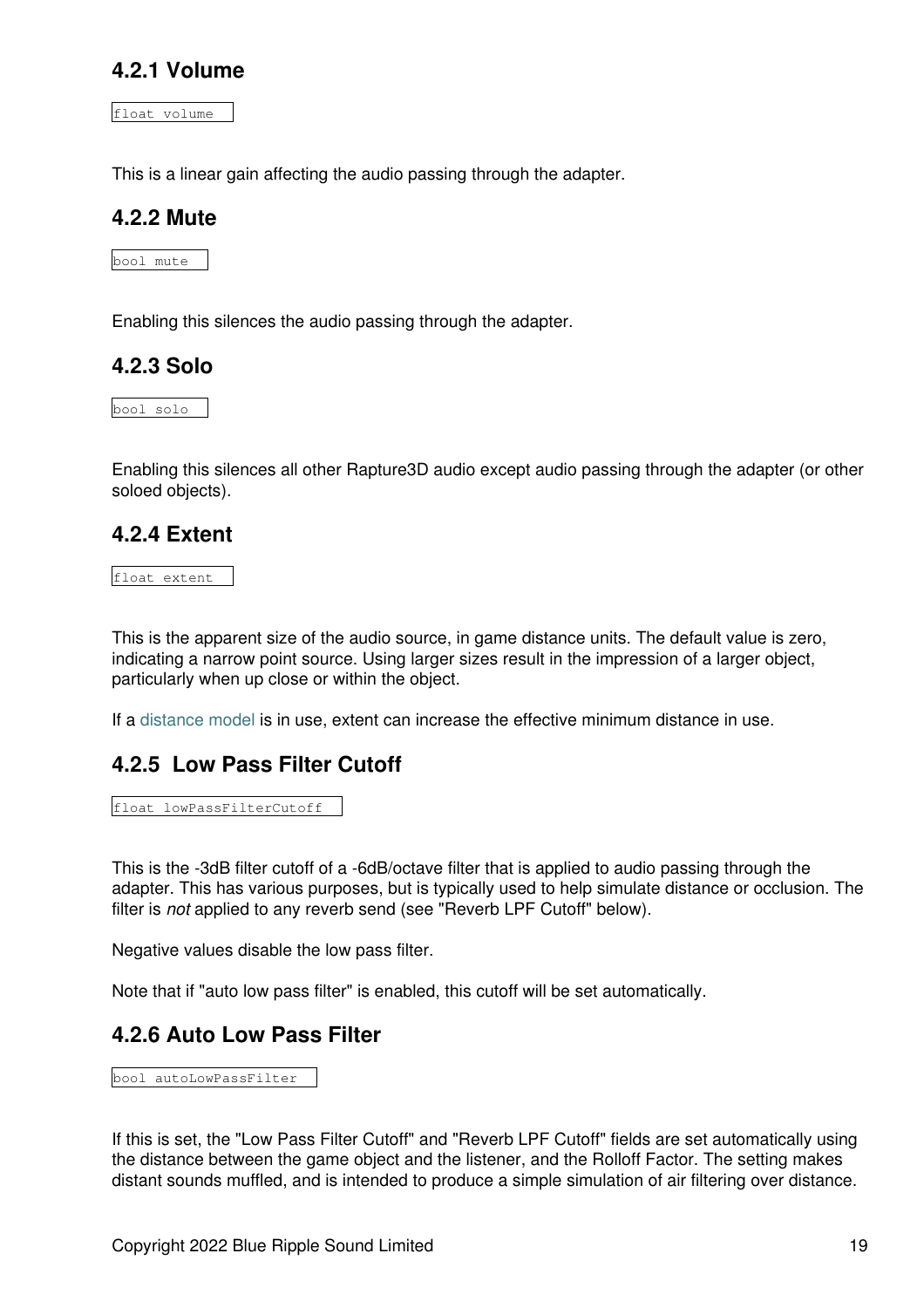Note that if this is used, other scripts that attempt to set these cutoff fields may conflict.

#### **4.2.7 Reverb Volume**

float reverbVolume

When a [reverb zone](#page-38-0) is active, this linear gain affects the amount of audio sent from this adapter to the reverb. Note that this volume setting is independent of the main volume setting above.

Reverb levels can also be controlled using the reverb zone, so it is normally best to leave this set to one when reverb is wanted.

#### **4.2.8 Reverb LPF Cutoff**

float reverbLPFCutoff

When a [reverb zone](#page-38-0) is active, this cutoff frequency controls a low pass filter which modifies the signal sent to the reverb.

Negative values disable the low pass filter.

Note that if "auto low pass filter" is enabled, this cutoff will be set automatically.

#### **4.2.9 Distance Model, Min Distance, Max Distance and Rolloff Factor**

| R3dDistanceModel distanceModel |                     |  |
|--------------------------------|---------------------|--|
|                                | float minDistance   |  |
|                                | float maxDistance   |  |
|                                | float rolloffFactor |  |

The distance model determines how the level of the sound changes as its distance from the listener changes. Behaviour of the various distance models is described in a [later section.](#page-42-0)

Note that the Unity AudioSource also provides a distance model, which is on by default. Because of this, the adapter distance model defaults to "Off" to avoid having two distance models in use at once. You may wish to reconfigure this.

## <span id="page-22-0"></span>**4.3 Scripting Properties**

There is only one (minor) property available here. Most other behaviour will be controlled through other Unity audio components that are connected to the adapter.

#### **4.3.1 Audio Listener**

```
R3dAudioListener audioListener
```
<span id="page-22-1"></span>This property is used to specify which R3dAudioListener should be used in a multiple-listener scenario. Otherwise this normally can be ignored.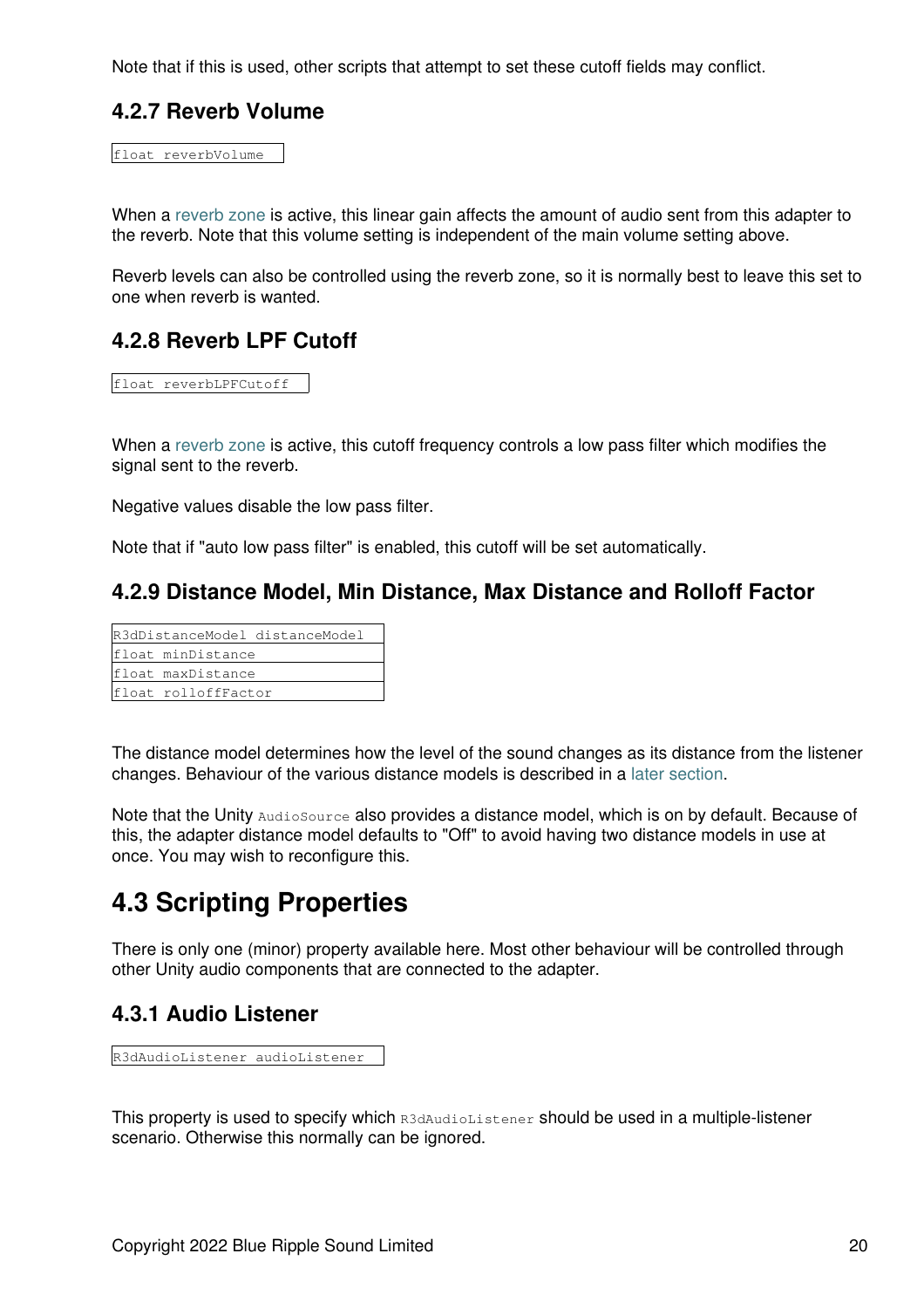# **5 Rapture3D Audio Sources**

The component script for audio sources is R3dAudioSource.cs.

This component has several similarities to the built-in Unity AudioSource and for *some* uses it can replace it. However, In general **it is better to use the Unity AudioSource and a [R3dAudioAdapter.cs](#page-19-0) components**.

## <span id="page-23-0"></span>**5.1 Main Fields**

| ■R3dAudioSource        | 0                                                                                                                         |
|------------------------|---------------------------------------------------------------------------------------------------------------------------|
| None (Audio Clip)      | O                                                                                                                         |
|                        |                                                                                                                           |
| Streaming              |                                                                                                                           |
|                        |                                                                                                                           |
|                        |                                                                                                                           |
| $\mathbf{1}$           |                                                                                                                           |
|                        |                                                                                                                           |
|                        |                                                                                                                           |
| $\overline{0}$         |                                                                                                                           |
| 1                      |                                                                                                                           |
|                        |                                                                                                                           |
|                        |                                                                                                                           |
| 1.                     |                                                                                                                           |
| $-1$                   |                                                                                                                           |
| $\mathbf{1}$           |                                                                                                                           |
| <b>Inverse Rolloff</b> |                                                                                                                           |
| 1                      |                                                                                                                           |
| $1e + 30$              |                                                                                                                           |
| 1                      |                                                                                                                           |
|                        | G ∨R 3d Audio Source (Script)<br>Streaming Assets Filer voice.ogg<br>Low Pass Filter Cutoff -1<br>$\overline{\mathbf{v}}$ |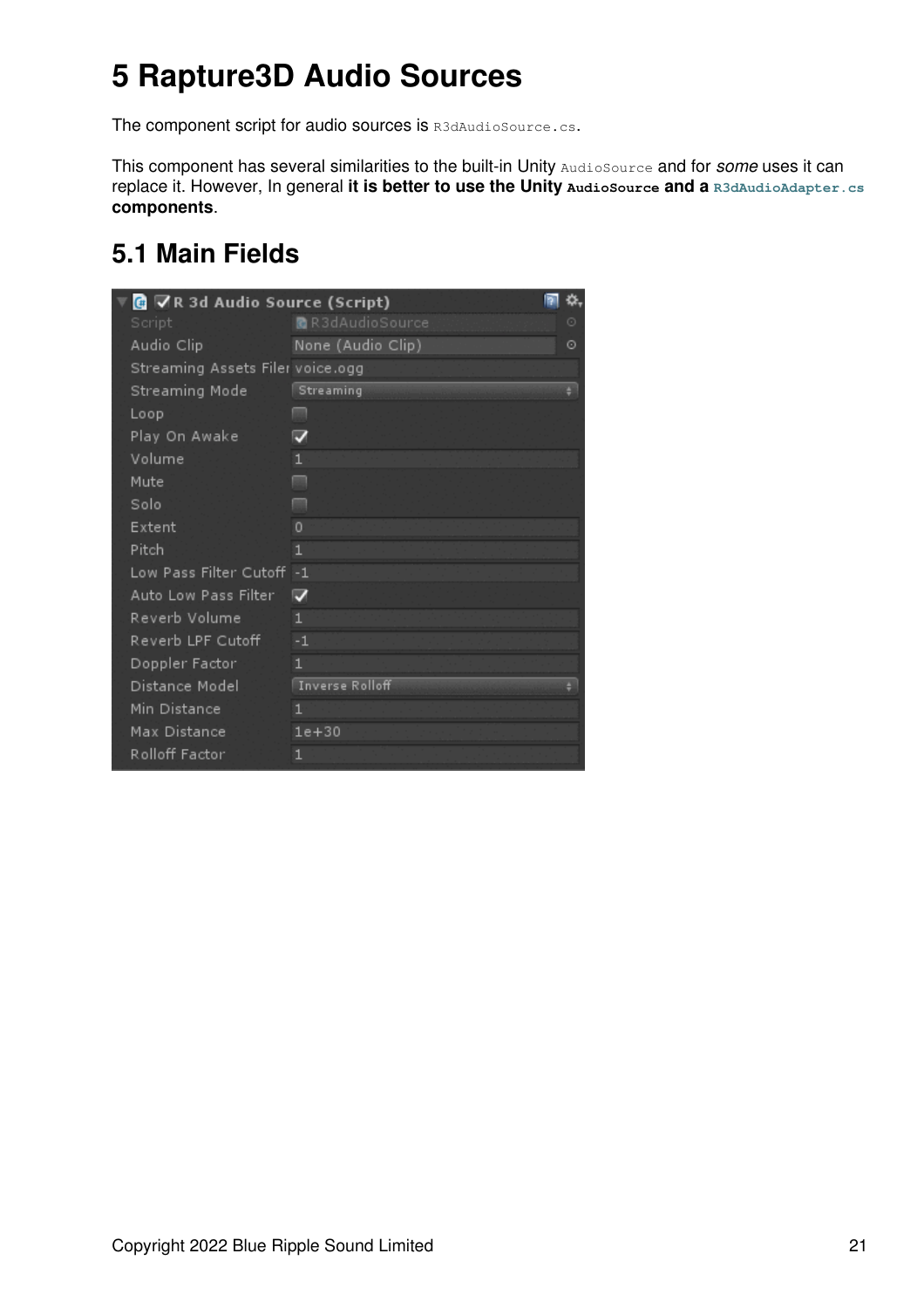### **5.1.1 Audio Clip**

AudioClip audioClip

This accepts a standard Unity audio clip for playback. However, the clip *must* be set to "decompress on load" and a copy will be loaded into memory ([see above\)](#page-9-3). It also must be mono (single-channel).

Only one of "Audio Clip", "Streaming Assets Filename" or the **bsrReader** property (see below) may be set.

#### **5.1.2 Streaming Assets Filename**

string streamingAssetsFilename

This is the name of a mono WAV or OGG file in your project's Assets/StreamingAssets/ directory. Note that files placed in this folder are copied into the build outputs and may be accessible to users.

When importing such files into Unity, it is normally best to **copy the file into the streaming assets directory** *outside* **Unity** (e.g. in File Explorer or Finder). This stops Unity from preprocessing the file.

The filename should not include the streaming assets path, but it should include the filename suffix (e.g. ".wav" or ".ogg"). Please note that on some platform file systems the filename is case-sensitive.

Only one of "Audio Clip", "Streaming Assets Filename" or the **bsrReader** property (see below) may be set.

Audio loaded this way is managed by [BSR \(see above\)](#page-44-2). The exact streaming mechanism is determined by the "Streaming Mode":

### **5.1.3 Streaming Mode**

R3dBSRReader.StorageMode streamingMode

This field is only used when the "Streaming Assets Filename" is set. The following modes are available:

| Memory | The audio is streamed and is held in memory once streaming has completed.                         |  |
|--------|---------------------------------------------------------------------------------------------------|--|
|        | The audio is streamed into memory and a small buffer of future audio is held in memory.           |  |
|        | streaming This option uses less memory, but needs regular disk I/O.                               |  |
|        | Depending on the size of the audio file, one of the previous options is selected. Small           |  |
|        | Automatic files use the "Memory" option and others use "Streaming". The threshold for this choice |  |
|        | is one second on iOS and Android, and five seconds on other platforms.                            |  |

The enumeration is defined in script R3dBSRReader.cs.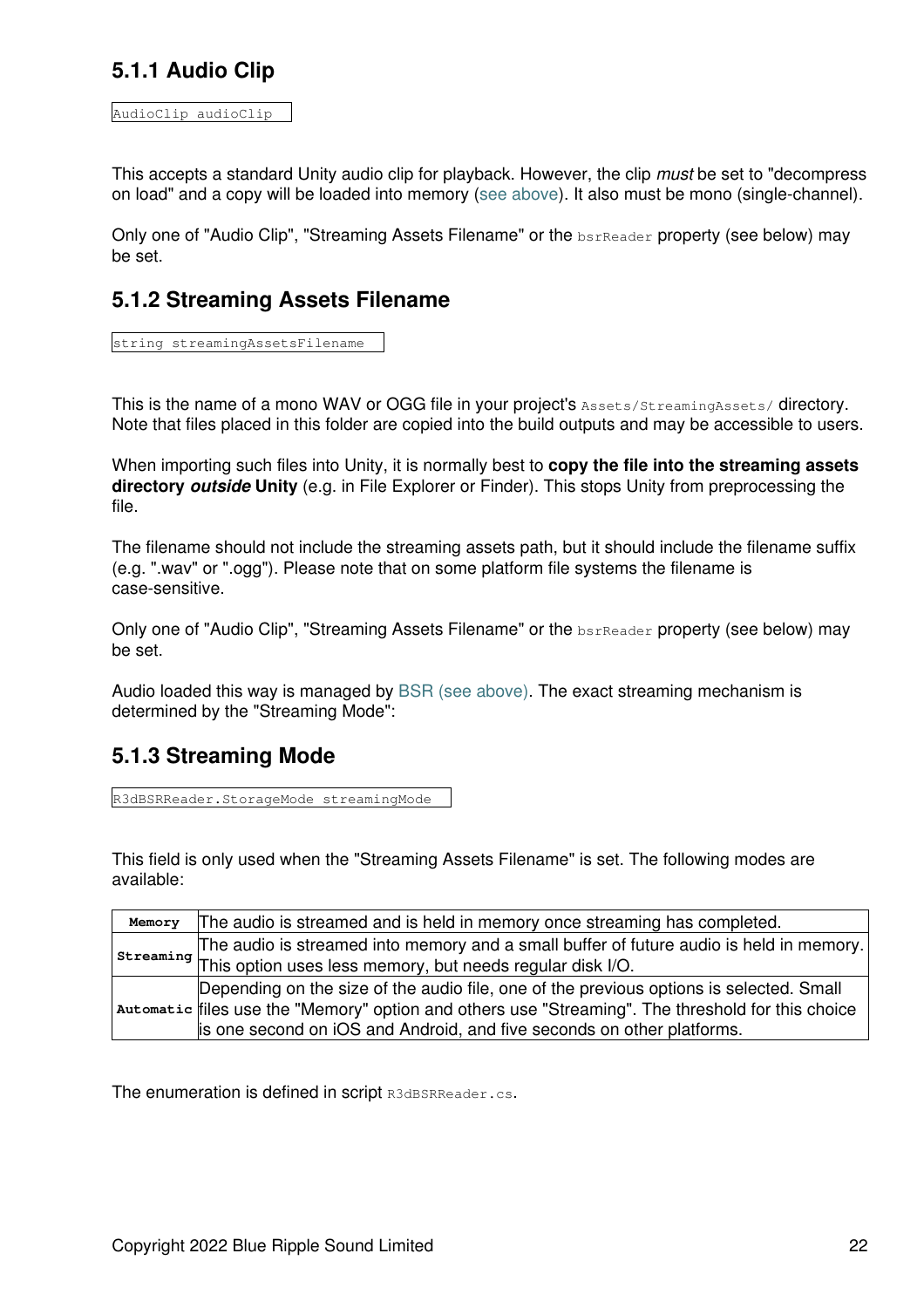#### **5.1.4 Loop**

bool loop

If this is set, then when playback reaches the end of the sound, playback continues from the start.

#### **5.1.5 Play On Awake**

bool playOnAwake

If this is set, then when a game object with this script is woken for use, playback starts automatically. This can be useful for looped background sounds.

It is more common to trigger sounds for playback using scripting (see below).

#### **5.1.6 Volume**

float volume

This is a linear gain affecting the audio level.

#### **5.1.7 Mute**

bool mute

Enabling this silences the source's audio.

#### **5.1.8 Solo**

bool solo

Enabling this silences all other Rapture3D audio except audio produced by the source (or other soloed objects).

#### **5.1.9 Extent**

float extent

This is the apparent size of the audio source, in game distance units. The default value is zero, indicating a narrow point source. Using larger sizes result in the impression of a larger object, particularly when up close or within the object.

If a [distance model](#page-42-0) is in use, extent can increase the effective minimum distance in use.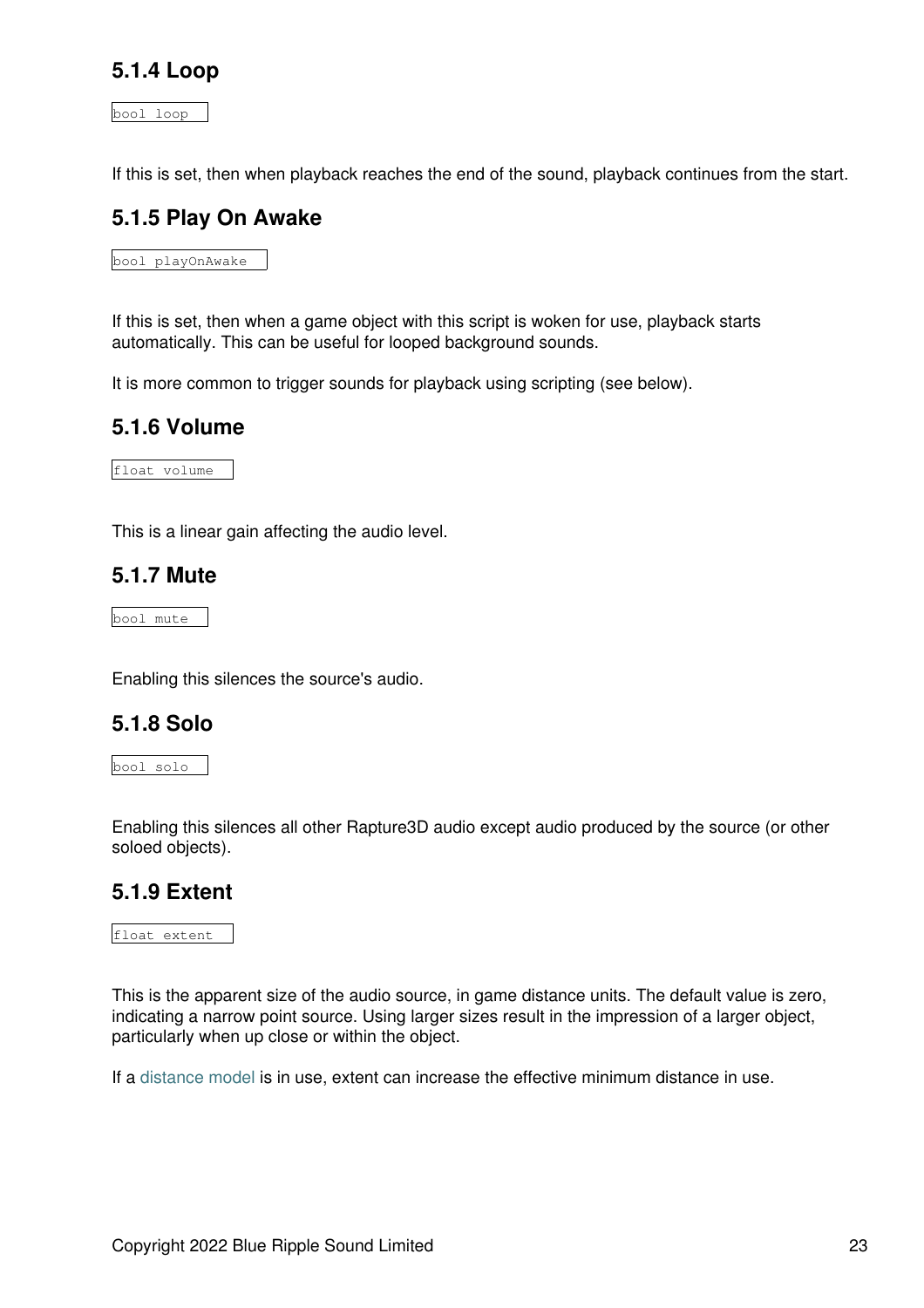### **5.1.10 Low Pass Filter Cutoff**

```
float lowPassFilterCutoff
```
This is the -3dB filter cutoff of a -6dB/octave filter that is applied to the source's audio. This has various purposes, but is typically used to help simulate distance or occlusion. The filter is *not* applied to any reverb send (see "Reverb LPF Cutoff" below).

Negative values disable the low pass filter.

Note that if "auto low pass filter" is enabled, this cutoff will be set automatically.

#### **5.1.11 Auto Low Pass Filter**

bool autoLowPassFilter

If this is set, the "Low Pass Filter Cutoff" and "Reverb LPF Cutoff" fields are set automatically using the distance between the game object and the listener, and the Rolloff Factor. The setting makes distant sounds muffled, and is intended to produce a simple simulation of air filtering over distance.

Note that if this is used, other scripts that attempt to set these cutoff fields may conflict.

#### **5.1.12 Reverb Volume**

float reverbVolume

When a [reverb zone](#page-38-0) is active, this linear gain affects the amount of audio sent from the source to the reverb. Note that this volume setting is independent of the main volume setting above.

Reverb levels can also be controlled using the reverb zone, so it is normally best to leave this set to one when reverb is wanted.

#### **5.1.13 Reverb LPF Cutoff**

float reverbLPFCutoff

When a [reverb zone](#page-38-0) is active, this cutoff frequency controls a low pass filter which modifies the signal sent to the reverb.

Negative values disable the low pass filter.

Note that if "auto low pass filter" is enabled, this cutoff will be set automatically.

#### **5.1.14 Doppler Factor**

float dopplerFactor

The Doppler Factor can be used to reduce or increase the strength of the Doppler simulation for this object. A value of zero effectively disables Doppler and a value of one is the most physically realistic (assuming the Doppler Factor setting on the [listener](#page-10-0) is also set to one).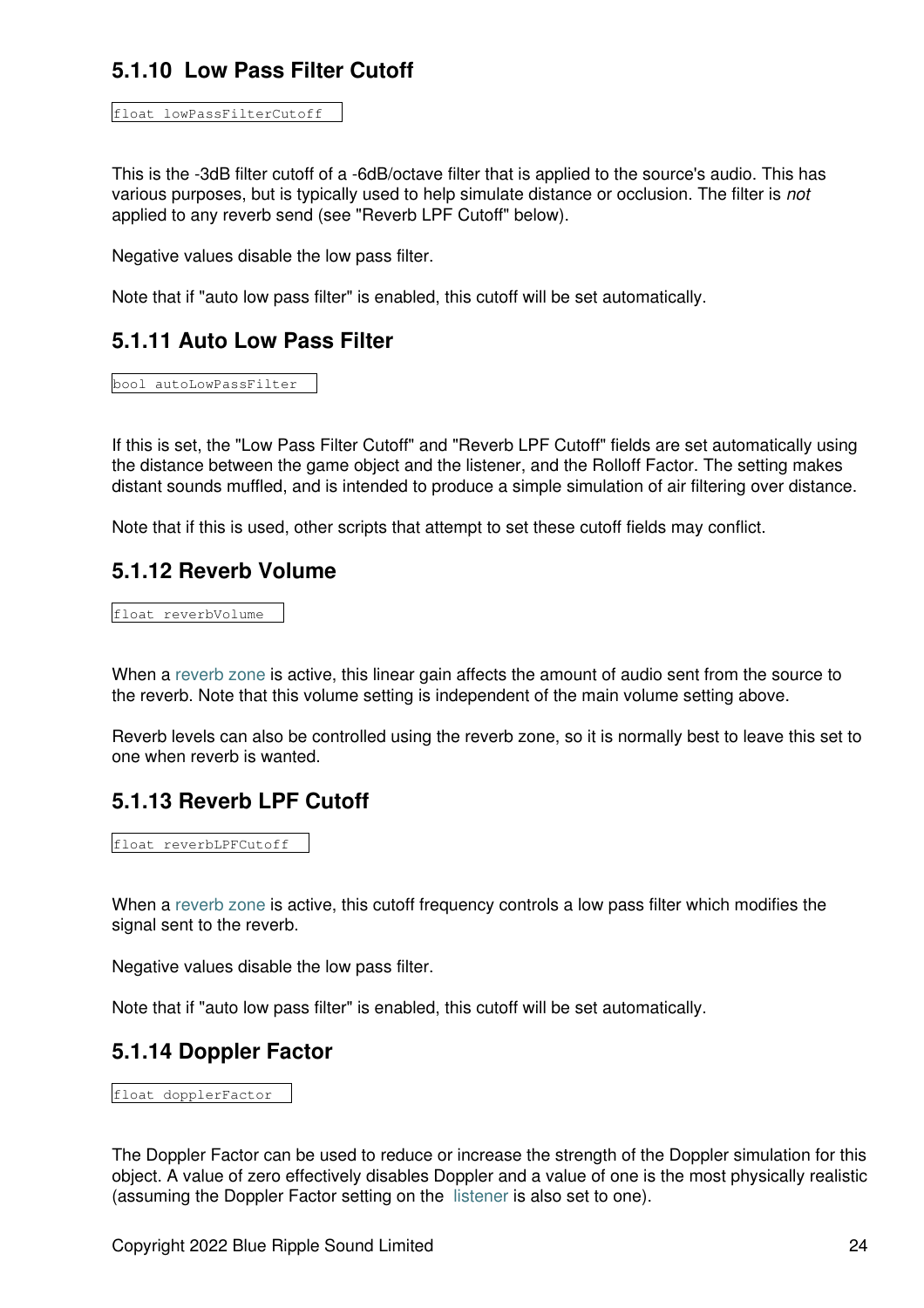Doppler calculations need a source velocity, as calculated by Unity. The C# scripts attempt to find this by looking for a Rigidbody or CharacterController component (in that order). See R3dAudioBase.cs.

### **5.1.15 Distance Model, Min Distance, Max Distance and Rolloff Factor**

| R3dDistanceModel distanceModel |                     |  |
|--------------------------------|---------------------|--|
|                                | float minDistance   |  |
|                                | float maxDistance   |  |
|                                | float rolloffFactor |  |

The distance model determines how the level of the sound changes as its distance from the listener changes. Behaviour of the various distance models is described in a [later section.](#page-42-0)

## <span id="page-27-0"></span>**5.2 Scripting Properties**

### **5.2.1 Audio Listener**

R3dAudioListener audioListener

This property is used to specify which R3dAudioListener should be used in a multiple-listener scenario. Otherwise this normally can be ignored.

#### **5.2.2 Is Playing**

bool isPlaying [read-only]

This property indicates if the source is currently playing.

#### **5.2.3 Time**

float time

This can be used to get or set the current playback point in the current audio input. Time is measured in seconds.

#### **5.2.4 Time Samples**

```
int timeSamples
```
This can be used to get or set the current playback point in the current audio input. Time is measured in samples (at the current Unity sample rate).

#### **5.2.5 Ignore Listener Pause**

bool ignoreListenerPause

This setting means that if the listener's pause property is set, this sound will continue regardless.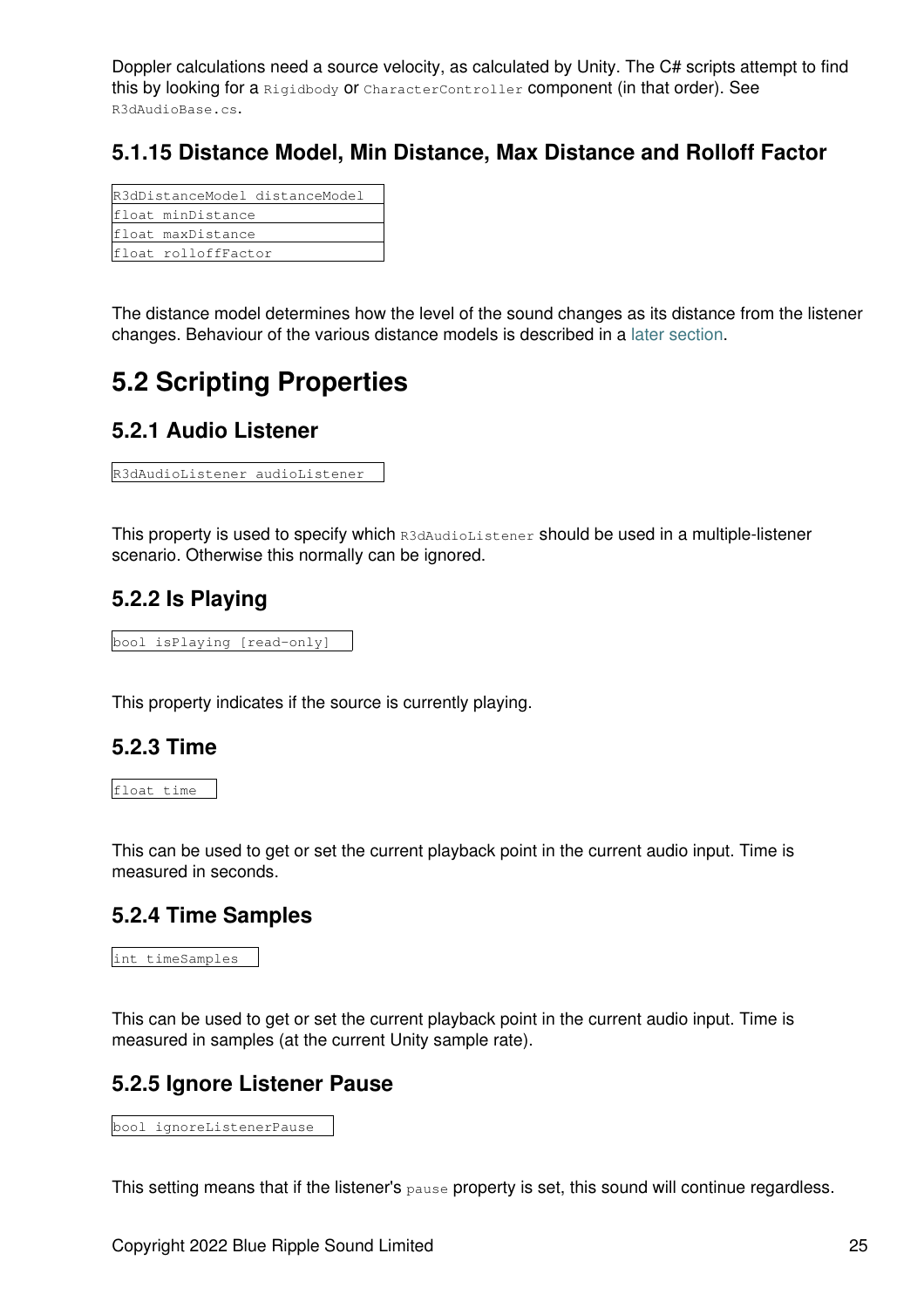#### **5.2.6 BSR Reader**

```
R3dBSRReader bsrReader
```
This allows a [BSR](#page-44-2) stream reader to be set or got directly, without going through the audioClip or streamingAssetsFilename fields.

### **5.2.7 Is Audio Clip Ready**

bool isAudioClipReady

This property indicates if the audio for an audio clip has already been loaded into the source.

## <span id="page-28-0"></span>**5.3 Scripting Methods**

#### **5.3.1 Play**

void Play()

This method starts a source playing, if it wasn't playing already.

#### **5.3.2 Play Delayed**

void PlayDelayed(float seconds)

This method sets the source into a 'pending' state, where sound will start at a point in the future, specified in seconds from the current time.

#### **5.3.3 Pause**

void Pause()

This method causes audio output to cease, but does not reset the playback point in the audio input, so playback can continue from that point later.

#### **5.3.4 Stop**

void Stop()

This method causes audio output to cease and resets the playback point in the audio input back to the start.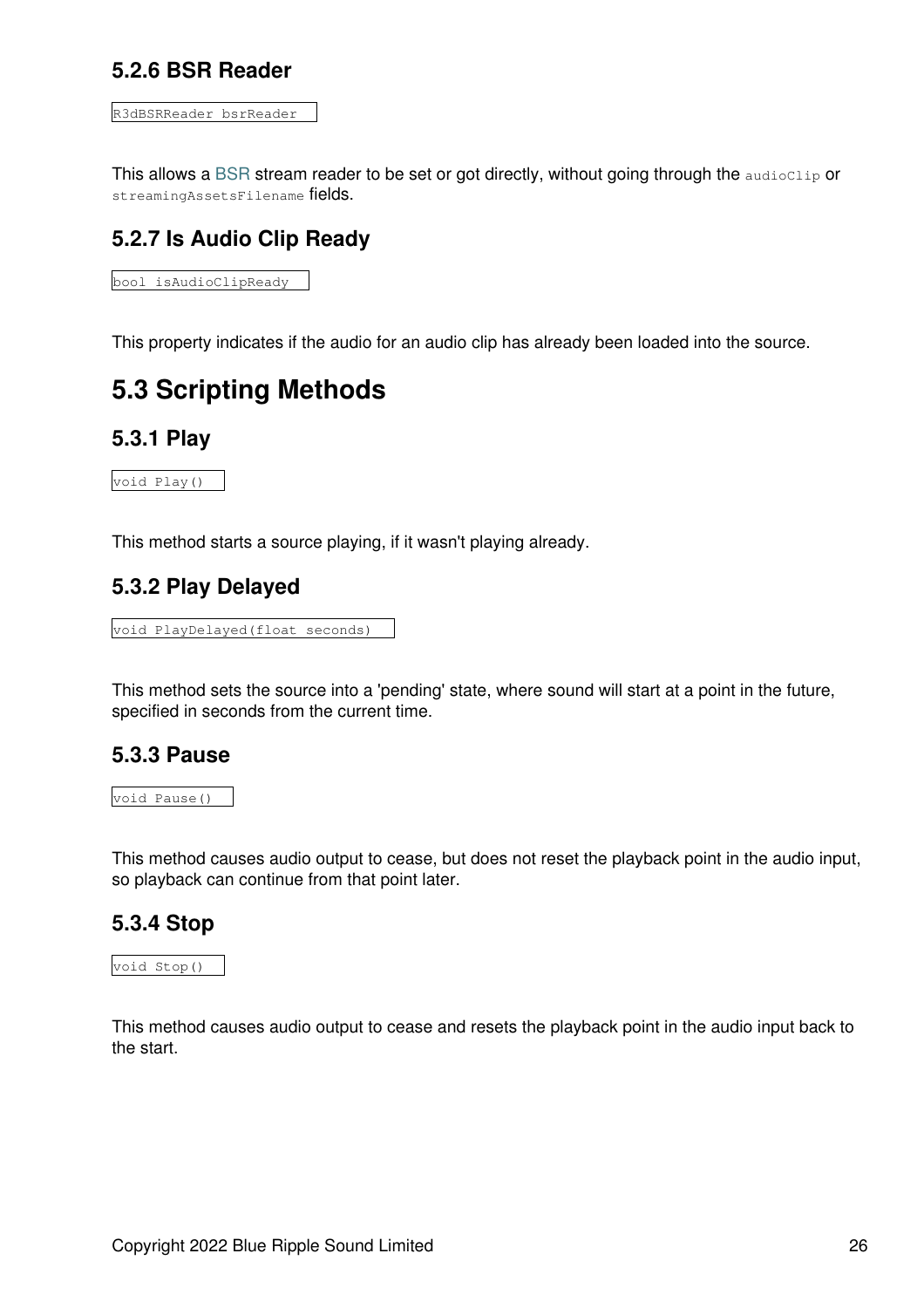### **5.3.5 Play At Point**

| static void PlayAtPoint (AudioClip clip, Vector3 position, float volume = $1.0f$ ,<br>R3dAudioListener listener = null)                 |
|-----------------------------------------------------------------------------------------------------------------------------------------|
| static void PlayAtPoint (R3dBSRReader reader, Vector3 position, float volume = $1.0f$ ,<br>R3dAudioListener listener = null)            |
| static void PlayAtPoint (string streamingAssetsFilename, Vector3 position, float volume =<br>$1.0f$ , R3dAudioListener listener = null) |

These static routines create a game object, attach an R3dAudioSource.cs to it, drop the game object into the world at the  $position$  specified, and start playback. The object is destroyed automatically after playback stops.

Optional volume and listener parameters can be used to set the corresponding fields on the script.

Playback can use a Unity AudioClip. a R3d[BSR](#page-44-2)Reader (see BSR for details) or a streaming assets filename.

### **5.3.6 Play "One Shot"**

```
void PlayOneShot(AudioClip clip, float volume = 1.0f)
void PlayOneShot(R3dBSRReader reader, float volume = 1.0f)
void PlayOneShot(string streamingAssetsFilename, float volume = 1.0f)
```
These routines attach an additional R3dAudioSource.cs script to the relevant game object and start playback. The script is destroyed automatically when playback stops.

An optional volume parameter can be used to set the corresponding field on the script. Any listener setting is copied from "this".

<span id="page-29-0"></span>Playback can use a Unity AudioClip. a R3d[BSR](#page-44-2)Reader (see BSR for details) or a streaming assets filename.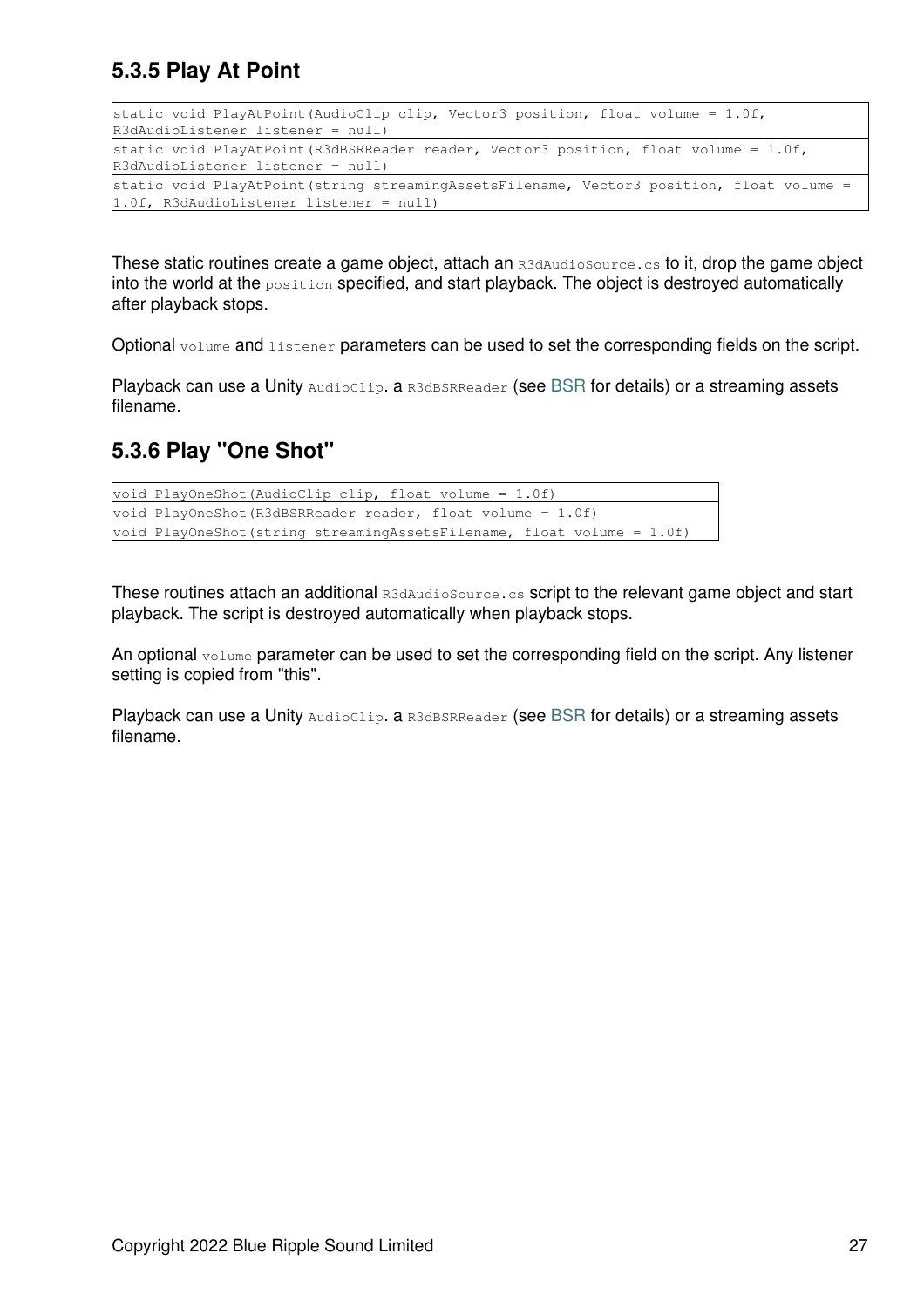# **6 Rapture3D Audio Beds**

The component script for audio beds is R3dAudioBed.cs.

Beds allow various multichannel audio assets to be loaded from audio clips or (more typically) streamed using [BSR.](#page-44-2)

A unique feature of this component is the ability to stream Third Order Ambisonic assets, for instance prepared with [Blue Ripple Sound](http://www.blueripplesound.com)'s O3A plugins. This allow a complete 3D audio scene to be encoded into a multichannel file.

Beds fed to Rapture3D are not necessarily static around the head. With Rapture3D, you can actually place them in the overall game scene, with an extent, in a similar way to sources. You can then walk around and through them!

Because of this, please pay attention to the Rotation transform of the game object carrying the bed, as this will set the bed's orientation. The bed will be rotated automatically when the listener's orientation changes.

If you do not want this behaviour, you can enable "Fixed At Head".

When using this class, **the "Format" field must be set correctly**, or audio will play incorrectly or not at all.

## <span id="page-30-0"></span>**6.1 Main Fields**

| G ∨R 3d Audio Bed (Script)              |                         |   |
|-----------------------------------------|-------------------------|---|
| Script                                  | <b>R</b> R3dAudioBed    | 0 |
| Audio Clip                              | None (Audio Clip)       | O |
| Streaming Assets Filen، scene_ambix.ogg |                         |   |
| Streaming Mode                          | Streaming               | ÷ |
| Loop                                    | m.                      |   |
| Play On Awake                           | ⊽                       |   |
| Volume                                  | $\mathbf{1}$            |   |
| Mute                                    | F                       |   |
| Solo                                    | m                       |   |
| Extent                                  | 10                      |   |
| Pitch                                   | $\mathbf{1}$            |   |
| Low Pass Filter Cutoff                  | $-1$                    |   |
| Auto Low Pass Filter                    | $\overline{\mathbf{v}}$ |   |
| Reverb Volume                           | $\Omega$                |   |
| Reverb LPF Cutoff                       | $-1$                    |   |
| Doppler Factor                          | $\overline{0}$          |   |
| Distance Model                          | <b>Inverse Rolloff</b>  |   |
| Min Distance                            | $\mathbf{1}$            |   |
| Max Distance                            | $1e + 30$               |   |
| Rolloff Factor                          | $\mathbf{1}$            |   |
| Format                                  | <b>B</b> Format SN3D    |   |
| Fixed At Head                           |                         |   |
|                                         |                         |   |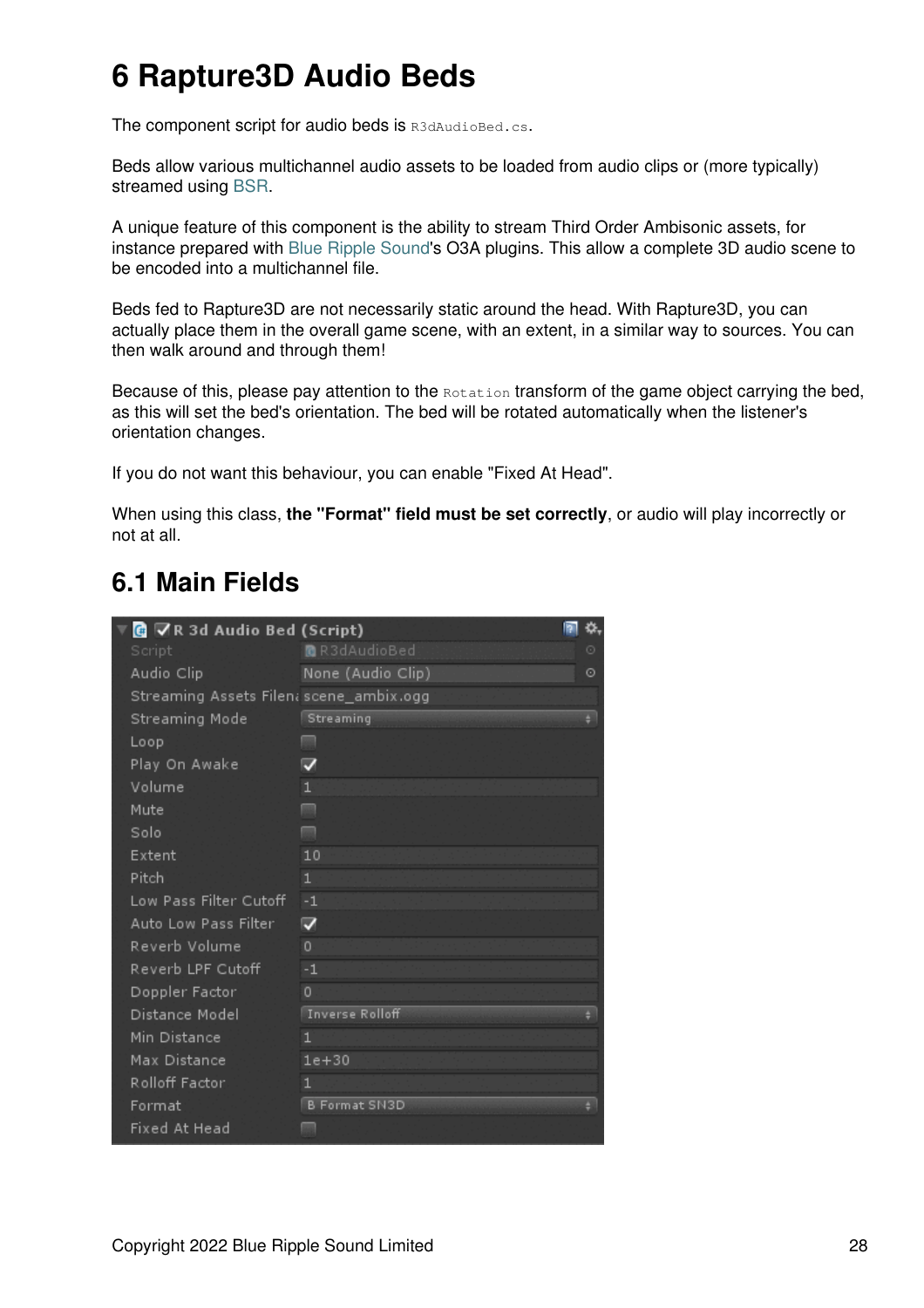### **6.1.1 Audio Clip**

AudioClip audioClip

This accepts a standard Unity audio clip for playback. However, the clip *must* be set to "decompress on load" and a copy will be loaded into memory ([see above\)](#page-9-3).

Only one of "Audio Clip", "Streaming Assets Filename" or the bsrReader property (see below) may be set.

### **6.1.2 Streaming Assets Filename**

string streamingAssetsFilename

This is the name of a mono WAV or OGG file in your project's Assets/StreamingAssets/ directory. Note that files placed in this folder are copied into the build outputs and may be accessible to users.

When importing such files into Unity, it is normally best to **copy the file into the streaming assets directory** *outside* **Unity** (e.g. in File Explorer or Finder). This stops Unity from preprocessing the file.

The filename should not include the streaming assets path, but it should include the filename suffix (e.g. ".wav" or ".ogg"). Please note that on some platform file systems the filename is case-sensitive.

Only one of "Audio Clip", "Streaming Assets Filename" or the **bsrReader** property (see below) may be set.

Audio loaded this way is managed by [BSR \(see above\)](#page-44-2). The exact streaming mechanism is determined by the "Streaming Mode":

### **6.1.3 Streaming Mode**

R3dBSRReader.StorageMode streamingMode

This field is only used when the "Streaming Assets Filename" is set. The following modes are available:

|  | Memory The audio is streamed and is held in memory once streaming has completed.                  |  |
|--|---------------------------------------------------------------------------------------------------|--|
|  | The audio is streamed into memory and a small buffer of future audio is held in memory.           |  |
|  | $\vert$ streaming $\vert$ This option uses less memory, but needs regular disk I/O.               |  |
|  | Depending on the size of the audio file, one of the previous options is selected. Small           |  |
|  | automatic files use the "Memory" option and others use "Streaming". The threshold for this choice |  |
|  | is one second on iOS and Android, and five seconds on other platforms.                            |  |

#### **6.1.4 Loop**

bool loop

If this is set, then when playback reaches the end of the sound, playback continues from the start.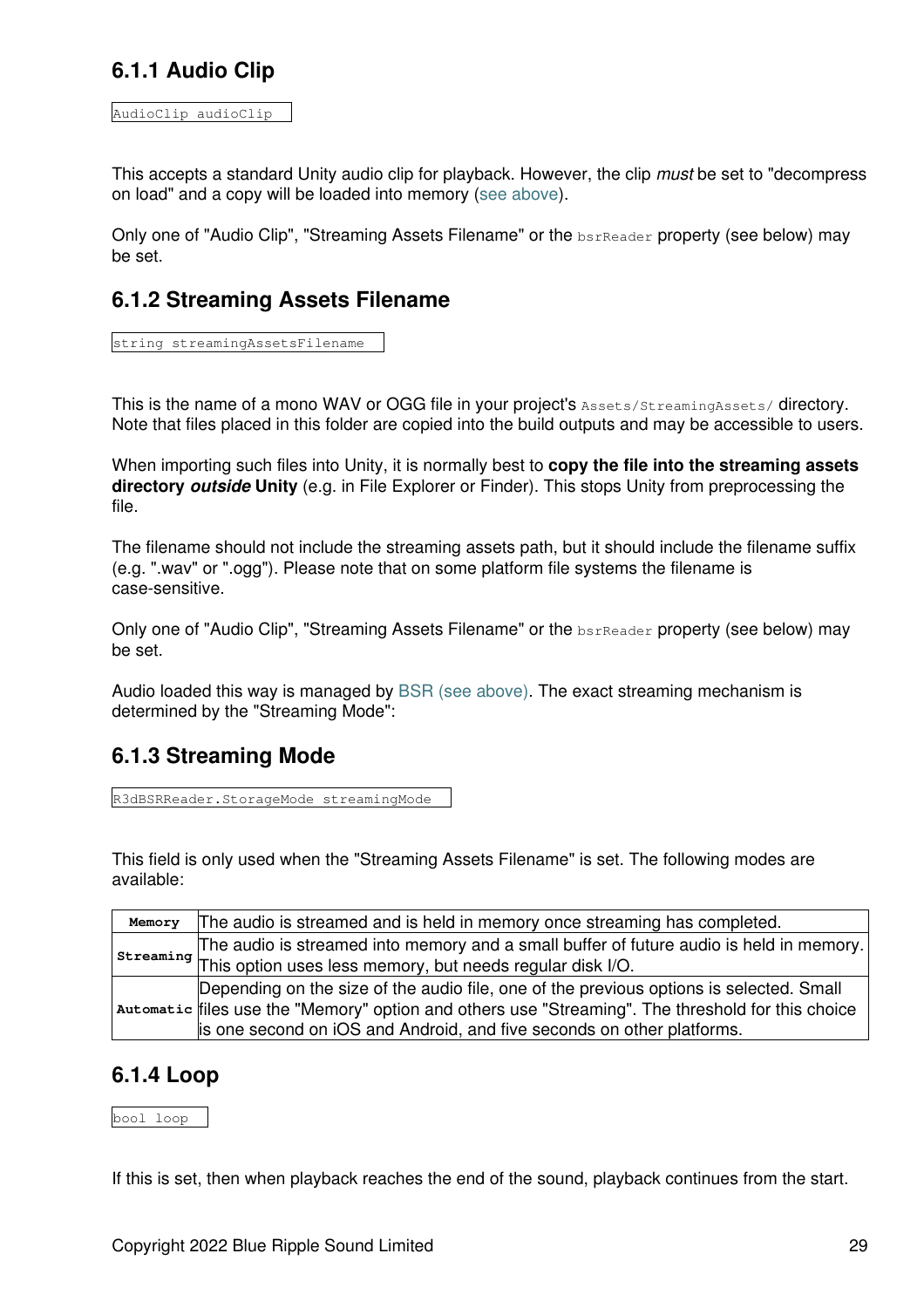#### **6.1.5 Play On Awake**

bool playOnAwake

If this is set, then when a game object with this script is woken for use, playback starts automatically. This can be useful for looped background sounds.

It is more common to trigger sounds for playback using scripting (see below).

#### **6.1.6 Volume**

float volume

This is a linear gain affecting the audio level.

#### **6.1.7 Mute**

bool mute

Enabling this silences the bed's audio.

#### **6.1.8 Solo**

bool solo

Enabling this silences all other Rapture3D audio except audio produced by the bed (or other soloed objects).

#### **6.1.9 Extent**

float extent

This is the apparent size of the audio bed, in game distance units. The default value is 10. Using larger sizes result in the impression of a larger object, particularly when up close or within the object.

If extent is set negative, it is assumed that the bed should have "infinite" extent. This can be useful to present an overall audio backdrop (like a "skybox") to a scene.

If a [distance model](#page-42-0) is in use, extent can increase the effective minimum distance in use.

#### **6.1.10 Low Pass Filter Cutoff**

float lowPassFilterCutoff

This is the -3dB filter cutoff of a -6dB/octave filter that is applied to the bed's audio. This has various purposes, but is typically used to help simulate distance or occlusion. The filter is *not* applied to any reverb send (see "Reverb LPF Cutoff" below).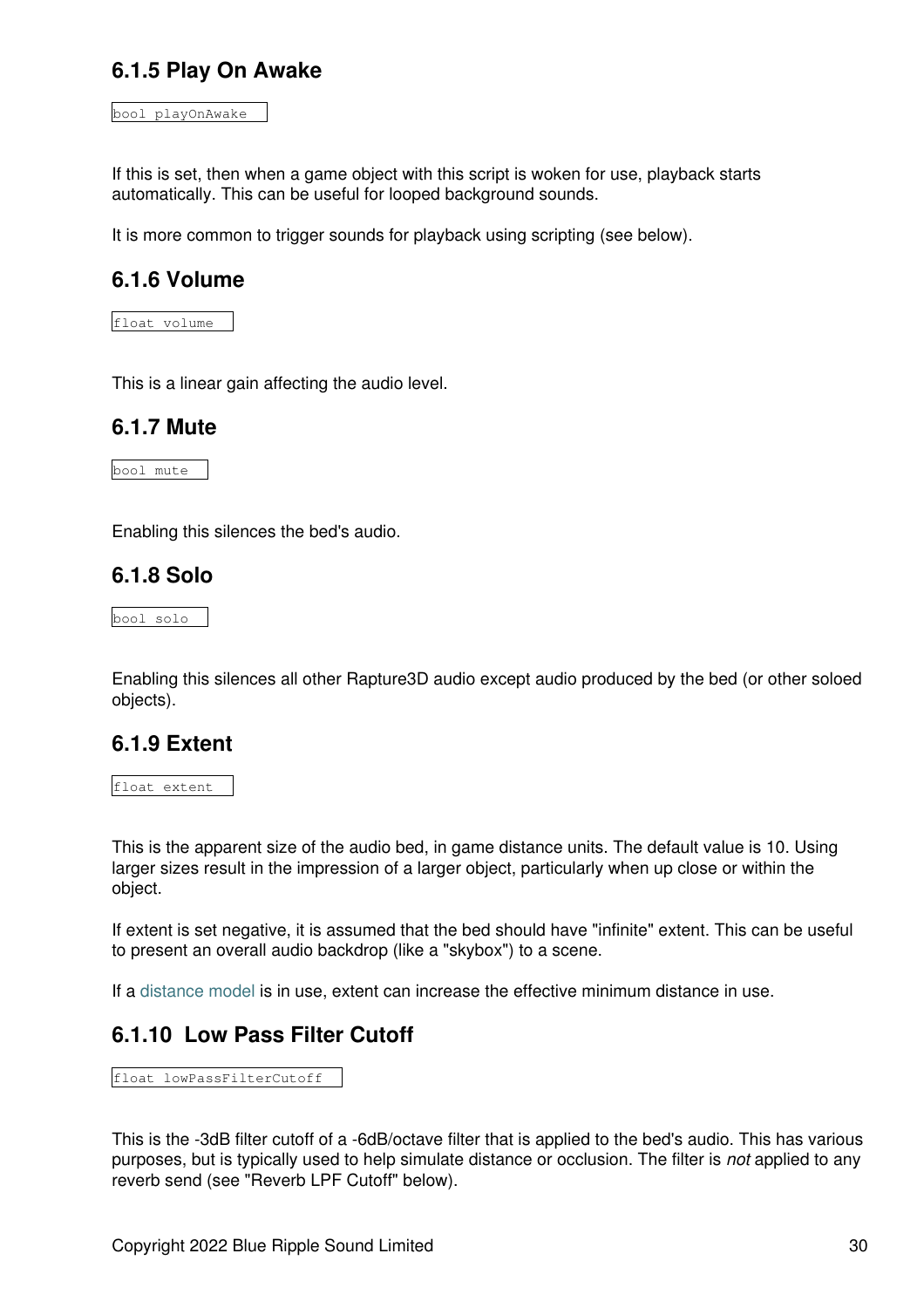Negative values disable the low pass filter.

Note that if "auto low pass filter" is enabled, this cutoff will be set automatically.

#### **6.1.11 Auto Low Pass Filter**

bool autoLowPassFilter

If this is set, the "Low Pass Filter Cutoff" and "Reverb LPF Cutoff" fields are set automatically using the distance between the game object and the listener, and the Rolloff Factor. The setting makes distant sounds muffled, and is intended to produce a simple simulation of air filtering over distance.

Note that if this is used, other scripts that attempt to set these cutoff fields may conflict.

#### **6.1.12 Reverb Volume**

float reverbVolume

When a [reverb zone](#page-38-0) is active, this linear gain affects the amount of audio sent from the bed to the reverb. Note that this volume setting is independent of the main volume setting above.

Reverb levels can also be controlled using the reverb zone, so it is normally best to leave this set to one when reverb is wanted. Reverb is off (zero) by default for beds.

#### **6.1.13 Reverb LPF Cutoff**

float reverbLPFCutoff

When a [reverb zone](#page-38-0) is active, this cutoff frequency controls a low pass filter which modifies the signal sent to the reverb.

Negative values disable the low pass filter.

Note that if "auto low pass filter" is enabled, this cutoff will be set automatically.

#### **6.1.14 Doppler Factor**

float dopplerFactor

The Doppler Factor can be used to reduce or increase the strength of the Doppler simulation for this object. A value of zero effectively disables Doppler and a value of one is the most physically realistic (assuming the Doppler Factor setting on the [listener](#page-10-0) is also set to one).

Doppler calculations need a bed velocity, as calculated by Unity. The C# scripts attempt to find this by looking for a Rigidbody or CharacterController component (in that order). See R3dAudioBase.cs.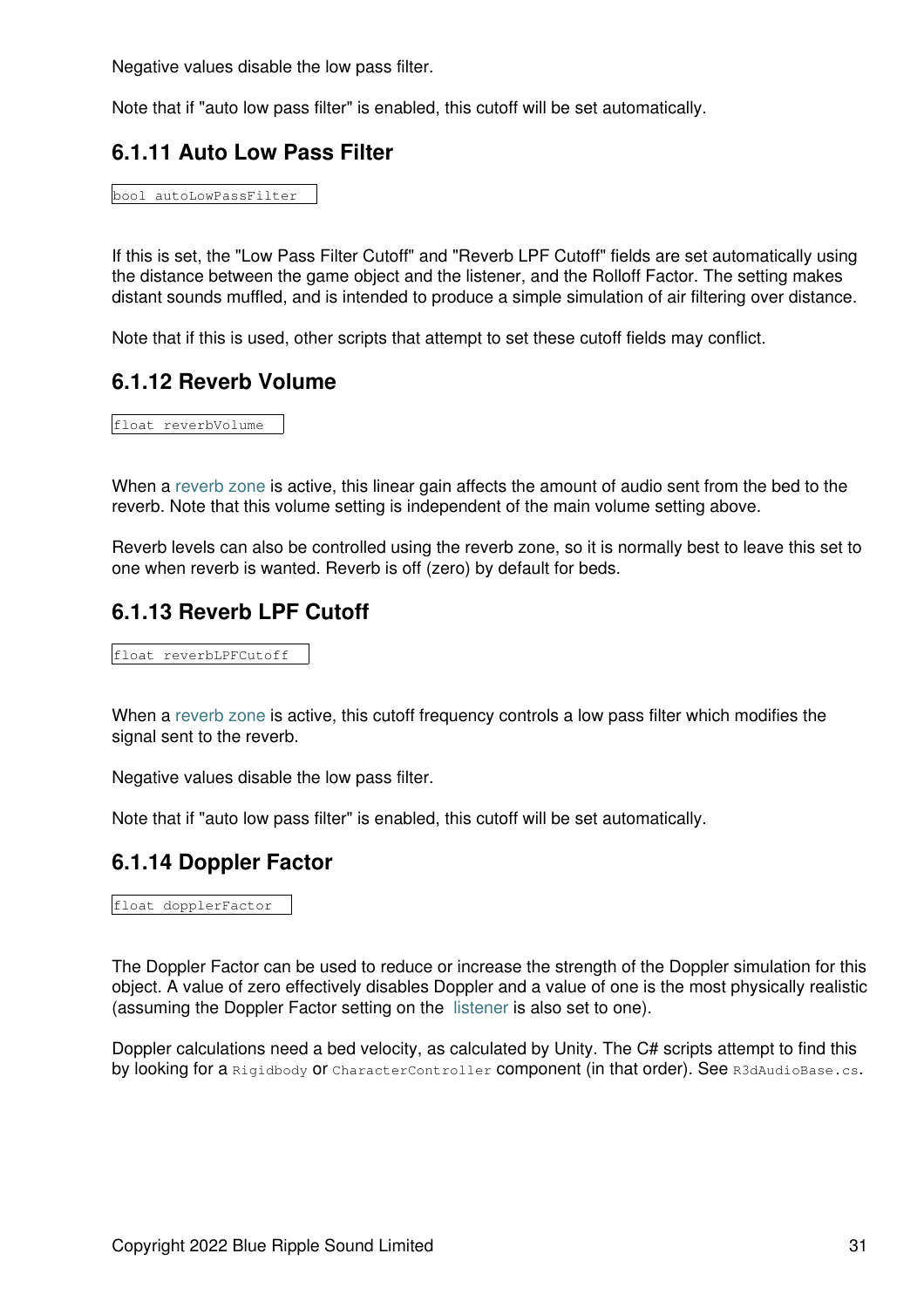### **6.1.15 Distance Model, Min Distance, Max Distance and Rolloff Factor**

|                     | R3dDistanceModel distanceModel |
|---------------------|--------------------------------|
| float minDistance   |                                |
| float maxDistance   |                                |
| float rolloffFactor |                                |

The distance model determines how the level of the sound changes as its distance from the listener changes. Behaviour of the various distance models is described in a [later section.](#page-42-0)

#### **6.1.16 Format**

R3dBedFormat format

This field tells Rapture3D the type of audio that is present in the audio being played. It must be match the audio or playback will not be correct.

| Stereo                                                                                                                                                                                                                                                                                         | The input is two-channel stereo audio.                                                                                                                                                                                                        |  |  |
|------------------------------------------------------------------------------------------------------------------------------------------------------------------------------------------------------------------------------------------------------------------------------------------------|-----------------------------------------------------------------------------------------------------------------------------------------------------------------------------------------------------------------------------------------------|--|--|
| Quad                                                                                                                                                                                                                                                                                           | The input is four-channel "quad" audio. The channel ordering must be Front Left,<br>Front Right, Back Left, Back Right.                                                                                                                       |  |  |
| Surround51                                                                                                                                                                                                                                                                                     | The input is six-channel "5.1" audio. The channel ordering must be Front Left, Front<br>Right, Front Centre, LFE, Side Surround Left, Side Surround Right. The LFE channel<br>is not used.                                                    |  |  |
| Surround71                                                                                                                                                                                                                                                                                     | The input is eight-channel "7.1" audio. The channel ordering must be Front Left, Front<br>Right, Front Centre, LFE, Rear Surround Left, Rear Surround Right, Side Surround<br>Left, Side Surround Right. The LFE channel is not used.         |  |  |
| The input is eight-channel audio targetting an array of eight speakers at the corners of<br>a cube. The channel ordering must be Lower Front Left, Lower Front Right, Lower<br>Cube<br>Back Right, Lower Back Left, Upper Front Left, Upper Front Right, Upper Back Right,<br>Upper Back Left. |                                                                                                                                                                                                                                               |  |  |
| BFormatFuMa                                                                                                                                                                                                                                                                                    | The input uses ambisonic or higher order ambisonic (HOA) B-Format, encoded<br>according to the FuMa channel convention (which extends classic WXYZ).<br>The ambisonic order is inferred from the channel count, which must be 4, 9 or 16 (for |  |  |
|                                                                                                                                                                                                                                                                                                | first, second or third order).                                                                                                                                                                                                                |  |  |
| BFormatN3D                                                                                                                                                                                                                                                                                     | The input uses ambisonic or higher order ambisonic (HOA) B-Format, encoded<br>according to the N3D channel convention in ACN order.                                                                                                           |  |  |
|                                                                                                                                                                                                                                                                                                | The ambisonic order is inferred from the channel count, which must be 4, 9, 16, 25 or<br>36 (first to fifth order).                                                                                                                           |  |  |
|                                                                                                                                                                                                                                                                                                | The input uses ambisonic or higher order ambisonic (HOA) B-Format, encoded<br>according to the SN3D channel convention in ACN order.                                                                                                          |  |  |
| BFormatSN3D                                                                                                                                                                                                                                                                                    | Use this if you have third order ambisonic material prepared with Blue Ripple<br><b>Sound's O3A tools.</b>                                                                                                                                    |  |  |
|                                                                                                                                                                                                                                                                                                | The ambisonic order is inferred from the channel count, which must be 4, 9, 16, 25 or<br>36 (first to fifth order).                                                                                                                           |  |  |

This enumeration is defined in script R3dBedFormat.cs.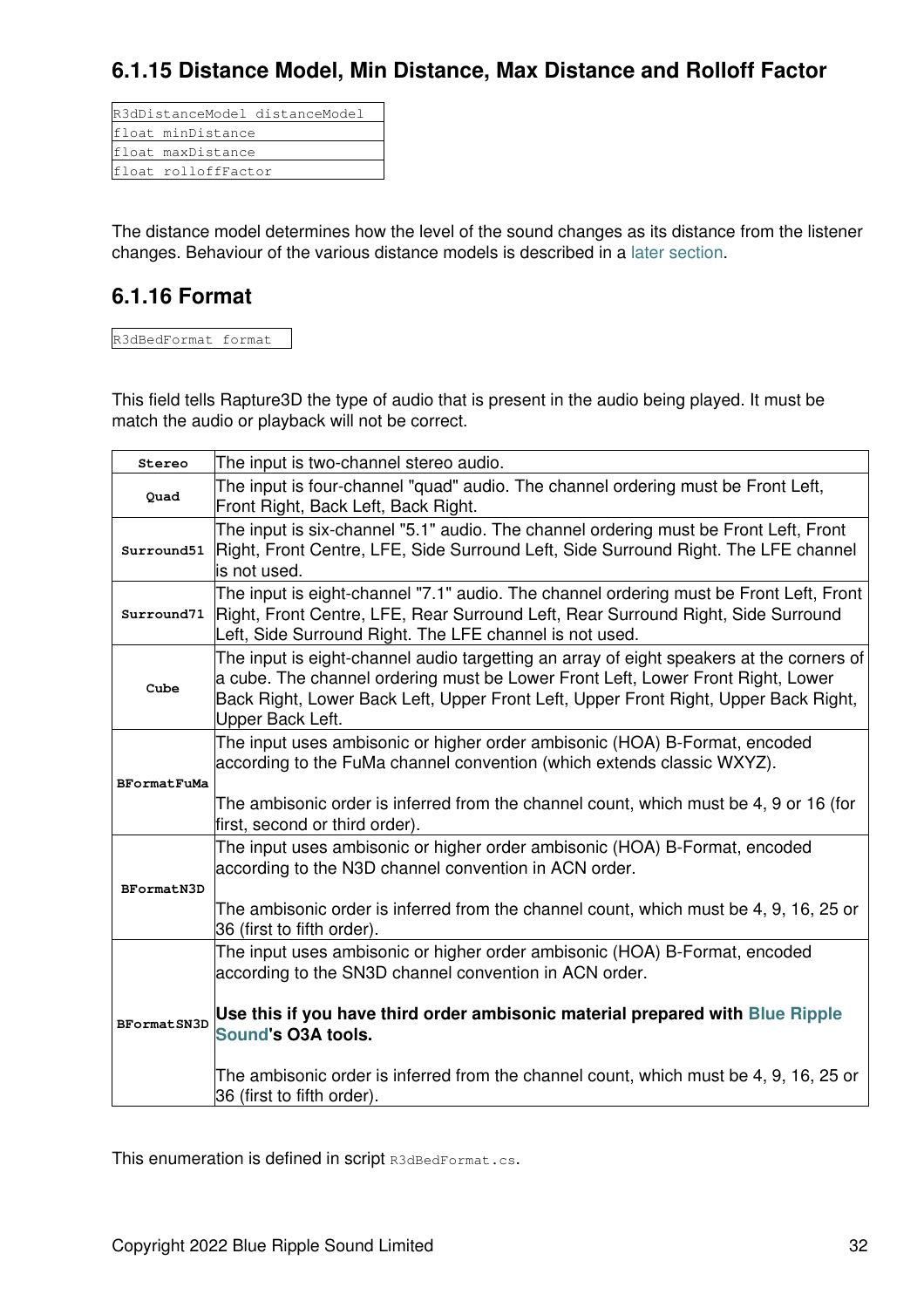### **6.1.17 Fixed At Head**

bool fixedAtHead

If this is set, the game object's position and orientation, along with the listener's position and orientation, are entirely ignored and the sound plays relative to the head.

(Note that this is not quite the same as "Head Relative" in Rapture3D Universal's C/C++ binding.)

## <span id="page-35-0"></span>**6.2 Scripting Properties**

#### **6.2.1 Audio Listener**

```
R3dAudioListener audioListener
```
This property is used to specify which R3dAudioListener should be used in a multiple-listener scenario. Otherwise this normally can be ignored.

#### **6.2.2 Is Playing**

bool isPlaying [read-only]

This property indicates if the bed is currently playing.

#### **6.2.3 Time**

float time

This can be used to get or set the current playback point in the current audio input. Time is measured in seconds.

#### **6.2.4 Time Samples**

int timeSamples

This can be used to get or set the current playback point in the current audio input. Time is measured in samples (at the current Unity sample rate).

#### **6.2.5 Ignore Listener Pause**

bool ignoreListenerPause

This setting means that if the listener's pause property is set, this sound will continue regardless.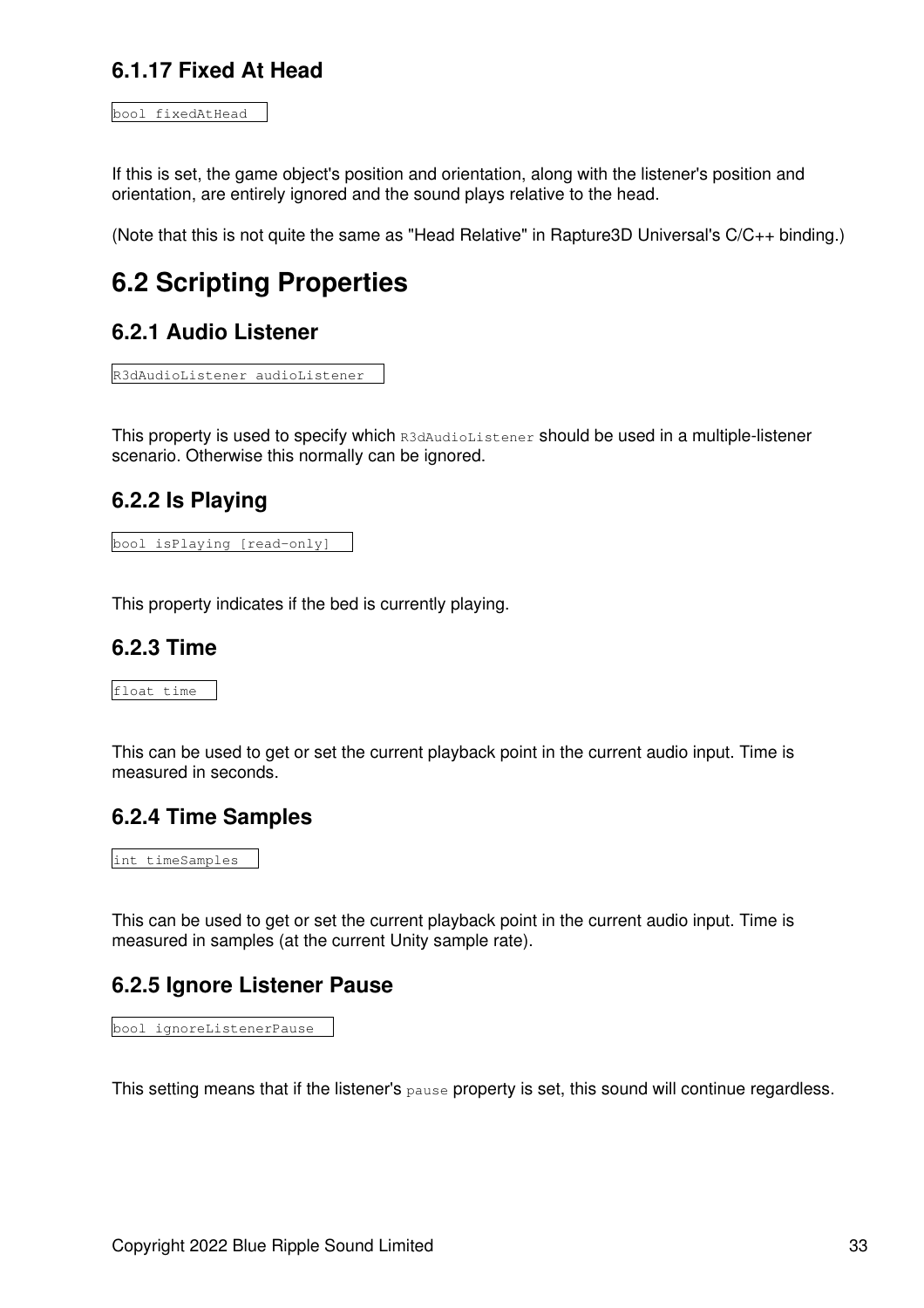#### **6.2.6 BSR Reader**

```
R3dBSRReader bsrReader
```
This allows a [BSR](#page-44-2) stream reader to be set or got directly, without going through the audioClip or streamingAssetsFilename fields.

### **6.2.7 Is Audio Clip Ready**

bool isAudioClipReady

This property indicates if the audio for an audio clip has already been loaded into the source.

## <span id="page-36-0"></span>**6.3 Scripting Methods**

#### **6.3.1 Play**

void Play()

This method starts a bed playing, if it wasn't playing already.

#### **6.3.2 Play Delayed**

void PlayDelayed(float seconds)

This method sets the bed into a 'pending' state, where sound will start at a point in the future, specified in seconds from the current time.

#### **6.3.3 Pause**

void Pause()

This method causes audio output to cease, but does not reset the playback point in the audio input, so playback can continue from that point later.

#### **6.3.4 Stop**

void Stop()

This method causes audio output to cease and resets the playback point in the audio input back to the start.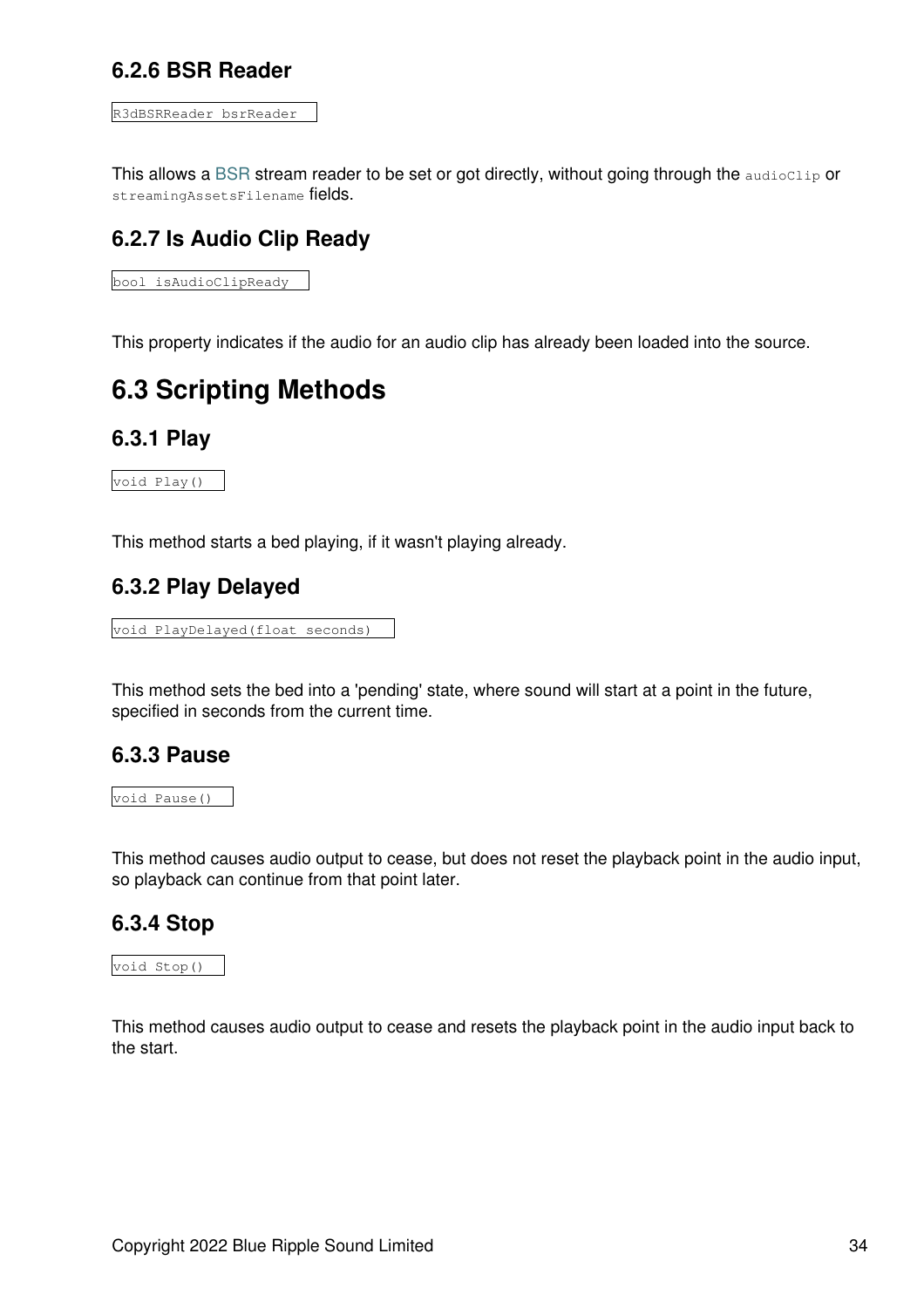### **6.3.5 Play At Point**

static void PlayAtPoint(AudioClip clip, R3dBedFormat format, Vector3 position, Quaternion rotation, float extent, float volume = 1.0f, R3dAudioListener listener = null) static void PlayAtPoint (R3dBSRReader reader, R3dBedFormat format, Vector3 position, Quaternion rotation, float extent, float volume =  $1.0f$ , R3dAudioListener listener = null) static void PlayAtPoint(string streamingAssetsFilename, R3dBedFormat format, Vector3 position, Quaternion rotation, float extent, float volume = 1.0f, R3dAudioListener  $l$ istener =  $null$ )

These static routines create a game object, attach an R3dAudioBed.cs to it, drop the game object into the world at the  $position$  specified, and start playback of the specified asset. The game object's orientation (and thus the bed's orientation) is set to the value of the rotation parameter. The object is destroyed automatically after playback stops.

The format and extent parameters set the corresponding fields on the script, as may the optional volume and listener parameters.

Playback can use a Unity AudioClip. a R3d[BSR](#page-44-2)Reader (see BSR for details) or a streaming assets filename.

#### **6.3.6 Play At Head**

| static void PlayAtHead(AudioClip clip, R3dBedFormat format, float volume = $1.0f$ ,<br>R3dAudioListener listener = null)              |
|---------------------------------------------------------------------------------------------------------------------------------------|
| static void PlayAtHead(R3dBSRReader reader, R3dBedFormat format, float volume = $1.0f$ ,<br>R3dAudioListener listener = null)         |
| static void PlayAtHead(string streamingAssetsFilename, R3dBedFormat format, float volume<br>= 1.0f, R3dAudioListener listener = null) |

These static routines create a game object, attach an  $R3dAudioBed.cs$  to it and start playback of the specified asset. The bed is set to play back with  $f$ ixedAtHead set, so positions and orientations become irrelevant. The object is destroyed automatically after playback stops.

The format parameter sets the corresponding field on the script, as may the optional volume and listener parameters.

Playback can use a Unity AudioClip. a R3d[BSR](#page-44-2)Reader (see BSR for details) or a streaming assets filename.

#### **6.3.7 Play "One Shot"**

```
void PlayOneShot(AudioClip clip, R3dBedFormat format, float extent, float volume = 1.0f)
void PlayOneShot(R3dBSRReader reader, R3dBedFormat format, float extent, float volume =
1.0f)
void PlayOneShot(string streamingAssetsFilename, R3dBedFormat format, float extent, float
volume = 1.0f)
```
These routines attach an additional R3dAudioBed.cs script to the relevant game object and start playback. The script is destroyed automatically when playback stops.

The format and extent parameters set the corresponding fields on the script, as may the optional volume. Any listener setting is copied from "this".

Playback can use a Unity AudioClip or a R3dBSRReader (see [BSR](#page-44-2) for details).

Copyright 2022 Blue Ripple Sound Limited 35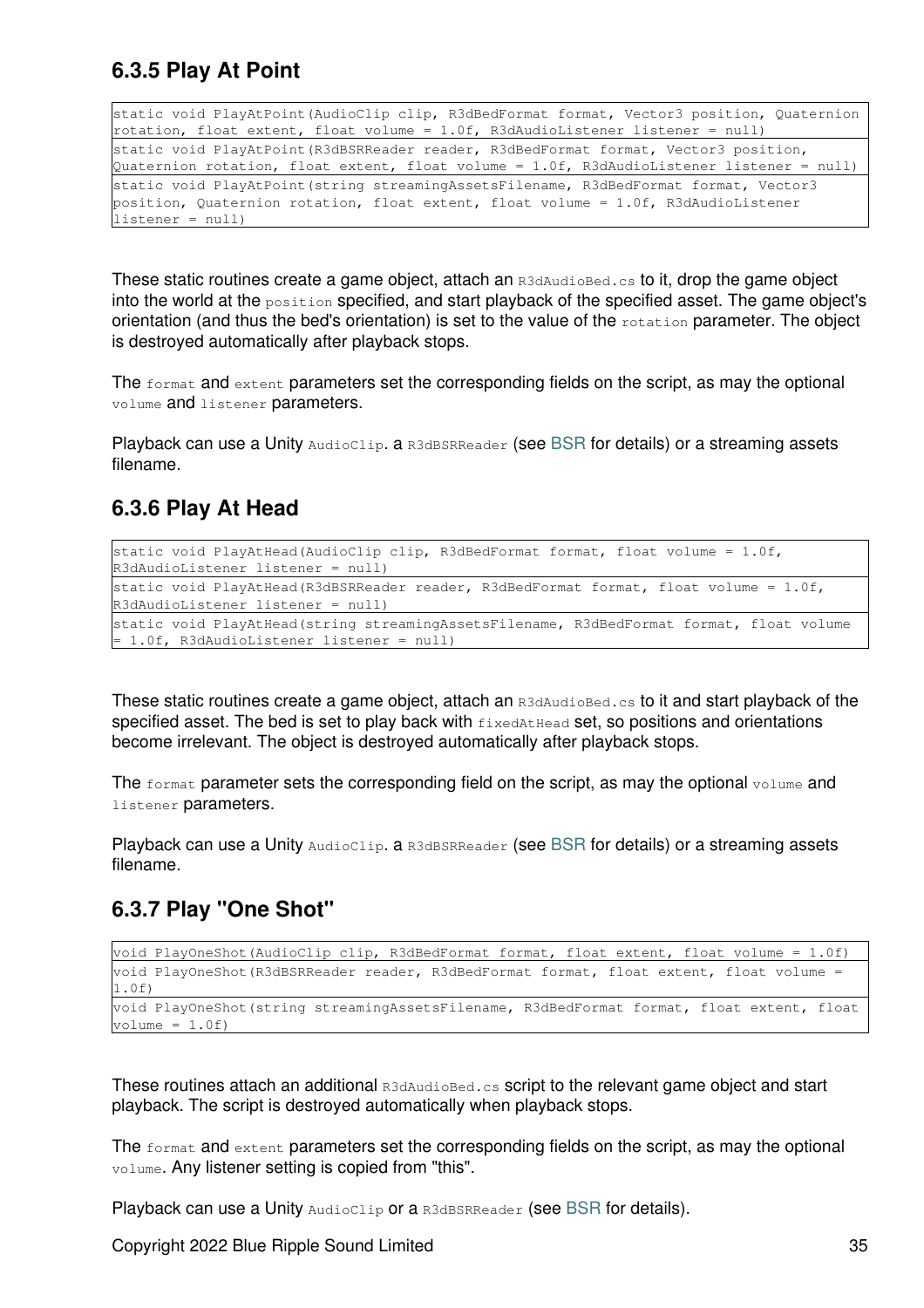# <span id="page-38-0"></span>**7 Rapture3D Reverb**

The component script for reverb zones is R3dAudioReverbZone.cs.

Reverb zones allow a single Rapture3D algorithmic reverb to change settings as the listener wanders around a scene, for instance as the listener passes from an outdoor scene into a building.

The zone management occurs entirely in the C# layer rather than the underlying native plugin. Like the other C# scripts you might even consider changing it to suit your game better, although this is definitely not supported and you may lose your changes if you import Rapture3D again!

## <span id="page-38-1"></span>**7.1 A Basic Reverb Zone**

A simple way to make a reverb zone work is to create an empty game object ("Create Empty" from the "GameObject" menu), attach a R3dAudioReverbZone.cs script to it, and place it somewhere in the game world. You will see two blue spheres around the same central point; the inner one is determined by the zone's "Min Distance" field and the outer by the "Max Distance".

Within the inner sphere, the reverb will be all around the listener at a fixed level for audio also in the inner sphere. When the listener leaves the inner sphere, the reverb level drops until the outer sphere, where it is silent. Also, when the listener is within this outer region, the reverb can be configured to become more directional, appearing to be coming from the inner zone.

When audio objects leave the inner sphere, they also drop in level until the outer sphere where they drop to the level given by the "External Sound Volume". Other settings (such as "Reverb Decay Time") change the character of the reverb when the listener is in the zone.

Note that each audio adapter, source and bed has a "Reverb Volume" which influences how much sound is sent to the reverb. It is generally best to leave these set to one where reverb is wanted and to control reverb level using reverb zones. A "Reverb LPF Cutoff" is also available.

## <span id="page-38-2"></span>**7.2 Interaction Between Reverb Zones**

Multiple zones may be present in the same scene, in which case the reverb is reconfigured dynamically.

If reverb zones do not overlap, the reverb will simply use the settings for the zone the listener is currently in.

When reverb zones overlap, parameters are combined, using weightings based on how far into each zone the listener is and each zone's "Zone Weight" parameter. Tuning this parameter can be something of an art, but can lead to natural-sounding reverb transitions.

This means, for instance, you can have a low-weighted reverb set for an entire scene, but high-weighted local reverbs in particular spaces, overlapping where necessary.

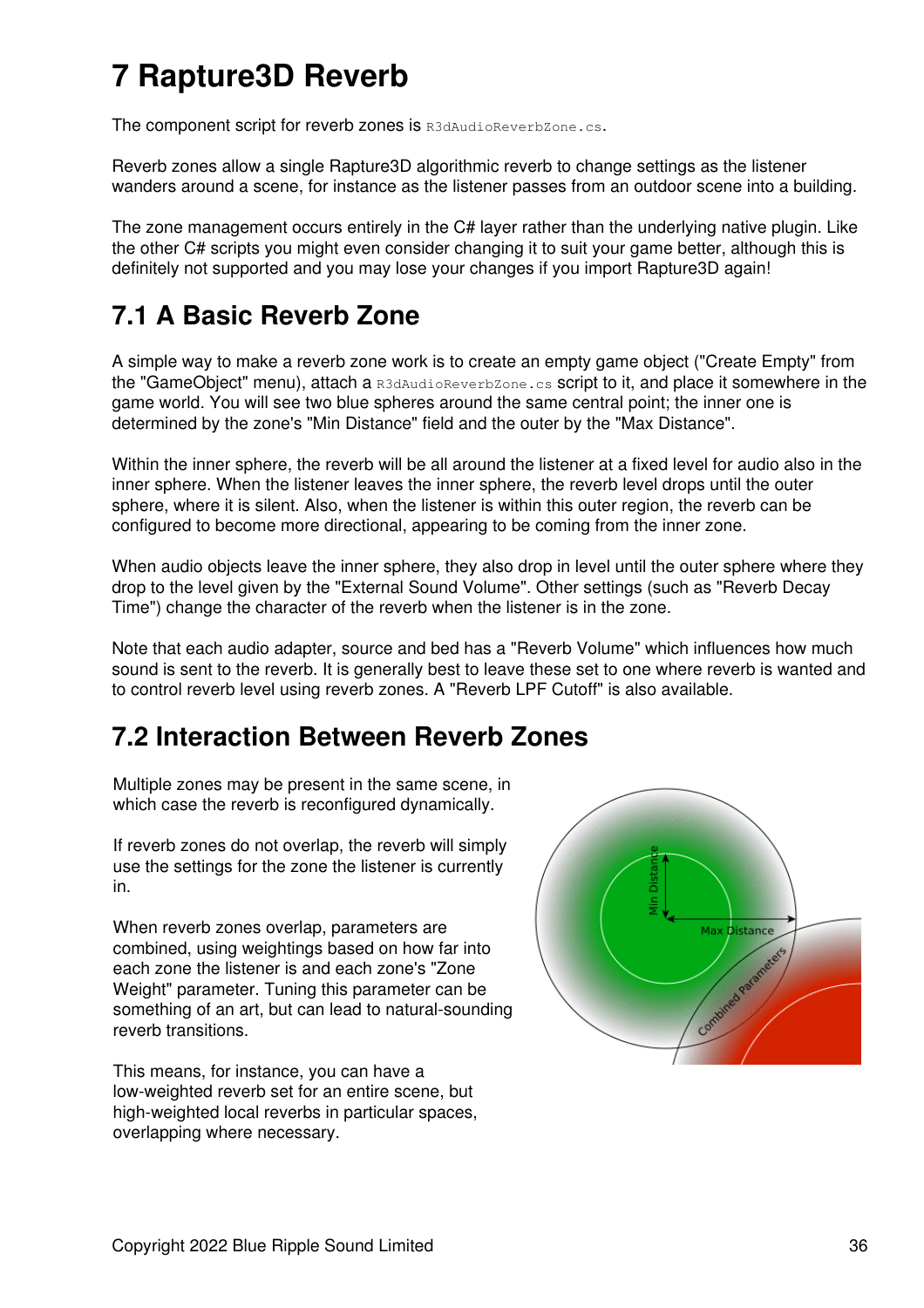## <span id="page-39-0"></span>**7.3 Reverb Algorithm**

The algorithm is at heart a Moorer-Schroeder algorithmic reverb in style, although heavily modified to produce 3D output. It uses a set of discrete "early reflections" followed by a denser "late reflection" tail. The timing and levels of these phases is controllable.



The actual parameters controlling the reverb algorithm that are combined are those listed below, with names starting "Reverb".

This type of reverb can sound quite "ringy" if configured badly. It is generally a good idea to set the "Reverb Density" and "Reverb Diffusion" to high settings. Also, to simulate natural decays, do not be afraid to set high frequency gains to low values. This applies to both the overall "Reverb Volume HF" parameter and the "Reverb Decay HF Ratio".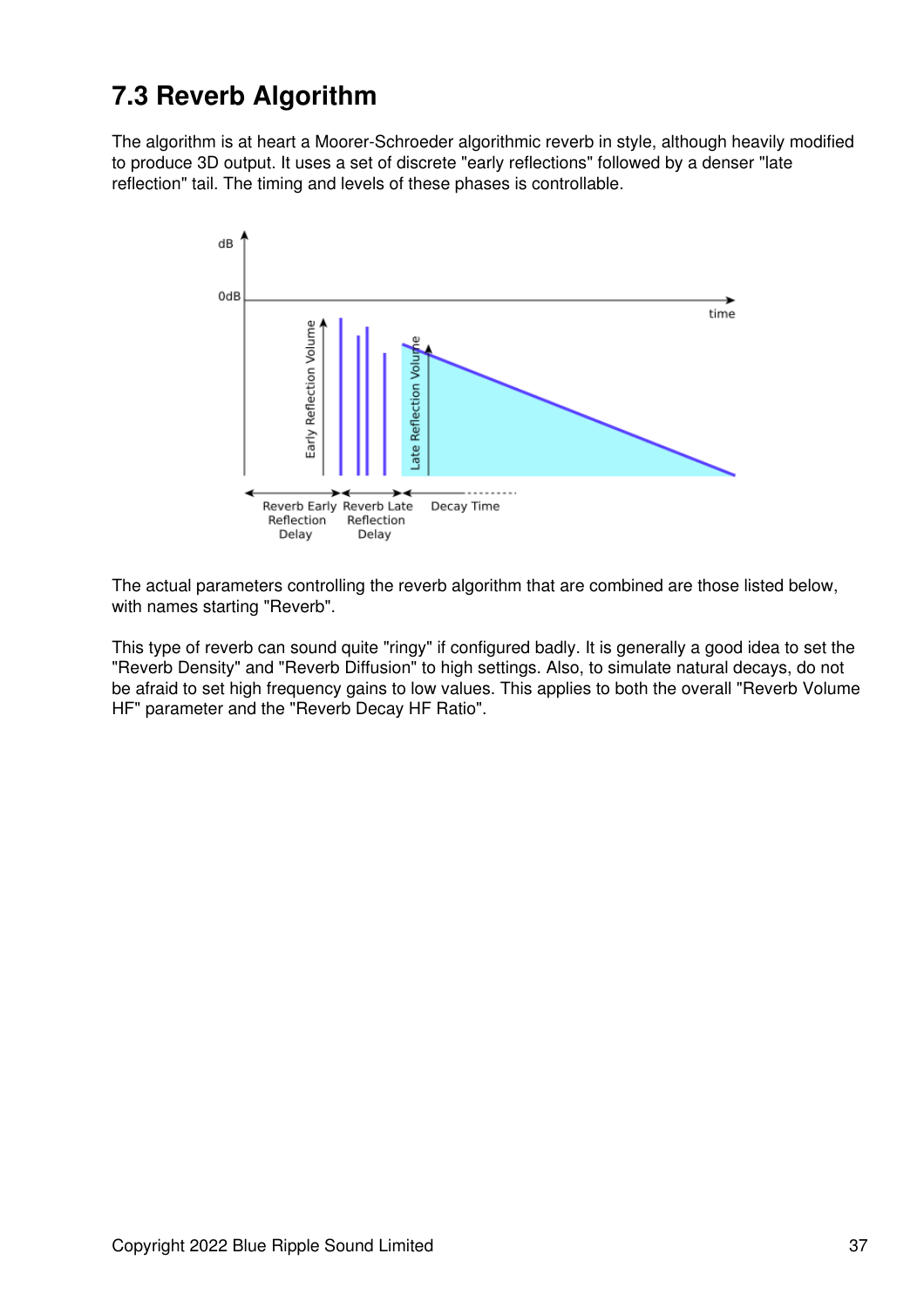## <span id="page-40-0"></span>**7.4 Main Fields**

| G √ R 3d Audio Reverb Zone (Script) | ₩.                               |
|-------------------------------------|----------------------------------|
| Script                              | <b>C</b> R3dAudioReverbZone<br>⊙ |
| Min Distance                        | 100                              |
| Max Distance                        | 200                              |
| Max Directionality                  | 0.25                             |
| <b>External Sound Volume</b>        | 0.1                              |
| Zone Weight                         | 1                                |
| Mute                                |                                  |
| Reverb Density                      | $\mathbf{1}$                     |
| Reverb Diffusion                    | 1                                |
| Reverb Volume                       | 0.2                              |
| Reverb Volume HF                    | 0.8                              |
| Reverb Volume LF                    | 1                                |
| Reverb Decay Time                   | 5                                |
| Reverb Decay HF Ratio               | 0.6                              |
| Reverb Decay LF Ratio               | $\mathbf{1}$                     |
| Reverb Early Reflection Delay       | 0.01                             |
| Reverb Early Reflection Volume      | 1                                |
| Reverb Late Reflection Delay        | 0.03                             |
| Reverb Late Reflection Volume       | 1                                |
| Reverb Reference Frequency HF       | 5000                             |
| Reverb Reference Frequency LF       | 250                              |

### **7.4.1 Min Distance**

This is the distance from the game object's centre defining the "inner" reverb region.

### **7.4.2 Max Distance**

This is the distance from the game object's centre defining the "outer" reverb region.

### **7.4.3 Max Directionality**

When the listener is outside the inner region, but inside the outer region, the reverb can become more directional as the listener moves further out. Values are between zero and one. Zero means no directionality, and one means full directionality.

#### **7.4.4 External Sound Volume**

When audio leaves the reverb zone that the listener is in, this parameter controls the amount of sound still sent to the reverb. A value of zero means the audio will fall silent when it is outside, whereas a value of one means that the sound will still be heard.

### **7.4.5 Zone Weight**

When zones overlap, settings are combined by weighting and summing the zone reverb settings. The weights are given by this setting, modified by how far the listener is into each zone.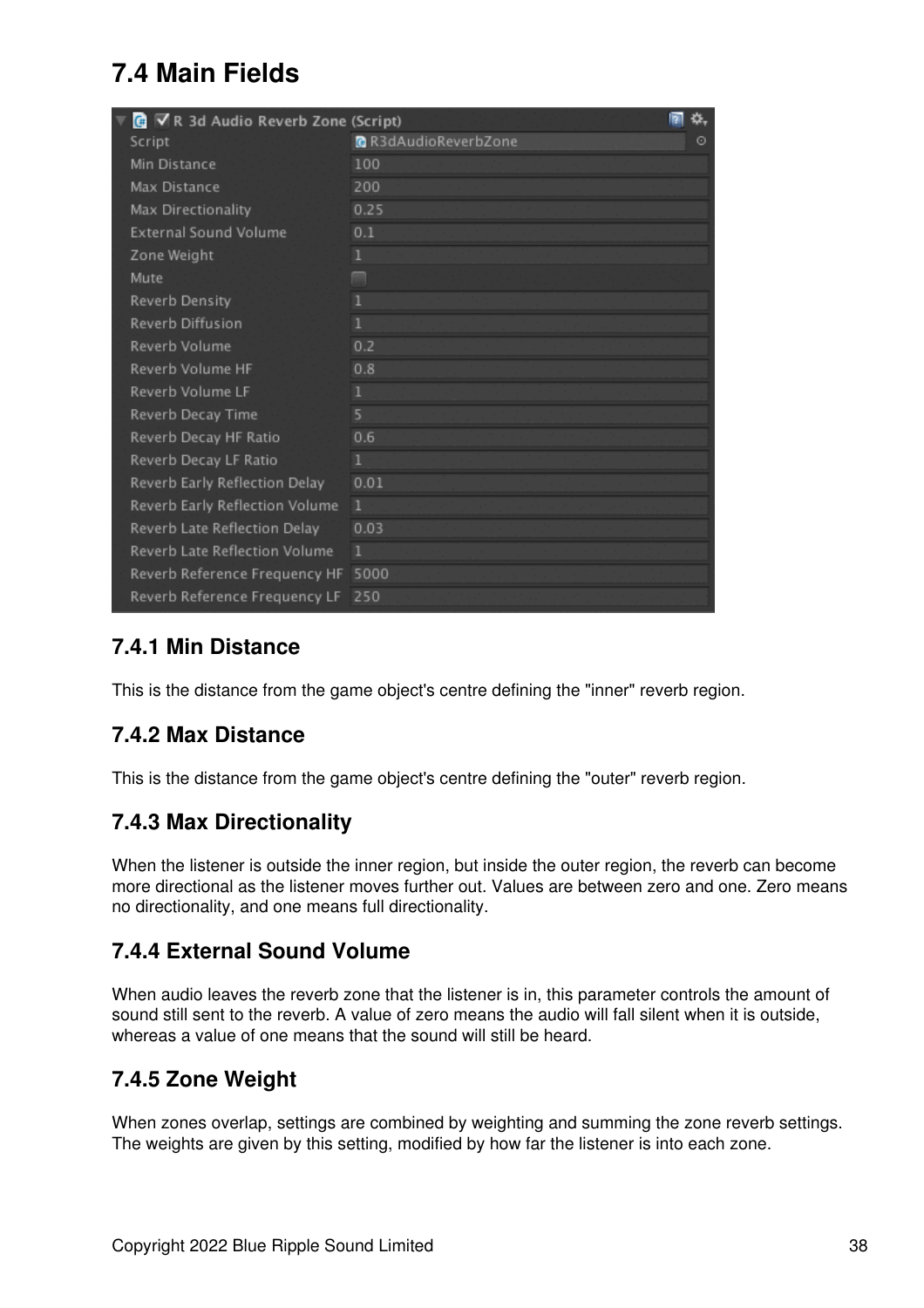### **7.4.6 Mute**

This can be used to switch off a particular reverb zone.

### **7.4.7 Reverb Density**

This, and the following settings, are combined when zones overlap.

The "Reverb Density" is between zero and one and controls the density of simulated late reflections produced by the algorithm. Higher density values produce a larger number of reflections per second. Lower values can make a room sound more "ringy".

Be careful with this control, as low density values can sound unnatural.

### **7.4.8 Reverb Diffusion**

The "Reverb Diffusion" is between zero and one and controls the diffuseness of the late reflections. Higher diffusion values introduce allpass filters which result in reflections with softer transients. Lower values can increase reverb "flutter".

Be careful with this control, as low diffusion values can sound unnatural.

### **7.4.9 Reverb Volume**

This linear gain controls the overall volume level of the reverb. Values must be between 0 and 10.

### **7.4.10 Reverb Volume HF**

This linear gain modifies the overall volume level of the reverb at high frequencies by use of a simple low-pass filter. The reference frequency can be set below. Values must be between 0.25 and 1.

#### **7.4.11 Reverb Volume LF**

This linear gain modifies the overall volume level of the reverb at low frequencies by use of a simple high-pass filter. The reference frequency can be set below. Values must be between 0.25 and 1.

#### **7.4.12 Reverb Decay Time**

This determines how long it takes the reverb to drop roughly -60dB in level. It is measured in seconds and must be between 0 and 20.

#### **7.4.13 Reverb Decay HF Ratio**

This is a modifier to the reverb decay time at high frequencies. The reference frequency can be set below. Values must be between 0.1 and 2.

Many real-world acoustics decay extremely quickly at high frequencies, so don't be afraid to set this to a low value.

### **7.4.14 Reverb Decay LF Ratio**

This is a modifier to the reverb decay time at low frequencies. The reference frequency can be set below. Values must be between 0.1 and 2.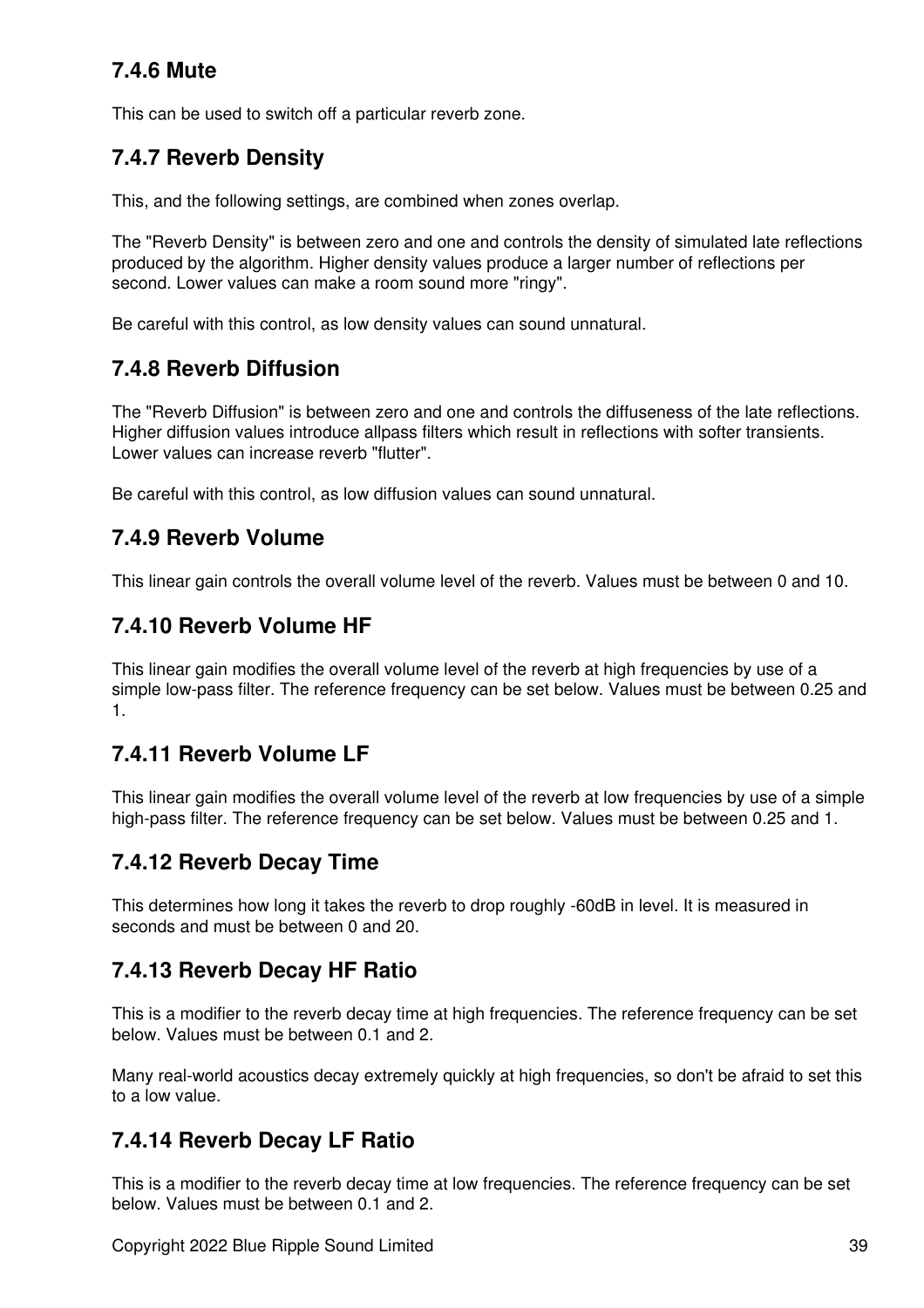## **7.4.15 Reverb Early Reflection Delay**

The reverb algorithm used has a directionally-dependent early reflection module that generates the first few acoustic reflections that reach the listener.

This delay is measured in seconds and determines how long after the initial sound event the first early reflection is heard. Values are between 0 and 0.3.

### **7.4.16 Reverb Early Reflection Volume**

This is a linear gain that changes the level of the early reflections. Values are between 0 and 10.

### **7.4.17 Reverb Late Reflection Delay**

The early reflections are spread out over a short period of time before a separate late reflection algorithm takes over.

This delay is measured in seconds and is the interval between the early reflections starting and the late reflections starting. Values are between 0 and 0.1.

### **7.4.18 Reverb Late Reflection Volume**

This is a linear gain that changes the level of the late reflections. Values are between 0 and 10.

### **7.4.19 Reverb Reference Frequency HF**

This reference frequency is measured in Hertz and is used in high frequency (low-pass) filter calculations.

### **7.4.20 Reverb Reference Frequency LF**

<span id="page-42-0"></span>This reference frequency is measured in Hertz and is used in low frequency (high-pass) filter calculations.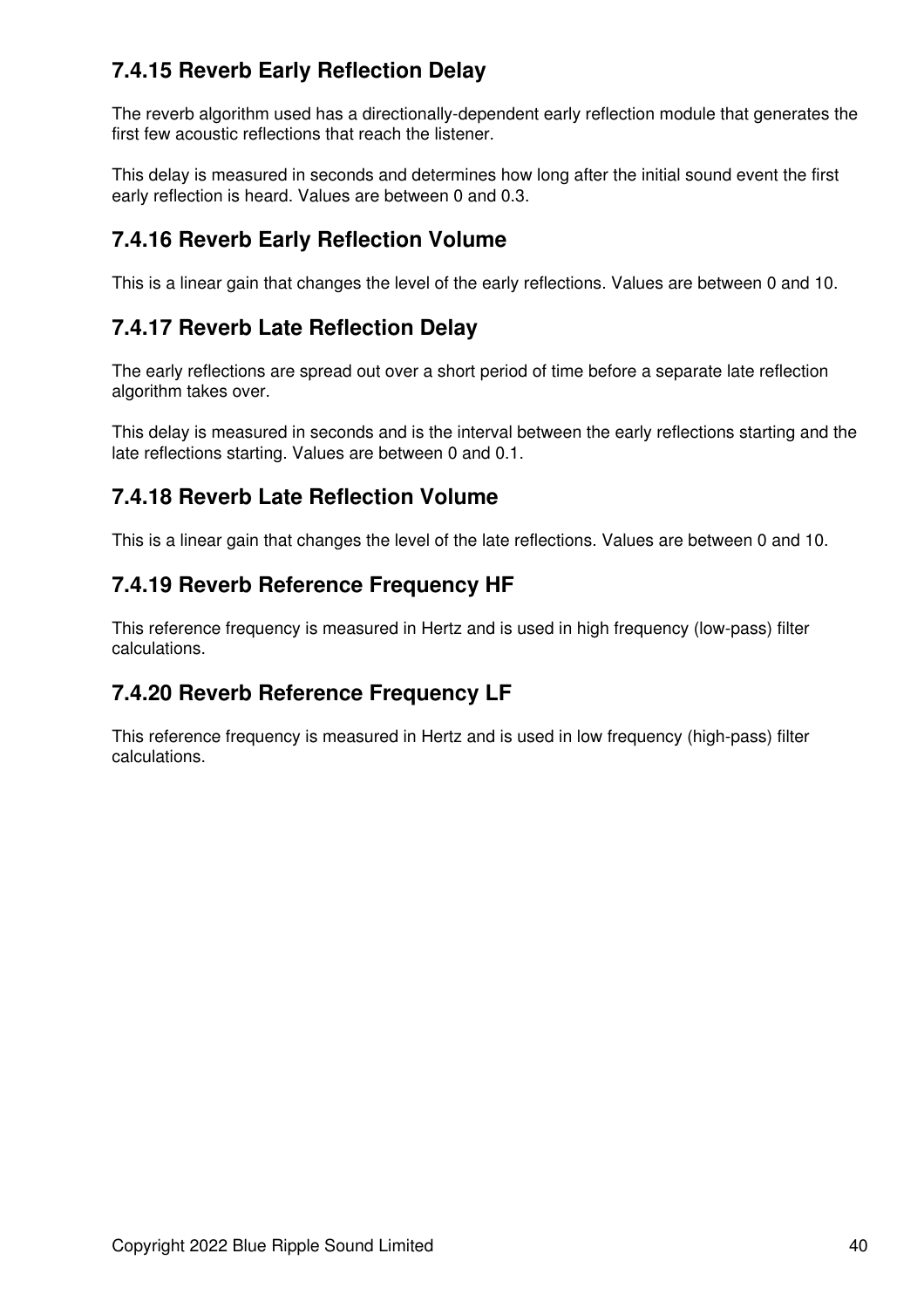# **8 Distance Models**

The [R3dAudioAdapter.cs](#page-19-0), [R3dAudioSource.cs](#page-22-1) and [R3dAudioBed.cs](#page-29-0) component scripts all provide distance models, with four parameters.

Distance models controls how the volume level of a sound decreases as the sound gets further away. This is a useful cue to help give an impression of distance. Other useful distance cues are:

- Low pass filtering, for instance when automatic low pass filtering is enabled.
- The relative levels of the main (direct sound) and reverb volume levels. This is important because more distant sounds tend to be more reverberant.

Unity also provides distance models with Unity Audio Sources, so when using a Rapture3D [audio](#page-19-0) [adapter](#page-19-0) it generally makes sense to use either the Unity distance model or the Rapture3D one, but not both. If both are used, their distance model effects will combine, which can be confusing.

The four parameters used to describe the distance model follow. These parameters are available with Rapture3D sources, beds and adapters.

## <span id="page-43-0"></span>**8.1 Distance Model**

This selects the overall distance model in use for the sound.

<span id="page-43-2"></span>

|                               | No distance model is used, so volume is not affected by distance.                                                         |
|-------------------------------|---------------------------------------------------------------------------------------------------------------------------|
| <b>Off</b>                    | This is the default for Rapture3D audio adapters, because usually the Unity<br>distance model will also be active.        |
|                               | Volume essentially follows the inverse square law when the rolloff factor is one.                                         |
| <b>Inverse Rolloff</b>        | Changing the rolloff factor reduces or increases the effect, effectively by scaling<br>the distance.                      |
|                               | This model reduces the volume linearly with distance, reaching silence at max<br>distance when the rolloff factor is one. |
|                               |                                                                                                                           |
| <b>Linear Rolloff</b>         | Changing the rolloff factor reduces or increases the effect.                                                              |
|                               | This is not physically realistic, but can be useful when constructing crossfades.                                         |
|                               | Volume essentially follows the inverse square law when the rolloff factor is one.                                         |
| Logarithmic<br><b>Rolloff</b> | Changing the rolloff factor reduces or increases the effect, effectively by scaling<br>the gain change in decibels.       |

For scripting, this enumeration is defined in R3dDistanceModel.cs.

## <span id="page-43-1"></span>**8.2 Min Distance**

This controls the minimum distance value that is used for calculation. It effectively overrides distances that are less. This is particularly useful with the Inverse or Logarithmic Rolloff models as these otherwise become extremely loud when sounds are very close.

Note that the "extent" of adapters, sources or beds also have this effect, so the level does not change if the listener is inside the extent.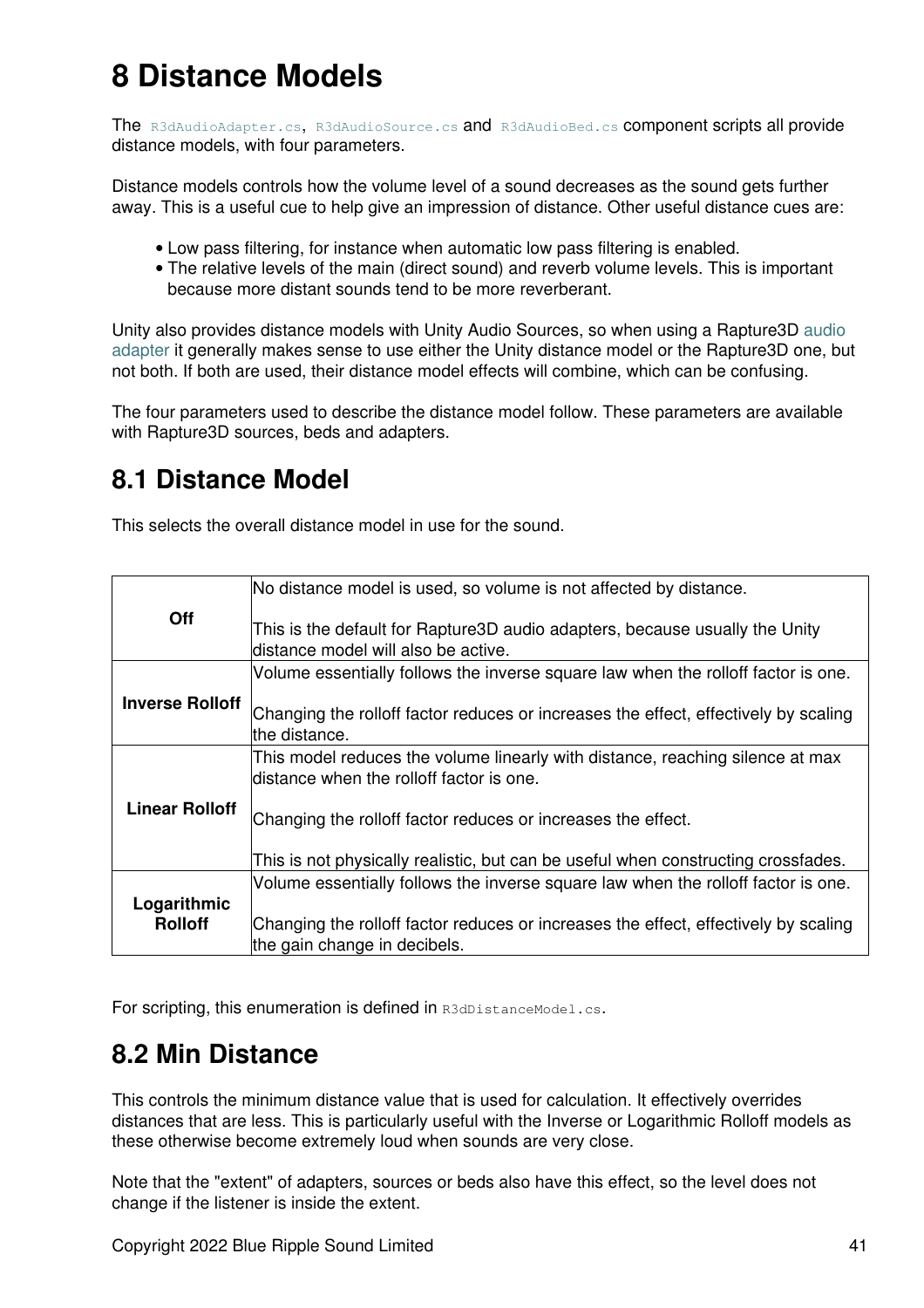## <span id="page-44-0"></span>**8.3 Max Distance**

This controls the maximum distance value that is used for calculation. It effectively overrides distances that are more. Although not physically realistic, with the Inverse and Logarithmic models, this can be useful to stop important sounds that are extremely distant from fading to nothing.

With the Linear Rolloff model (only), the max distance is the distance at which the sound fades to silence when the rolloff factor is one. This can be useful for crossfades.

Please note that this maximum distance is the distance beyond which the volume stops changing. **In general, it is** *not* **the distance at which the sound becomes silent.** The exception here is Linear Rolloff with the rolloff factor set to one; this can be useful for crossfades.

## <span id="page-44-1"></span>**8.4 Rolloff Factor**

<span id="page-44-2"></span>The rolloff factor by default is one. Changing this increases or reduces the effect of the distance model (see [above](#page-43-2)). It also affects any automatic low pass filter calculation.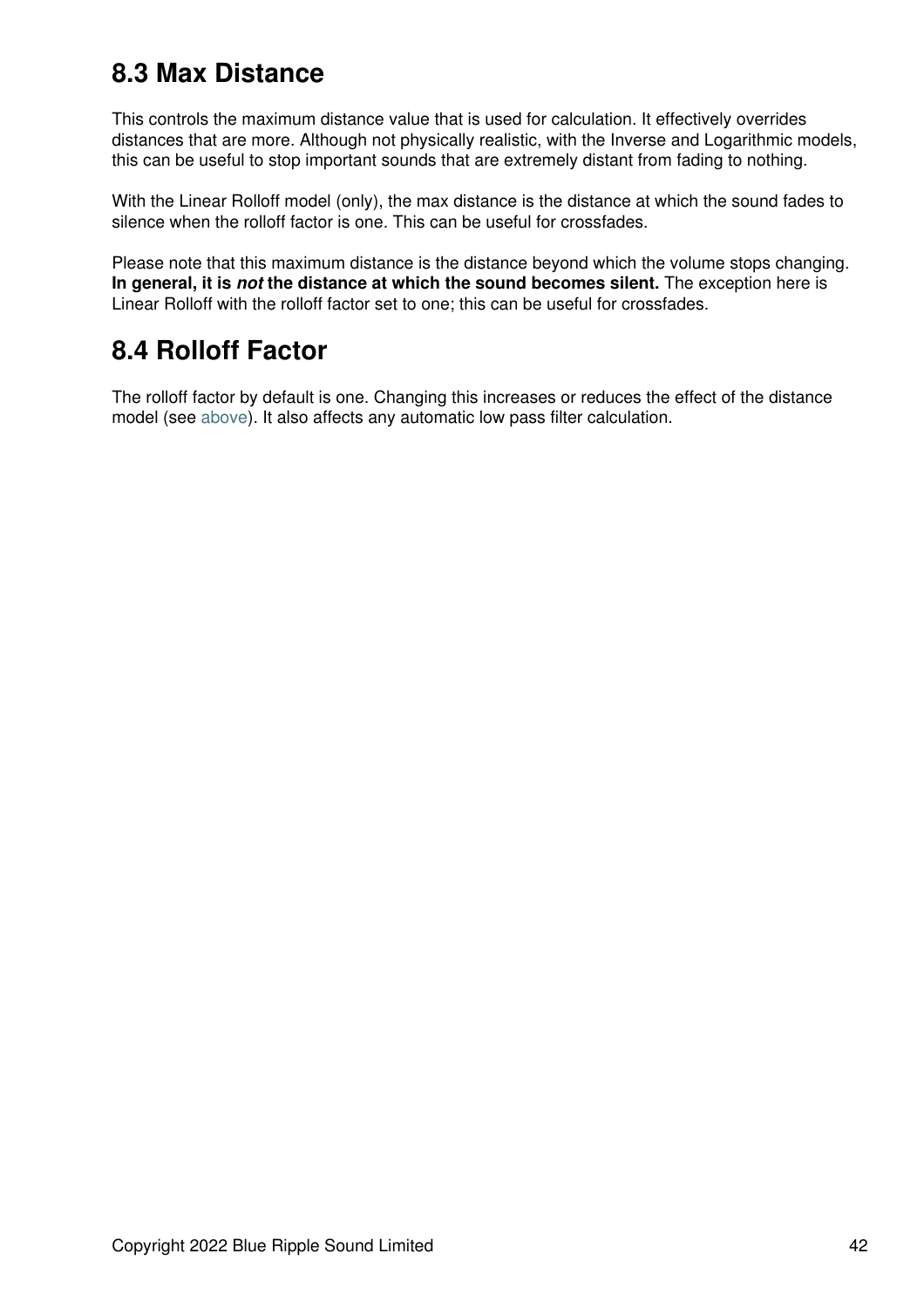# **9 BSR**

As well as the main Rapture3D rendering plugin, the Unity package also includes a second native plugin called BSR. This performs buffered streamed reading of audio from disk.

BSR provides an audio reading service to the C# code. It attempts to "pre-buffer" audio that is going to be needed by sources or beds by reading it off disk (or other storage) before it is needed. It is used when the StreamingAssetsFilename is set on a source or bed, or a R3dBSRReader object is set explicitly. BSR supports common forms of WAV and OGG Vorbis audio file.

Audio assets to be read with BSR must be placed in the Unity's special Assets/StreamingAssets/ folder. Audio placed here will be copied as a file into the build outputs. This means that **individual assets may be accessible to users** which is not always a good idea.

Most of the routines below allow assets to be specified by filename, in which case BSR use happens "behind the scenes".

For more direct control, you can create your own R3dBSRReader objects to manage input from a file. These have the following properties and methods, which are defined in script R3dBSRReader.cs.

If some R3dBSRReader objects are stored in memory, it is generally best to create them through the R3dBSRReaderCache (more below).

## <span id="page-45-0"></span>**9.1 BSR Reader Scripting Properties**

### **9.1.1 Channel Count**

int channelCount [read-only]

The number of files in the file being read.

#### **9.1.2 Has BSR Length**

```
bool hasBSRLength [read-only]
```
Finding the length of a file can be very expensive in CPU and I/O terms. If this property is set to true, the length is already known. If it is false, then the next call to length is potentially expensive.

#### **9.1.3 Length**

```
ulong length [read-only]
```
Find the length of the file, in samples. Note that for some file types this is best avoided as it can be a very expensive operation because the entire file may need to be decompressed!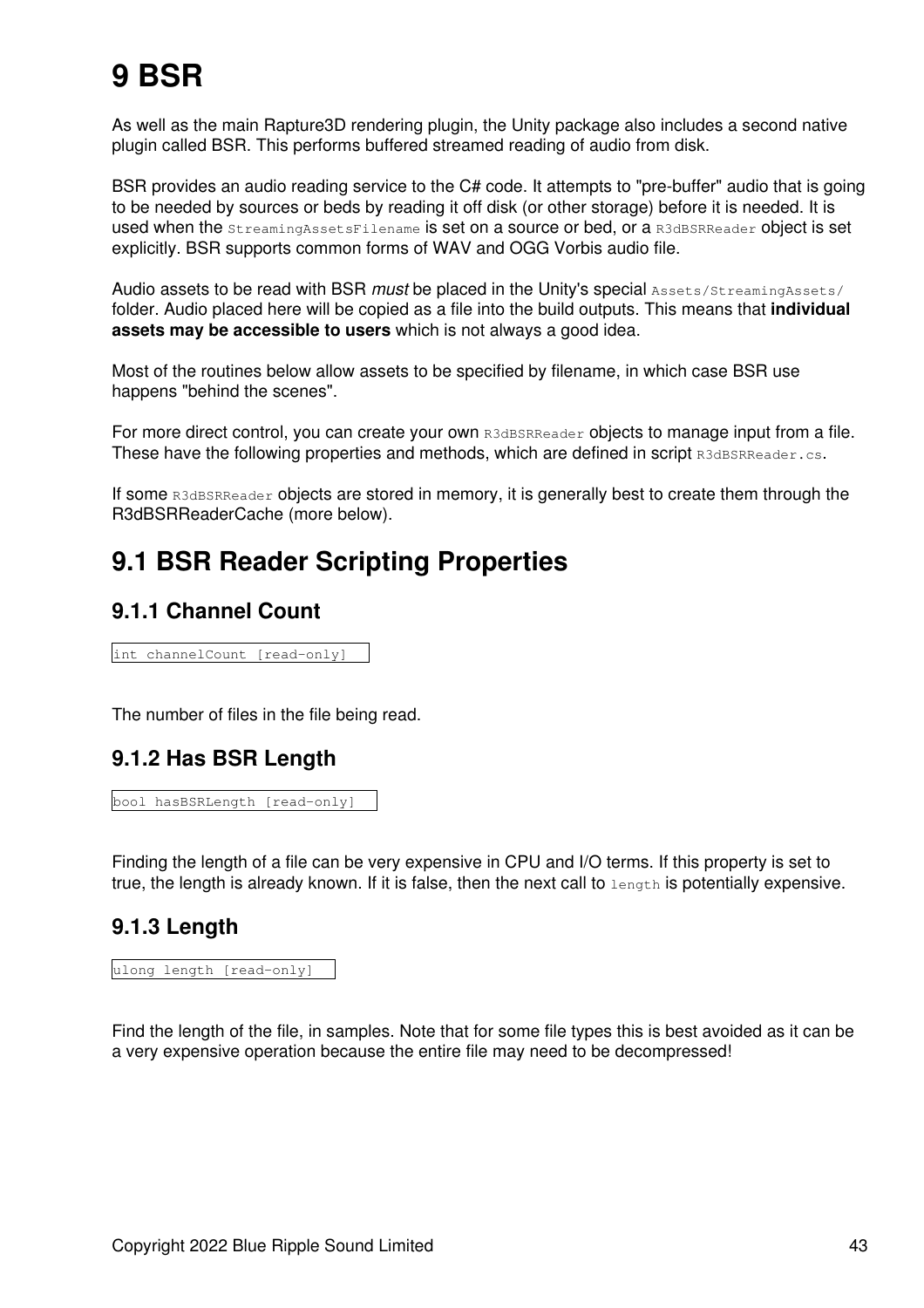### **9.1.4 Sample Rate**

```
float sampleRate [read-only]
```
The sample rate of the file, in Hertz.

### **9.1.5 Storage Mode**

StorageMode storageMode [read-only]

Storage mode will be one of the following values:

|  | Memory The audio is streamed and is held in memory once streaming has completed.                  |
|--|---------------------------------------------------------------------------------------------------|
|  | The audio is streamed into memory and a small buffer of future audio is held in memory.           |
|  | streaming This option obviously uses less memory, but needs regular disk I/O.                     |
|  | Depending on the size of the audio file, one of the previous options is selected. Small           |
|  | automatic files use the "Memory" option and others use "Streaming". The threshold for this choice |
|  | is one second on iOS and Android, and five seconds on other platforms.                            |

#### **9.1.6 Filename**

```
string filename [read-only]
```
The filename used to find the file. Please note this will be within the Assets/StreamingAssets/ folder.

### **9.1.7 Last Use**

System.DateTime lastUse [read-only]

The time this reader was last read. This is used by the BSR cache mechanism (more below).

### **9.1.8 Load Queue Length**

```
int loadQueueLength [read-only]
```
The buffering state of the reader, measured in blocks, between 0 (fully buffered) and BLOCK COUNT (see the section on tuning). Higher values indicate risk of starvation and audio dropout.

## <span id="page-46-0"></span>**9.2 BSR Reader Scripting Methods**

#### **9.2.1 Constructor**

R3dBSRReader(string filename, StorageMode storageMode)

This creates an R3dBSRReader that will read from the specified file. The storageMode parameter dictates how memory will be managed (see the storageMode property above).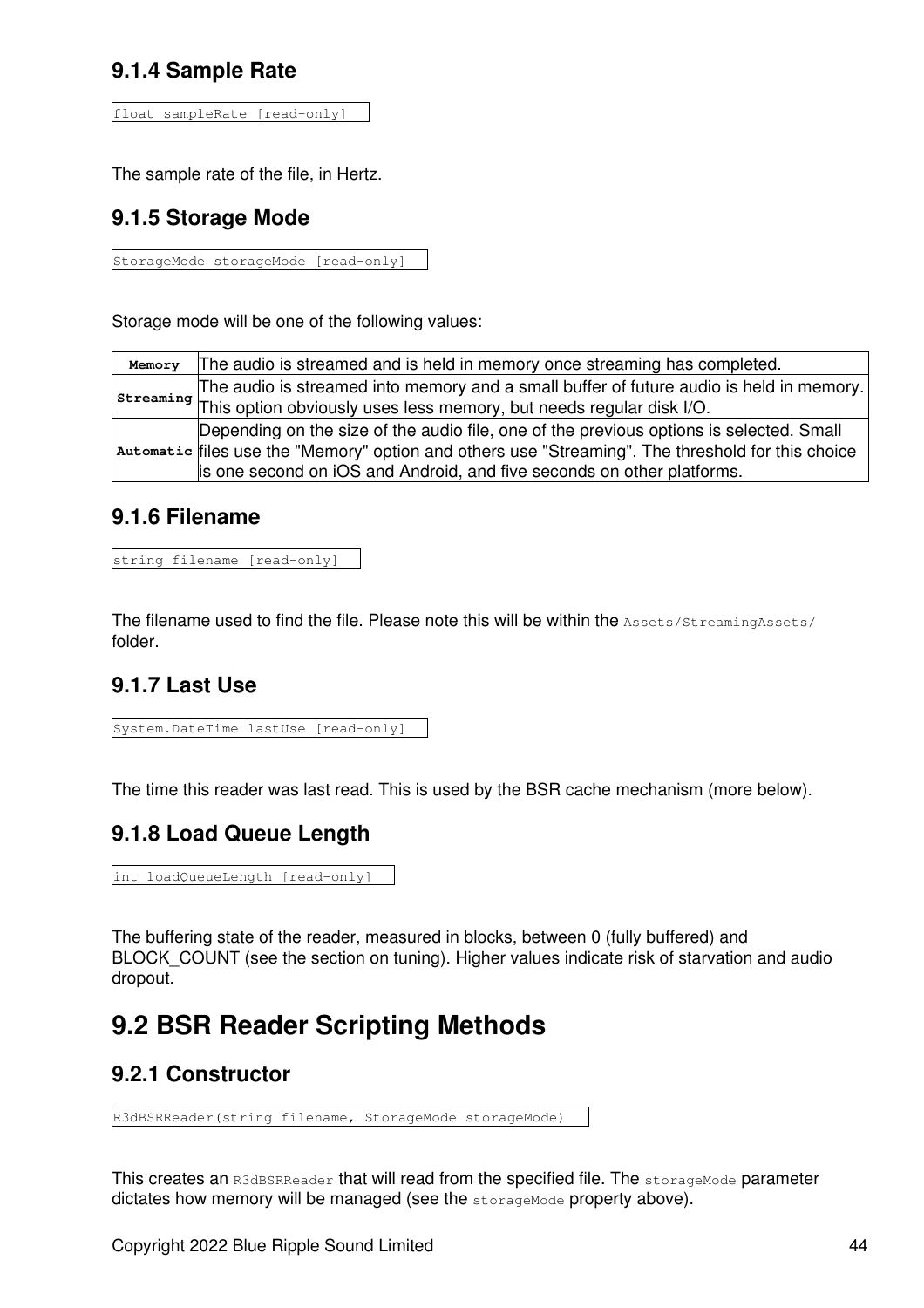If some R3dBSRReader objects are stored in memory, it is generally best to create them through the R3dBSRReaderCache (more below).

#### **9.2.2 Read**

ulong Read(System.IntPtr target, ulong point, ulong length)

This call is not intended for general use and should not be called with Rapture3D. However, if Rapture3D is *not* in use, this method allows access to the actual samples in the audio stream (this is how the Rapture3D source and bed objects work).

This call writes 32bit floating point audio **to the memory address specified by target**. Be careful doing this, because making a mistake will probably crash your program.

Audio is read from point samples into the file. Note that if the audio is not in memory and you (or another reader) do not access the samples in strict order, the underlying BSR library will probably need to skip within the file, which may cause awful I/O performance.

The number of samples read is  $l$  ength samples in time, so the total number of 32bit floats read is this multiplied by channelCount. Thus the total amount of memory overwritten is length\*4\*channelCount bytes.

### **9.2.3 BSR Reader Cache Methods**

The R3dBSRReaderCache class can be used to manage readers that are stored in memory. When audio is asked for that is already being managed by a reader, the pre-existing reader can be returned, which saves both the loading time for the audio and memory storage.

Cached data is stored statically, so no cache object need be created explicitly.

#### **9.2.3.1 Get Reader**

static R3dBSRReader GetReader(string filename, R3dBSRReader.StorageMode storageMode)

Create a reader, or grab one from the cache if a suitable one is present. Items are only cached if they are stored in memory, as other items are streamed and may be at different points in the same underlying file.

If you are using the cache at all, you should call the  $Trim(i)$  routine from time to time.

#### **9.2.3.2 Trim**

static void Trim(float seconds)

This will remove unused items from the cache. Items in the cache are considered in use (and are kept) if:

- 1. The reader is currently in use in any other scripts *OR*
- 2. The reader has been created or read from recently (the time threshold for this is determined by the seconds parameter).